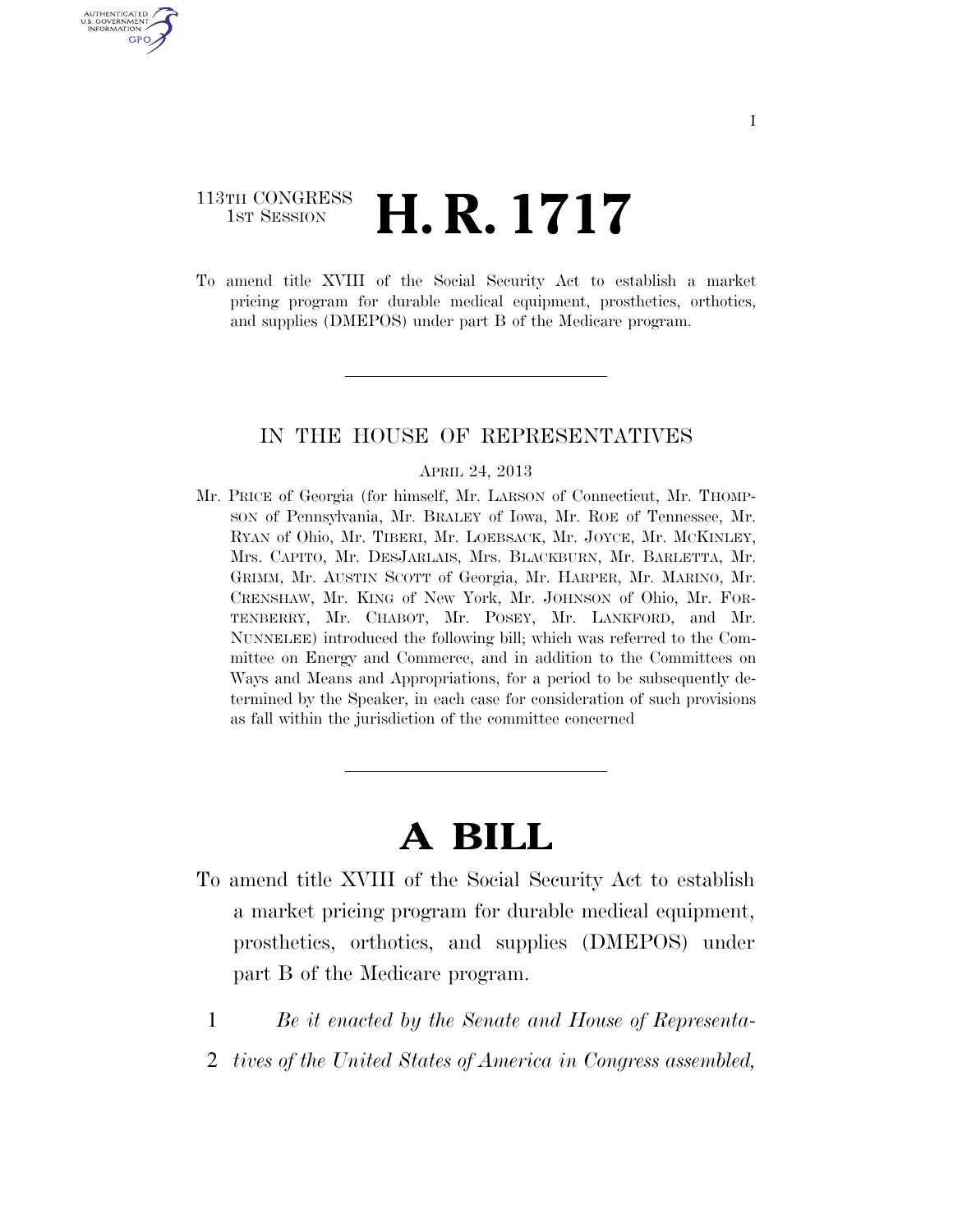| 1              | <b>SECTION 1. SHORT TITLE.</b>                           |
|----------------|----------------------------------------------------------|
| $\overline{2}$ | This Act may be cited as the "Medicare DMEPOS"           |
| 3              | Market Pricing Program Act of 2013".                     |
| $\overline{4}$ | SEC. 2. TERMINATION OF COMPETITIVE ACQUISITION PRO-      |
| 5              | GRAM.                                                    |
| 6              | Section $1847(a)(1)$ of the Social Security Act $(42)$   |
| 7              | U.S.C. $1395w-3(a)(1)$ is amended—                       |
| 8              | $(1)$ in subparagraph $(B)$ , by striking "The pro-      |
| 9              | grams" and inserting "Subject to subparagraph (G),       |
| 10             | the programs";                                           |
| 11             | $(2)$ in subparagraph $(D)$ , by striking clauses $(ii)$ |
| 12             | and (iii); and                                           |
| 13             | (3) by adding at the end the following new sub-          |
| 14             | paragraph:                                               |
| 15             | "(G) TERMINATION OF PROGRAM; TRANSI-                     |
| 16             | TION.                                                    |
| 17             | ``(i)<br>NO ADDITIONAL COMPETITION                       |
| 18             | ROUNDS.—Notwithstanding subparagraph                     |
| 19             | (B), the competition under this section                  |
| 20             | shall end on December 31, 2013, with                     |
| 21             | round 1. The Secretary shall take no fur-                |
| 22             | ther action to implement round 2 of the                  |
| 23             | competitive acquisition program, the na-                 |
| 24             | tional mail order competitive acquisition                |
| 25             | program, or any subsequent round of the                  |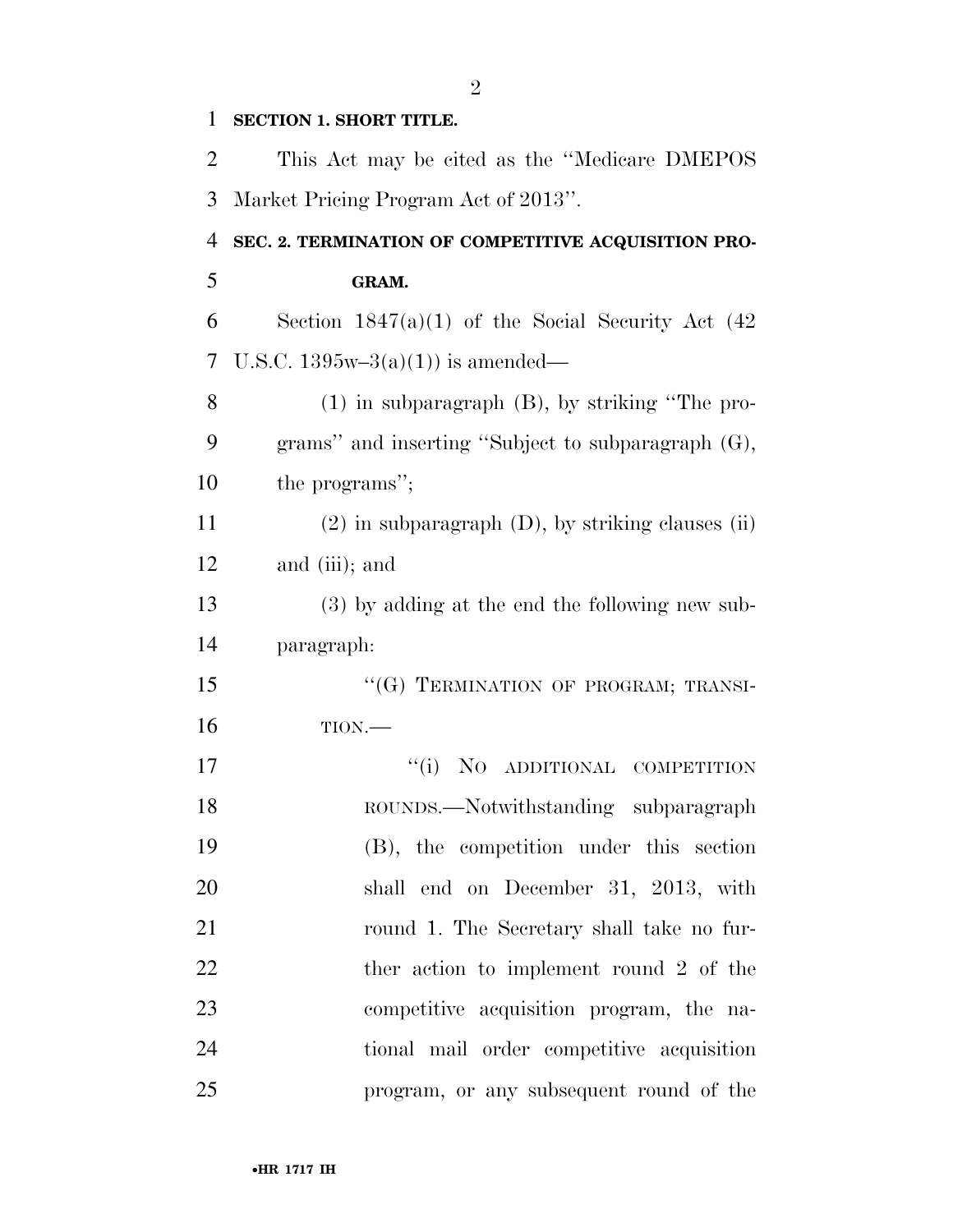competitive acquisition program under this 2 section.

3 "(ii) CONTRACT TERMINATION.—The contracts awarded under this section be- fore the date of the enactment of this sub- paragraph shall terminate on July 1, 2013, and no payment shall be made under this title after such date based on such a con- tract. To the extent that any damages may be applicable as a result of the termination of such contracts, such damages shall be payable from the Federal Supplementary Medical Insurance Trust Fund under sec- tion 1841. Nothing in this clause shall be construed to provide an independent cause of action or right to administrative or judi- cial review with regard to the termination **provided under this clause.**".

**SEC. 3. TRANSITIONAL PAYMENT AFTER TERMINATION OF** 

**DMEPOS COMPETITIVE BIDDING PROGRAM.** 

21 (a) TRANSITIONAL PAYMENT RULES.—

 (1) PAYMENT FOR DURABLE MEDICAL EQUIP-MENT.—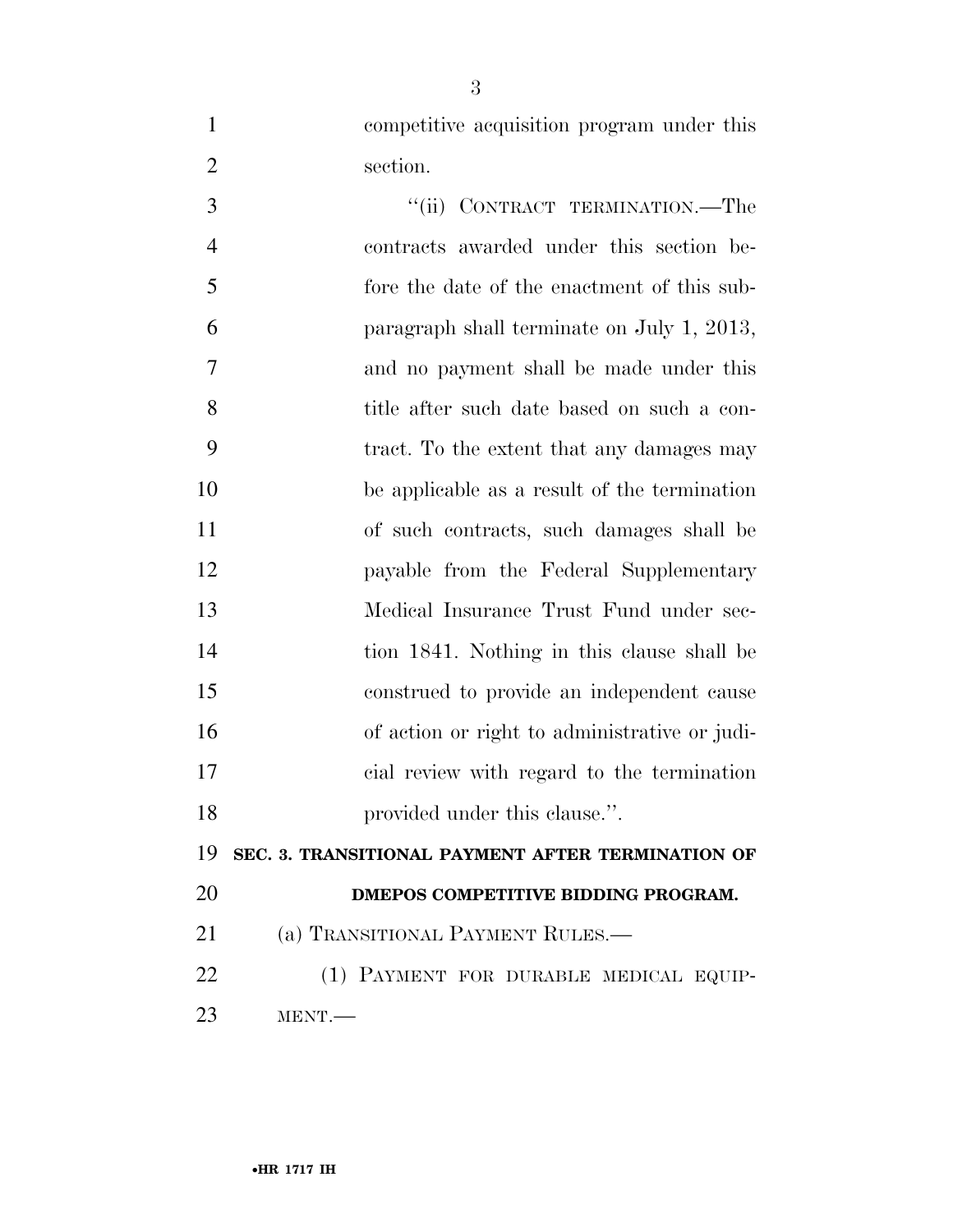| $\mathbf{1}$   | (A) IN GENERAL.—Section $1834(a)(1)$ of    |
|----------------|--------------------------------------------|
| $\overline{2}$ | Social Security Act (42 U.S.C.<br>the      |
| 3              | $1395m(a)(1)$ is amended—                  |
| $\overline{4}$ | (i) in subparagraph $(F)(i)$ —             |
| 5              | (I) by inserting "and before July          |
| 6              | 1, 2013," after "January 1, 2011,";        |
| 7              | $(II)$ by striking ", subject to sub-      |
| 8              | paragraphs $(G)$ and $(H)$ ,"; and         |
| 9              | (III) by adding "and" at the end;          |
| 10             | (ii) in subparagraph $(F)(ii)$ —           |
| 11             | $(I)$ by striking "(and, in the case       |
| 12             | of covered items" and all that follows     |
| 13             | through "subject to clause<br>(iii)        |
| 14             | $shall)$ "; and                            |
| 15             | (II) by striking "; and" at the            |
| 16             | end and inserting a period;                |
| $17\,$         | (iii) by striking clause (iii) of subpara- |
| 18             | graph(F);                                  |
| 19             | (iv) by striking subparagraphs<br>(G)      |
| 20             | and $(H)$ ; and                            |
| 21             | (v) by adding at the end the following     |
| 22             | new subparagraph:                          |
| 23             | "(G) PAYMENT RATES IN ROUND 1 AREAS        |
| 24             | DURING TRANSITION.-                        |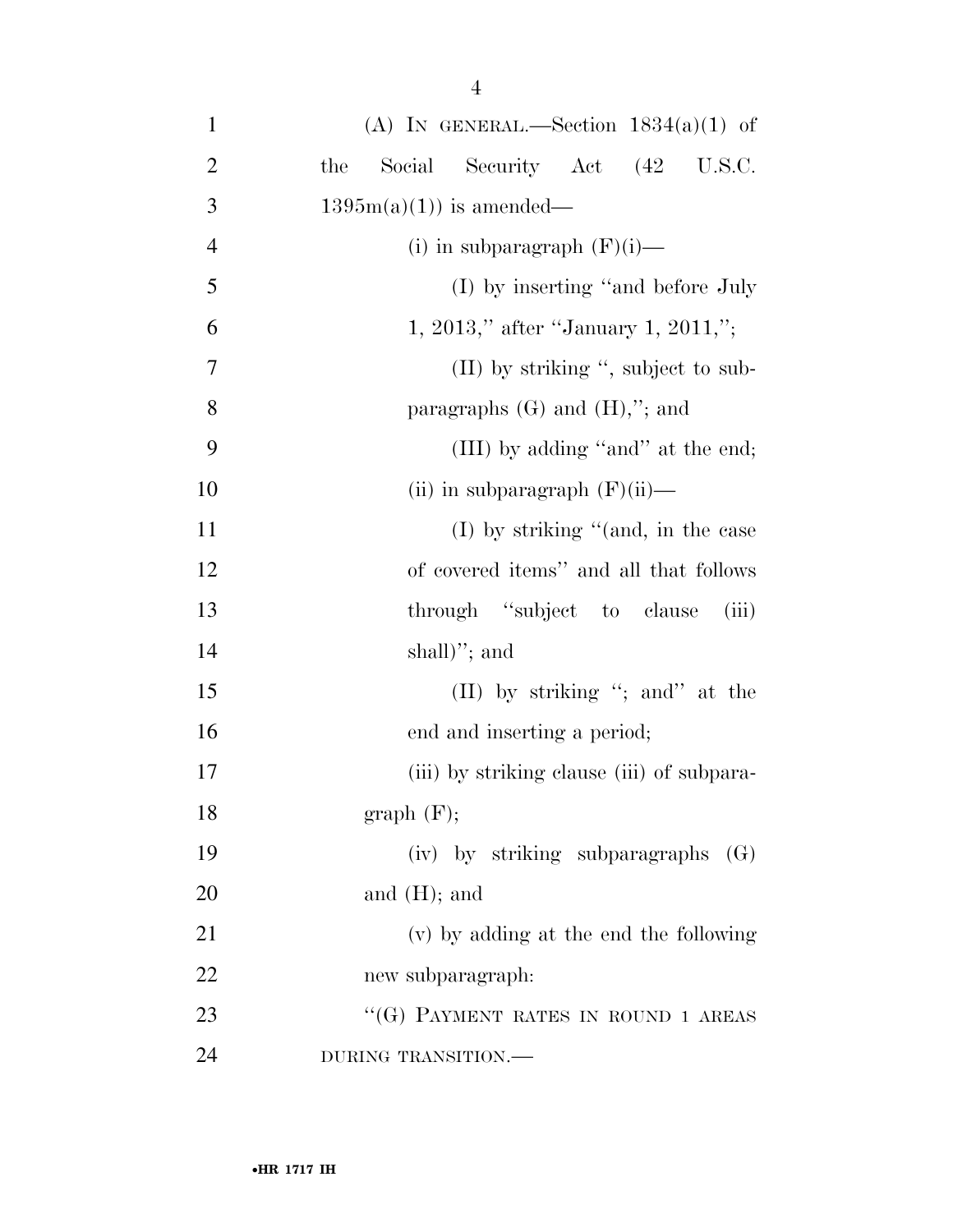| $\mathbf{1}$   | "(i) IN GENERAL.—In the case of cov-           |
|----------------|------------------------------------------------|
| $\overline{2}$ | ered items and services that are furnished     |
| 3              | in an area that had been designated by the     |
| $\overline{4}$ | Secretary as a competitive acquisition pro-    |
| 5              | gram under section $1847(a)(1)(B)(i)(I)$ on    |
| 6              | or after the date on which contracts for       |
| 7              | the furnishing of such covered items and       |
| 8              | services expire, the payment basis under       |
| 9              | this subsection for such items and services    |
| 10             | furnished in such area shall be the amount     |
| 11             | described in clause (ii) or (iii), as the case |
| 12             | may be.                                        |
| 13             | "(ii) PAYMENT RATES IN ROUND 2                 |
| 14             | FOR ITEMS AND SERVICES THAT ARE NOT            |
| 15             | DIABETIC TESTING SUPPLIES.                     |
| 16             | "(I) IN GENERAL.—In the case                   |
| 17             | of covered items that were selected to         |
| 18             | be furnished in the competitive acqui-         |
| 19             | program (excluding diabetic<br>sition          |
| 20             | supplies) in a competitive acquisition         |
| 21             | selected pursuant to section<br>area           |
| 22             | $1847(a)(1)(B)(i)(II)$ on or after July        |
| 23             | 1, 2013, and before the date on which          |
| 24             | the Secretary implements the market            |
| 25             | pricing program under section 1847C,           |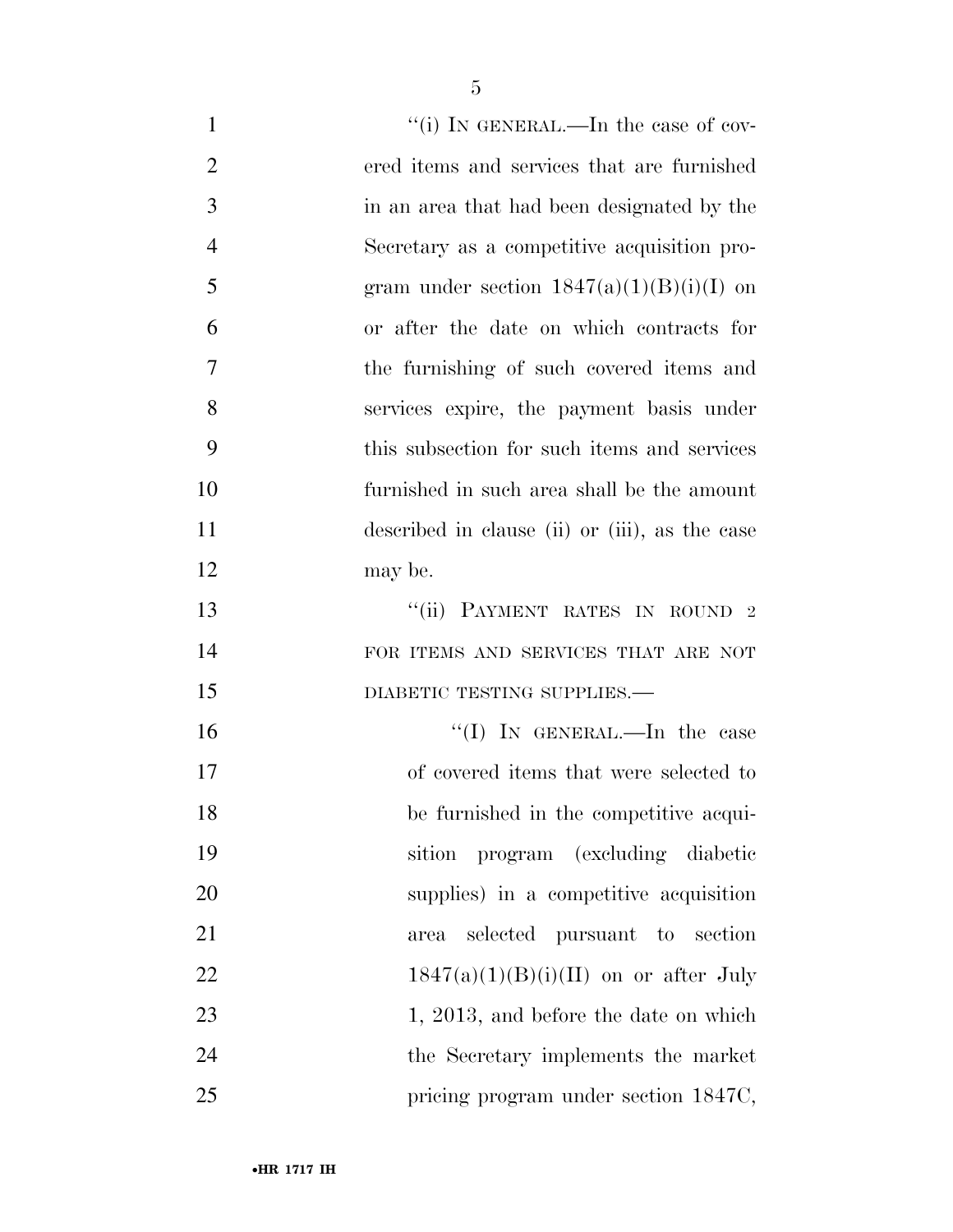| $\mathbf{1}$   | subject to subclause $(II)$ , the payment |
|----------------|-------------------------------------------|
| $\overline{2}$ | basis under this subsection for such      |
| 3              | items and services furnished in such      |
| $\overline{4}$ | areas shall be 95 percent of the          |
| 5              | amount established under this sub-        |
| 6              | section.                                  |
| $\tau$         | "(II) FURTHER REDUCTIONS IN               |
| 8              | 2014 AND 2015.—In the case of covered     |
| 9              | items described in subclause (I) that     |
| 10             | are furnished during 2014, the pay-       |
| 11             | ment basis under this subsection for      |
| 12             | such items furnished in such areas        |
| 13             | shall be reduced by 10 percent from       |
| 14             | the amount described in such sub-         |
| 15             | clause. In the case of such items and     |
| 16             | services that are furnished in such       |
| 17             | areas on or after January 1, 2015,        |
| 18             | and before the date on which the Sec-     |
| 19             | retary implements the market pricing      |
| 20             | program under section 1847C, the          |
| 21             | payment basis under this subsection       |
| 22             | for such items and services shall be      |
| 23             | further reduced by 10 percent after       |
| 24             | taking into account the reduction ef-     |
| 25             | fected under the preceding sentence.      |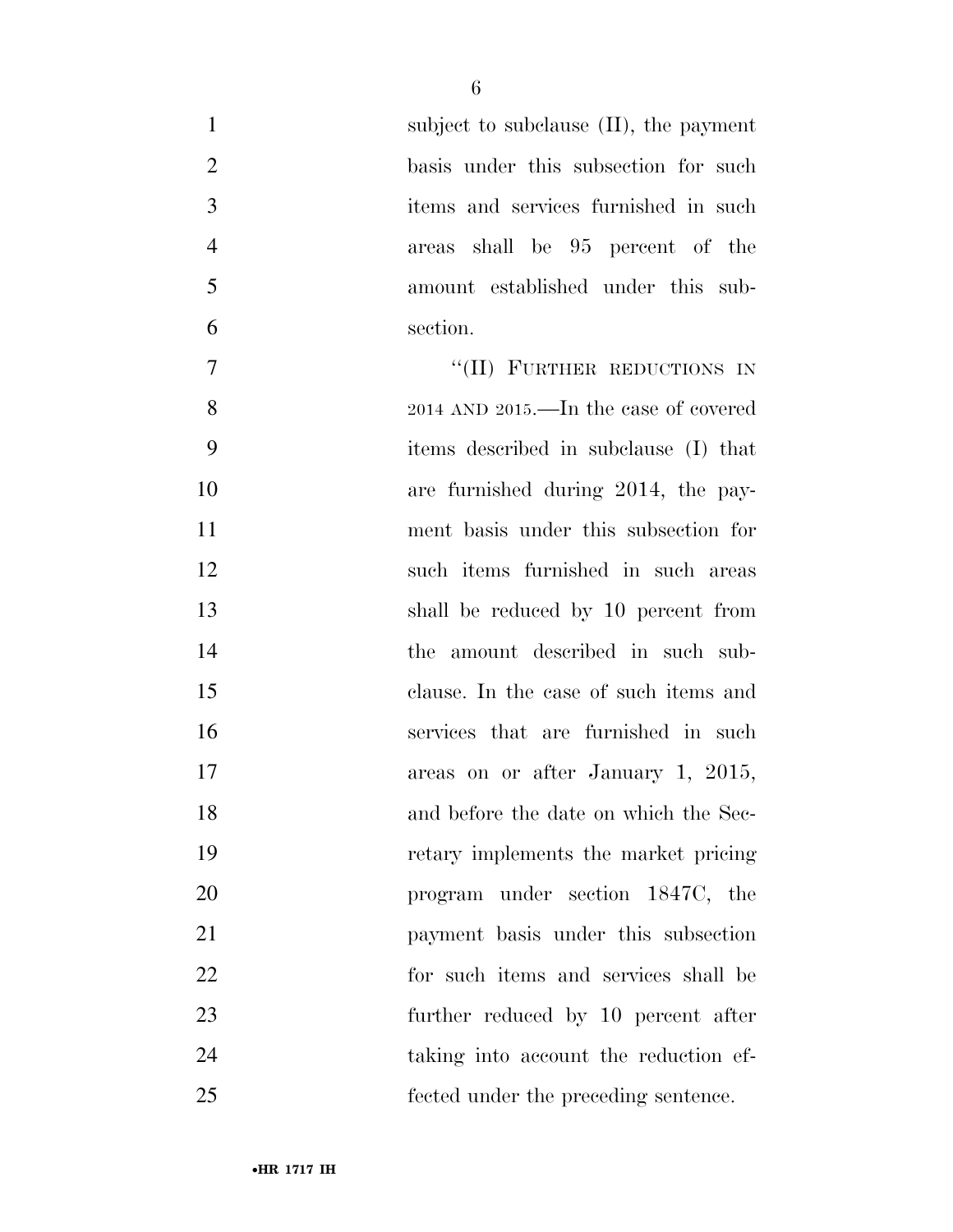1 "(iii) PAYMENT RATES FOR DIABETIC SUPPLIES.—

3 "(I) In GENERAL.—In the case of all diabetic testing supplies, mail order and non-mail order (HCPCS Codes A4233, A4234, A4235, A4236, 7 A4253, A4256, A4258, and A4259, including the KL modifier), effective July 1, 2013, and before the date on which the Secretary implements the market pricing program under section 12 1847C and subject to subclause (II), the payment basis under this sub- section for such supplies shall be 90 percent of the amount otherwise es-16 tablished under this subsection. 17 "(II) FURTHER REDUCTIONS IN 2014 AND 2015.—In the case of sup- plies described in subclause (I) that are furnished during 2014, the pay- ment basis under this subsection for such items furnished in such areas

23 shall be reduced by 15 percent from

clause. In the case of such supplies

24 the amount described in such sub-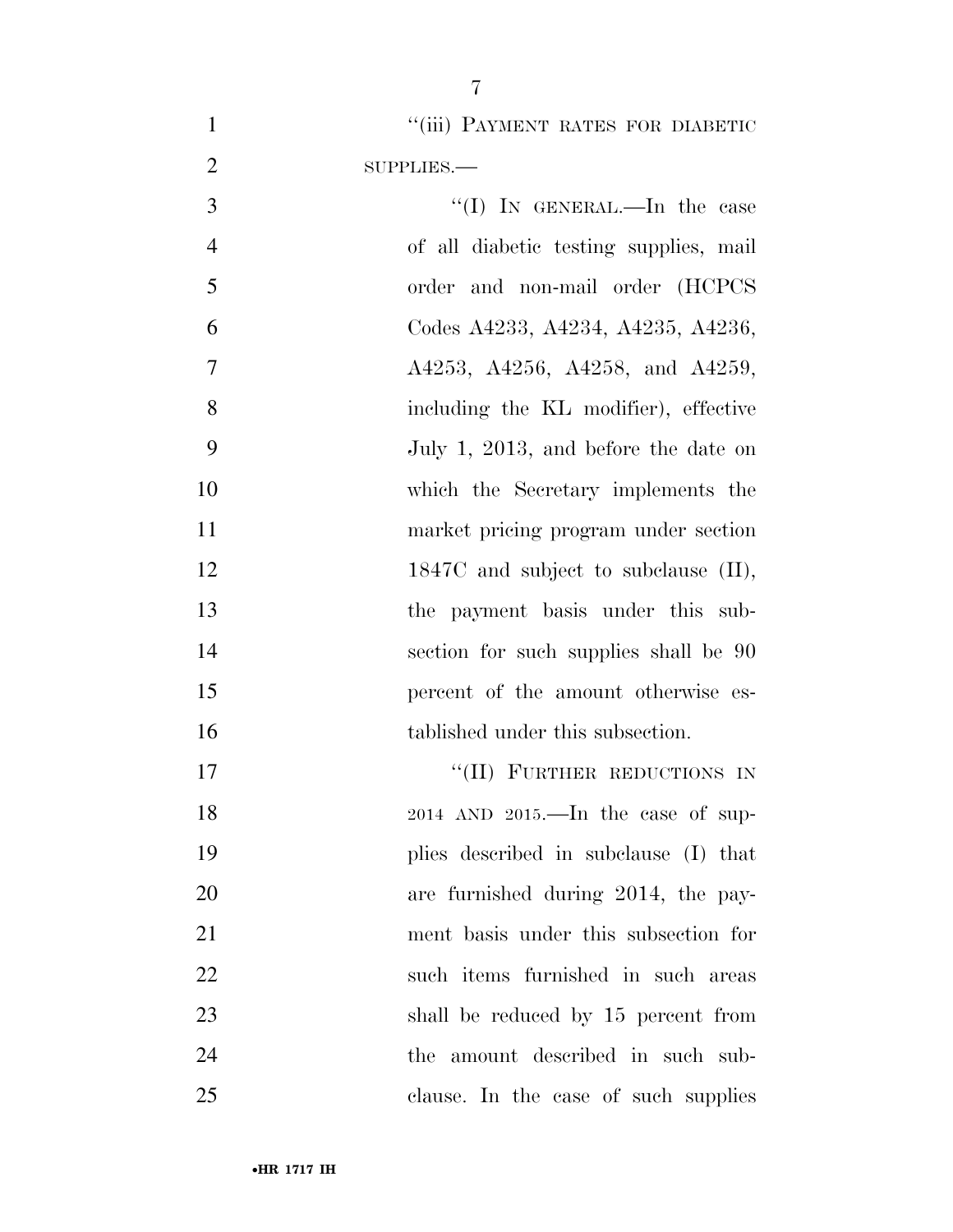| $\mathbf{1}$   | that are furnished in such areas on or                    |
|----------------|-----------------------------------------------------------|
| $\overline{2}$ | after January 1, 2015, and before the                     |
| 3              | date on which the Secretary imple-                        |
| $\overline{4}$ | ments the market pricing program                          |
| 5              | under section 1847C, the payment                          |
| 6              | basis under this subsection for such                      |
| $\tau$         | supplies shall be further reduced by                      |
| 8              | 15 percent after taking into account                      |
| 9              | the reduction effected under the pre-                     |
| 10             | ceding sentence.".                                        |
| 11             | (B) CONFORMING AMENDMENTS.—Section                        |
| 12             | $1842(s)$ of the Social Security Act (42 U.S.C.           |
| 13             | $1395u(s)$ is amended—                                    |
| 14             | (i) in paragraph $(3)$ , in the matter                    |
| 15             | preceding subparagraph $(A)$ , by inserting               |
| 16             | "and that are furnished in such an area on                |
| 17             | or before July 1, 2013" after "section"                   |
| 18             | $1847(a)$ "; and                                          |
| 19             | (ii) by adding at the end the following                   |
| 20             | new paragraph:                                            |
| 21             | " $(4)(A)(i)$ In the case of items and services described |
| 22             | in paragraph $(2)(D)$ that are furnished in an area that  |
| 23             | had been designated by the Secretary as a competitive ac- |
| 24             | quisition area under section $1847(a)(1)(B)(i)(I)$ on or  |
| 25             | after the date on which contracts for the furnishing of   |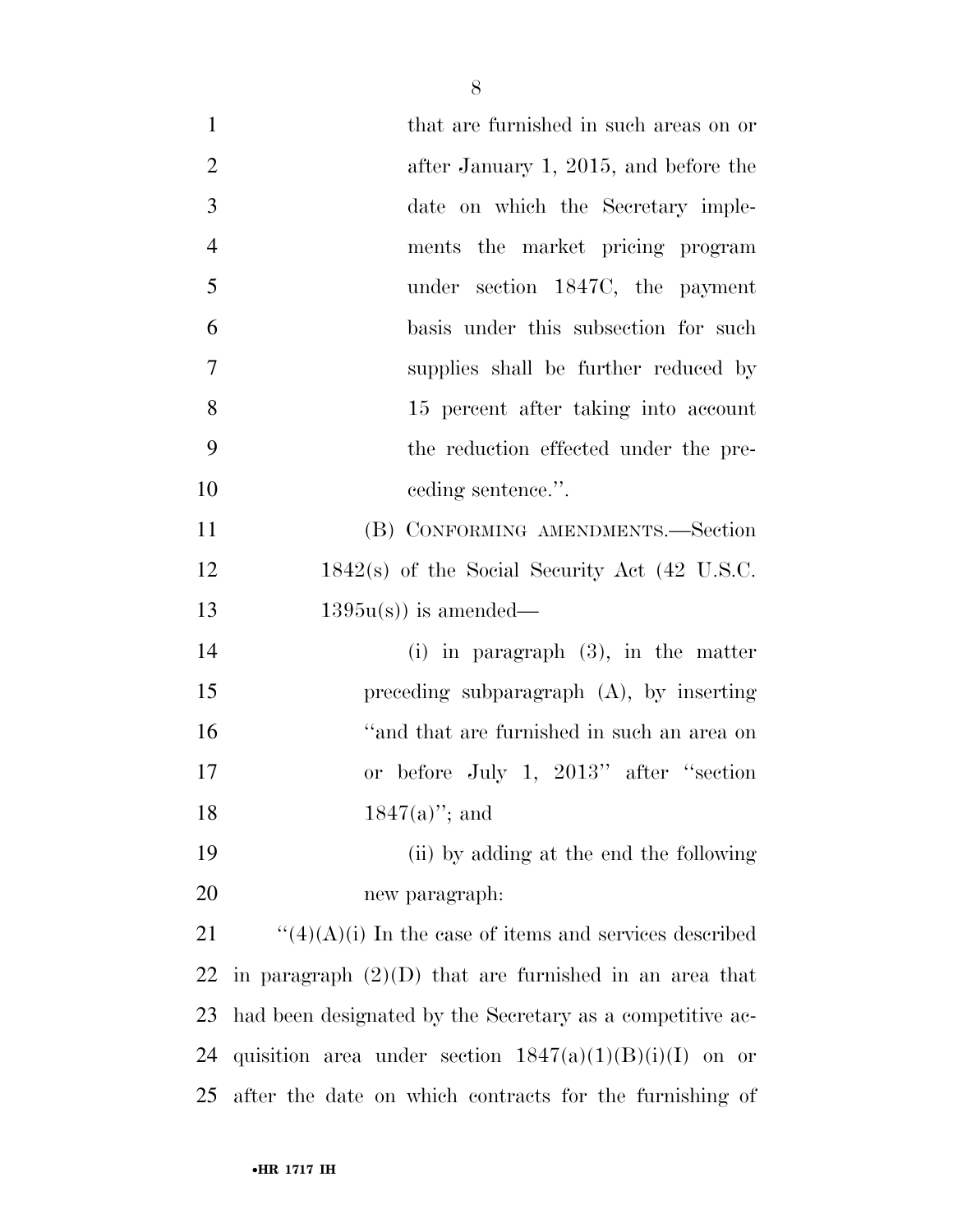such covered items and services expire, the payment basis under this subsection for such items and services fur- nished in such area shall be the amounts described in clause (ii).

 ''(ii)(I) In the case of items and services described in paragraph (2)(D) that were selected to be furnished in the competitive acquisition program in a competitive ac- quisition area selected pursuant to section 9 1847(a)(1)(B)(i)(II) on or after July 1, 2013, and before the date on which the Secretary implements the market pricing program under section 1847C, subject to subclause (II), the payment basis under this subsection for such items and services furnished in such areas shall be 95 per- cent of the amount otherwise established under this sub-section.

 ''(II) In the case of covered items and services de- scribed in subclause (I) that are furnished during 2014, the payment basis under this subsection for such items and services furnished in such areas shall be reduced by 10 percent from the amount described in such subclause. In the case of such items and services that are furnished in such areas on or after January 1, 2015, and before the date on which the Secretary implements the market pricing program under section 1847C, the payment basis under this subsection for such supplies shall be further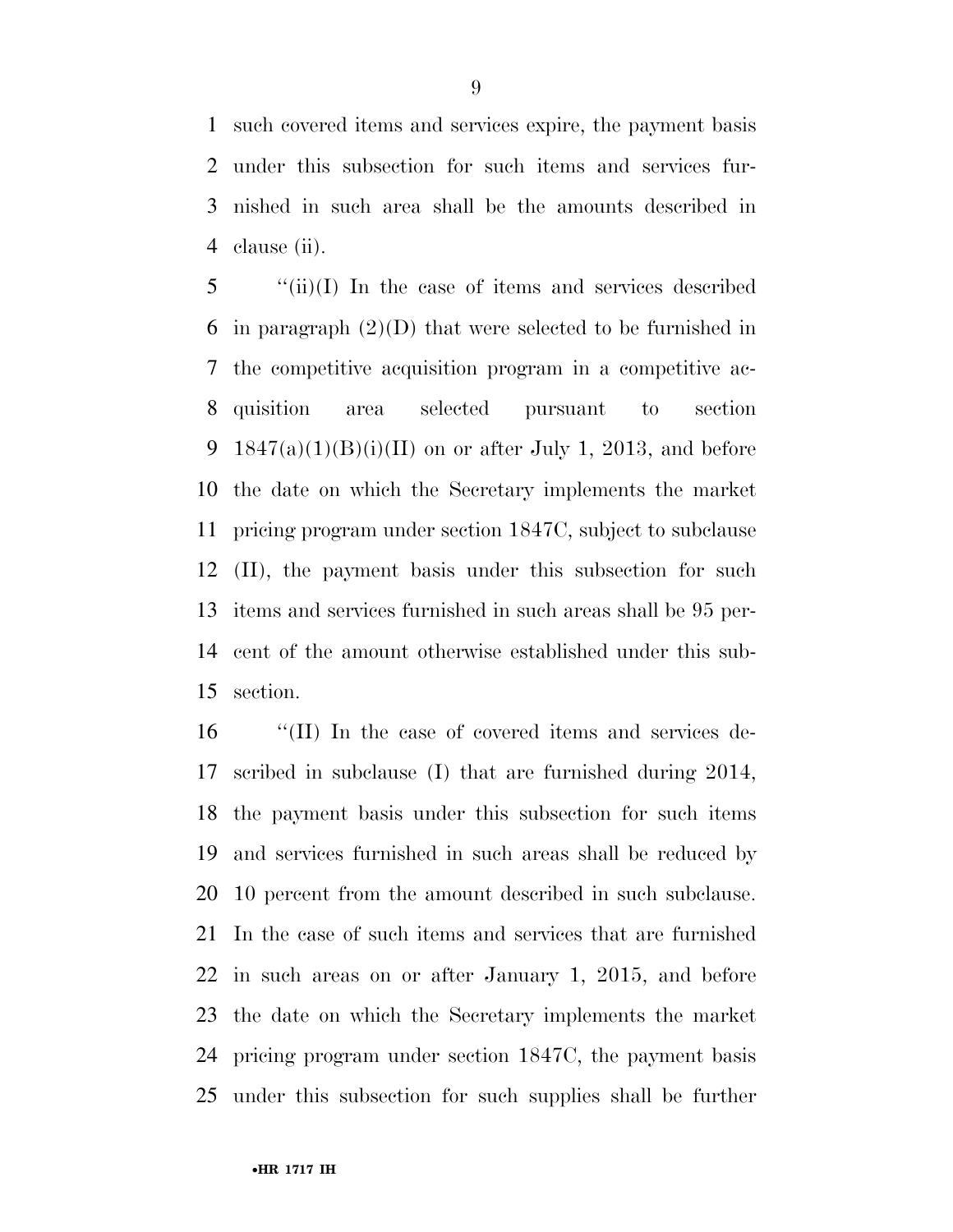reduced by 10 percent after taking into account the reduc-tion effected under the preceding sentence.

 ''(B)(i) In the case of items and services described in paragraph (2)(D) that are included in the market pric- ing program under section 1847C, the payment basis under this subsection for such items and services fur- nished in such area shall be the payment basis determined under such competitive acquisition program.

 ''(ii) The Secretary may use information on the pay- ment determined under such market pricing program to adjust the payment amount otherwise applicable under clause (i) for an area that is not a market pricing area under section 1847C, and in the case of such adjustment, paragraphs (8) and (9) of subsection (b) shall not be ap-plied.''.

 (2) TREATMENT OF SUPPLIERS IN COMPETI- TIVE ACQUISITION PROGRAM AREAS.—Section 1847(b)(4) of the Social Security Act (42 U.S.C.  $1395w-3(b)(4)$  is amended—

20  $(A)$  in subparagraph  $(A)$ —

 (i) in the first sentence, by striking ''The Secretary may limit'' and inserting ''Until December 31, 2013, the Secretary may limit''; and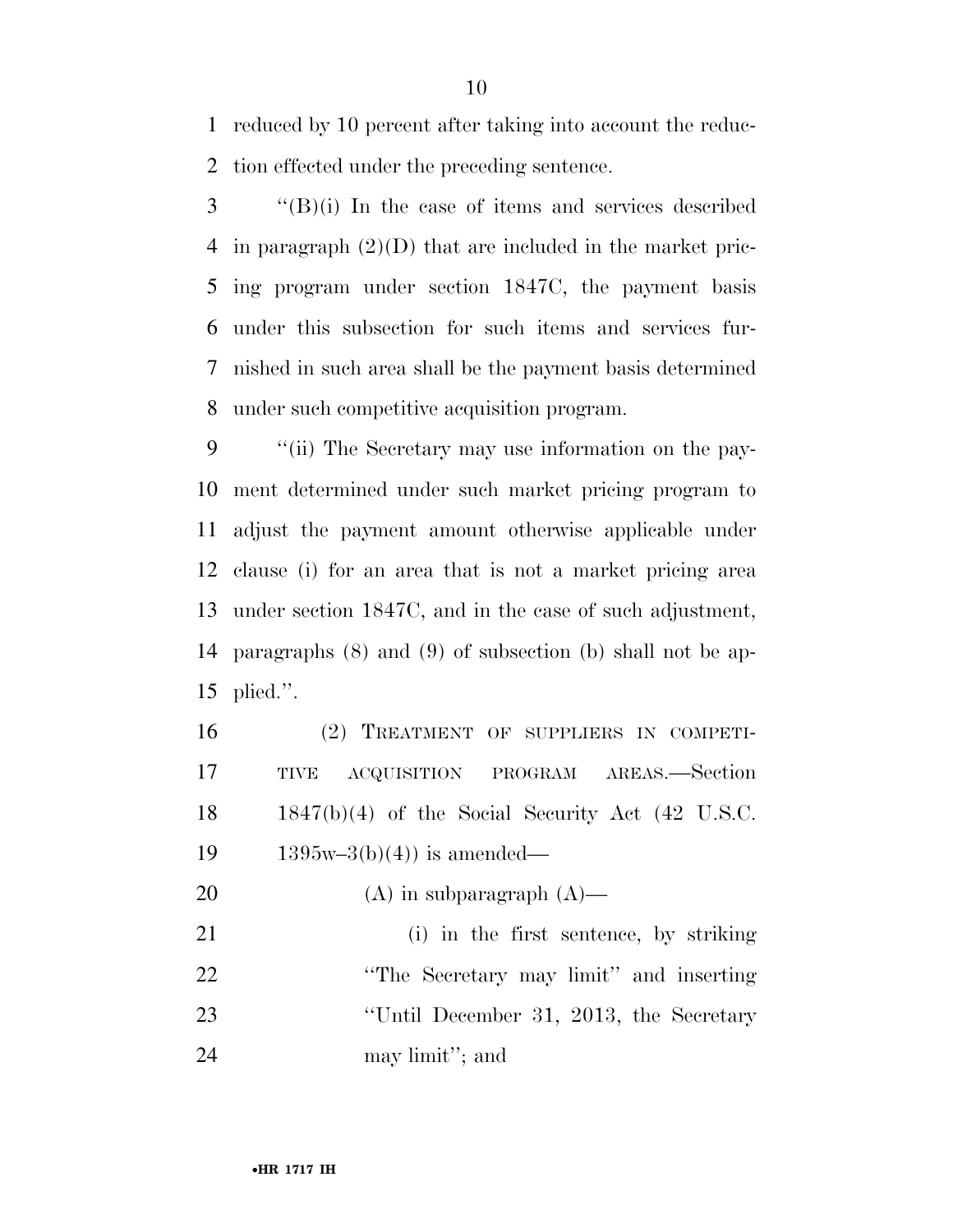| $\mathbf{1}$   | (ii) by inserting after the first sen-                           |
|----------------|------------------------------------------------------------------|
| $\overline{2}$ | tence the following: "The preceding sen-                         |
| 3              | tence shall not apply to items and services                      |
| $\overline{4}$ | furnished in an eligible auction area (with-                     |
| 5              | in the meaning of subsection $(a)(4)$ of sec-                    |
| 6              | tion 1847C) on or after the date of the im-                      |
| 7              | plementation of the market pricing pro-                          |
| 8              | gram under such section."; and                                   |
| 9              | (B) by adding at the end the following new                       |
| 10             | subparagraph:                                                    |
| 11             | "(C) NON-CONTRACTED SUPPLIERS<br>IN                              |
| 12             | MARKET PRICING PROGRAM.—The Secretary                            |
| 13             | also shall award contracts to any supplier that                  |
| 14             | meets eligibility requirements under this title                  |
| 15             | for the furnishing of such items and services so                 |
| 16             | long as the supplier accepts the price estab-                    |
| 17             | lished under such program as payment in full                     |
| 18             | for such items and services.".                                   |
| 19             | (3)<br>PAYMENT FOR<br>OFF-THE-SHELF                              |
| 20             | ORTHOTICS.—Section $1834(h)(1)$ of the Social Secu-              |
| 21             | rity Act $(42 \text{ U.S.C. } 1395\text{m(h)}(1))$ is amended by |
| 22             | adding at the end the following new subparagraph.                |
| 23             | "(I) APPLICATION OF MARKET<br>PRICING                            |
| 24             | PROGRAM; LIMITATION OF INHERENT REASON-                          |
| 25             | of<br>ABLENESS AUTHORITY.—In<br>the<br>case                      |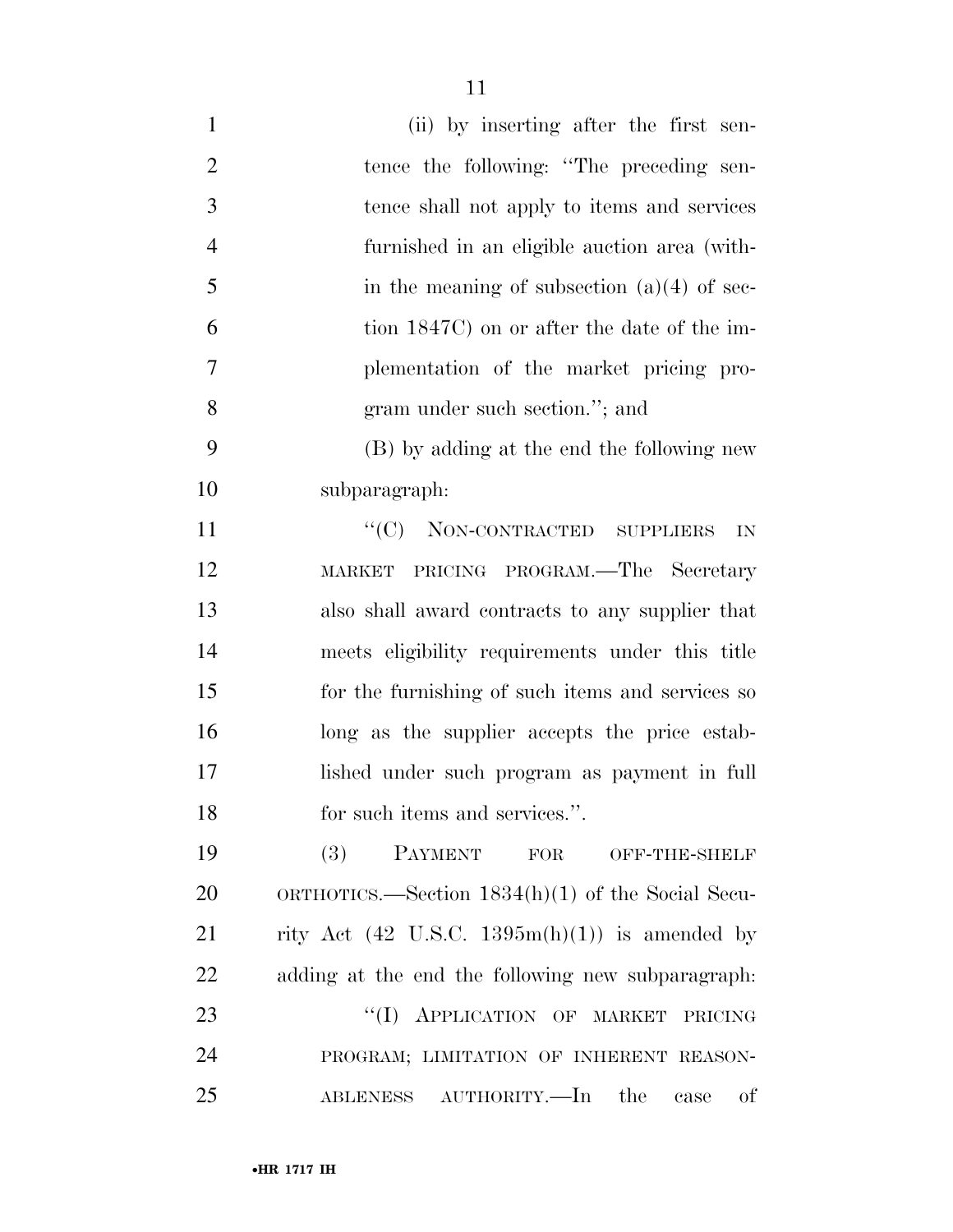| $\mathbf{1}$   | orthotics described in subsection $(b)(1)(K)$ of              |
|----------------|---------------------------------------------------------------|
| $\overline{2}$ | section 1847C furnished on or after January 1,                |
| 3              | 2014, in an eligible auction area, that are in-               |
| $\overline{4}$ | cluded in a market pricing program under such                 |
| 5              | section-                                                      |
| 6              | "(i) the payment basis under this sub-                        |
| 7              | section for such orthotics furnished in such                  |
| 8              | area shall be the payment basis determined                    |
| 9              | under such market pricing program; and                        |
| 10             | "(ii) the Secretary may use informa-                          |
| 11             | tion on the payment determined under                          |
| 12             | such market pricing program to adjust the                     |
| 13             | payment amount otherwise recognized                           |
| 14             | under subparagraph $(B)(ii)$ for an area                      |
| 15             | that is not an eligible auction area under                    |
| 16             | section 1847C, and in the case of such ad-                    |
| 17             | justment, paragraphs (8) and (9) of sec-                      |
| 18             | tion $1842(b)$ shall not be applied.".                        |
| 19             | (b) POLICY AFTER IMPLEMENTATION OF THE MAR-                   |
| 20             | KET PRICING PROGRAM.                                          |
| 21             | (1) IN GENERAL.—Section $1834(a)(1)$ of the                   |
| 22             | Social Security Act $(42 \text{ U.S.C. } 1395m(a)(1)),$<br>as |
| 23             | amended by subsection $(a)(1)(B)$ , is amended by             |
| 24             | adding at the end the following new subparagraph.             |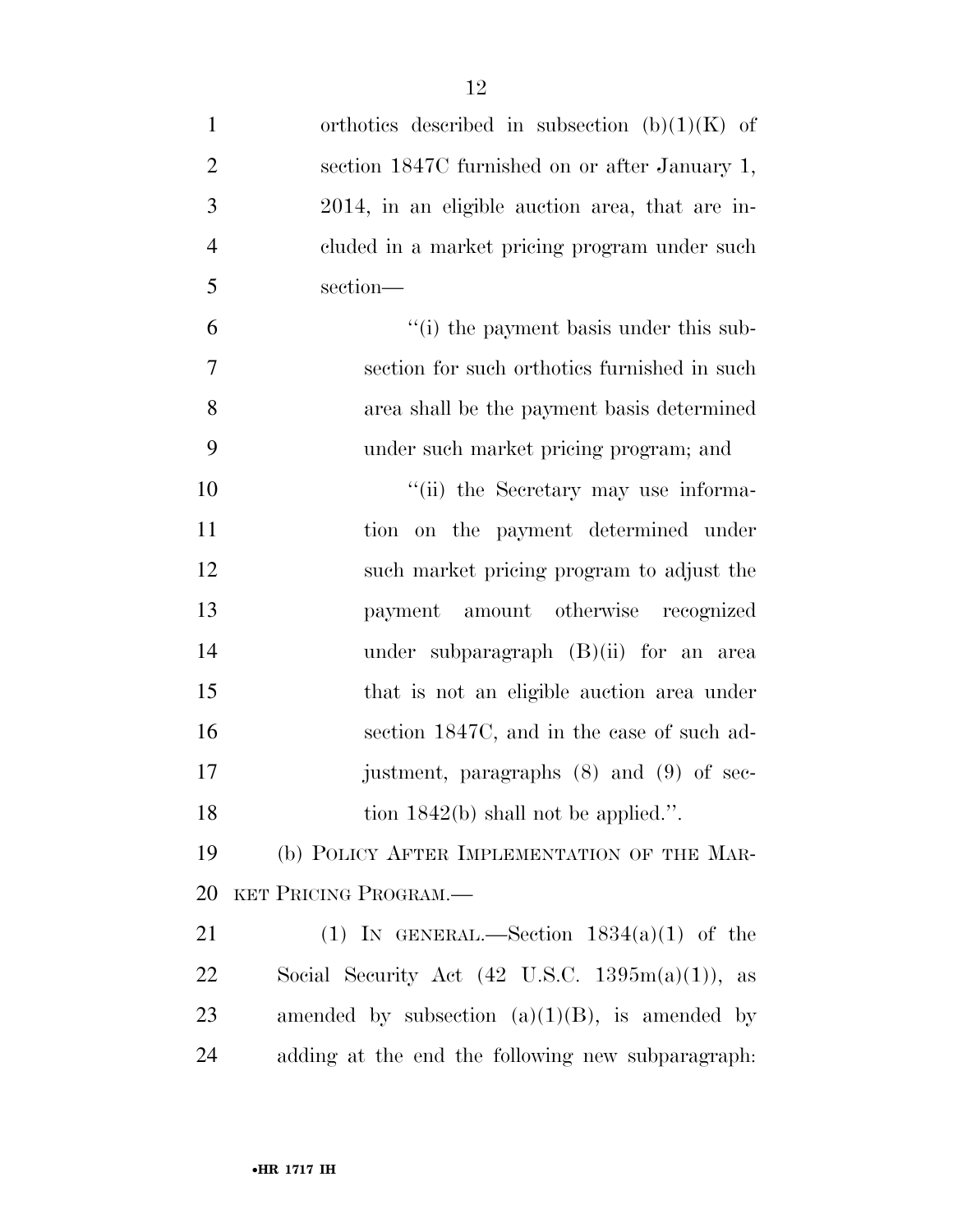| "(H) APPLICATION OF MARKET PRICING      |
|-----------------------------------------|
| PROGRAM; LIMITATION OF INHERENT REASON- |
| ABLENESS AUTHORITY.—                    |

4 "(i) In GENERAL.—In the case of market priced items and services described in section  $1847C(b)(1)$  furnished on or after the date of implementation of a mar- ket pricing program for which a price has been established under the program con- ducted in an eligible auction area under section 1847C, the payment basis under 12 this subsection—

13 ''(I) in the eligible auction area shall be the amount determined under the auction conducted in such eligible auction area for such items and serv-ices; or

18 ''(II) in another eligible auction area shall be the amount determined under subclause (I) adjusted by the appropriate factor described in section  $1847C(d)(7)(B)(iv).$ 

23 "(ii) NO ADJUSTMENT IN PAYMENT AMOUNT DURING INITIAL TWO-YEAR PE-RIOD OF PRICING PROGRAM.—During the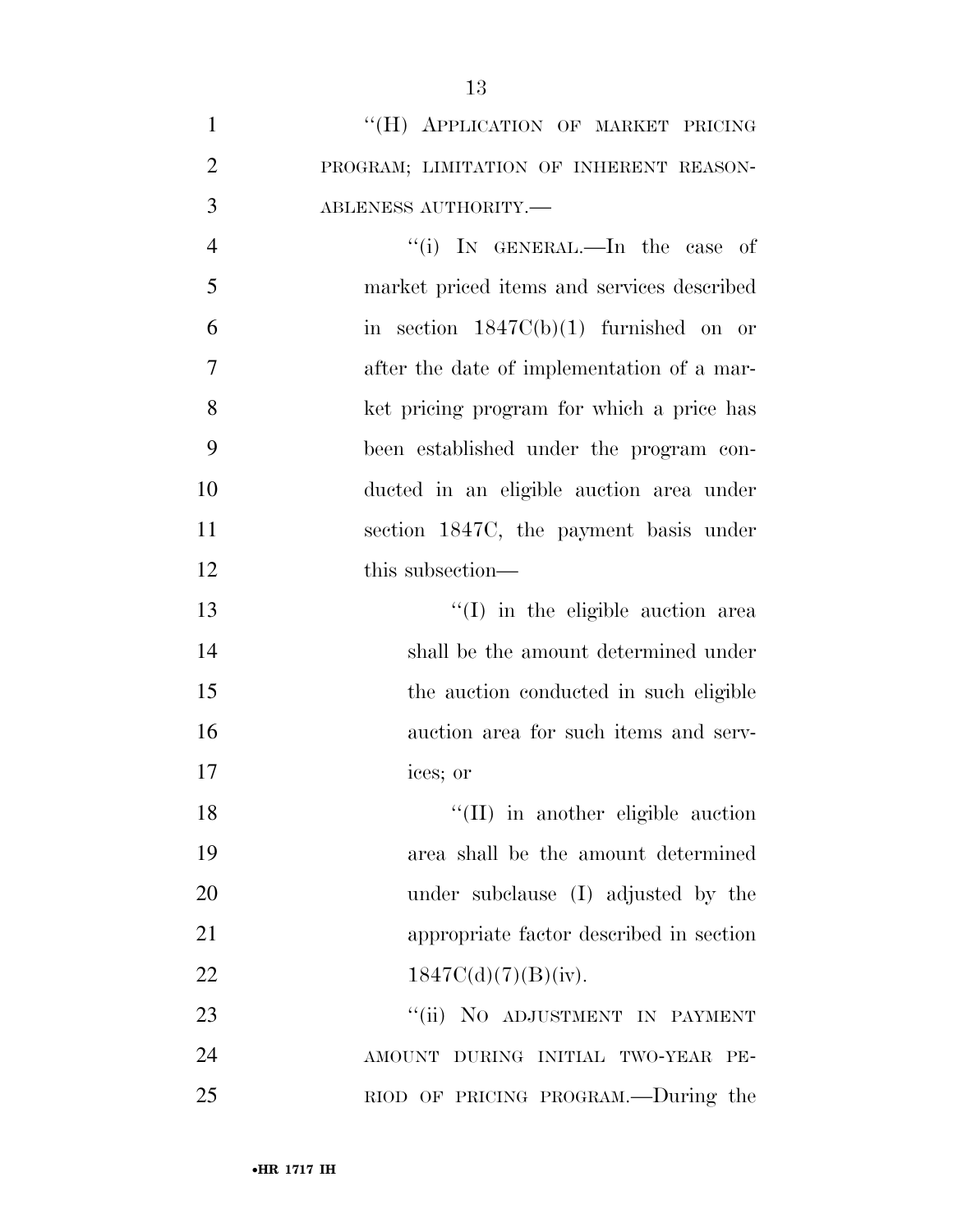1 term of any contract awarded pursuant to 2 section  $1847C(d)(6)$  for an item and serv- ice described in clause (i), the Secretary may not adjust the payment basis estab- lished under such clause to take into ac- count the effects of a later-conducted auc- tion during that two-year contract period. The Secretary may, at the termination of a contract awarded under section  $1847C(d)(6)$  for such an item or service, adjust such payment basis to take into ac- count the effects of a later-conducted auc-tion.

14 ''(iii) MARKET PRICING IN RURAL AND 15 NON-COMPETITIVE AREAS.—The Secretary, after consultation with the auction expert under section 1847C, may (and, in the case of covered items furnished on or after January 1, 2016, shall) use information on the payment determined under such mar- ket pricing program to adjust the payment amount otherwise recognized under sub-23 paragraph (B)(ii) for an area in which an auction has not been conducted pursuant 25 to section  $1847C(a)$ .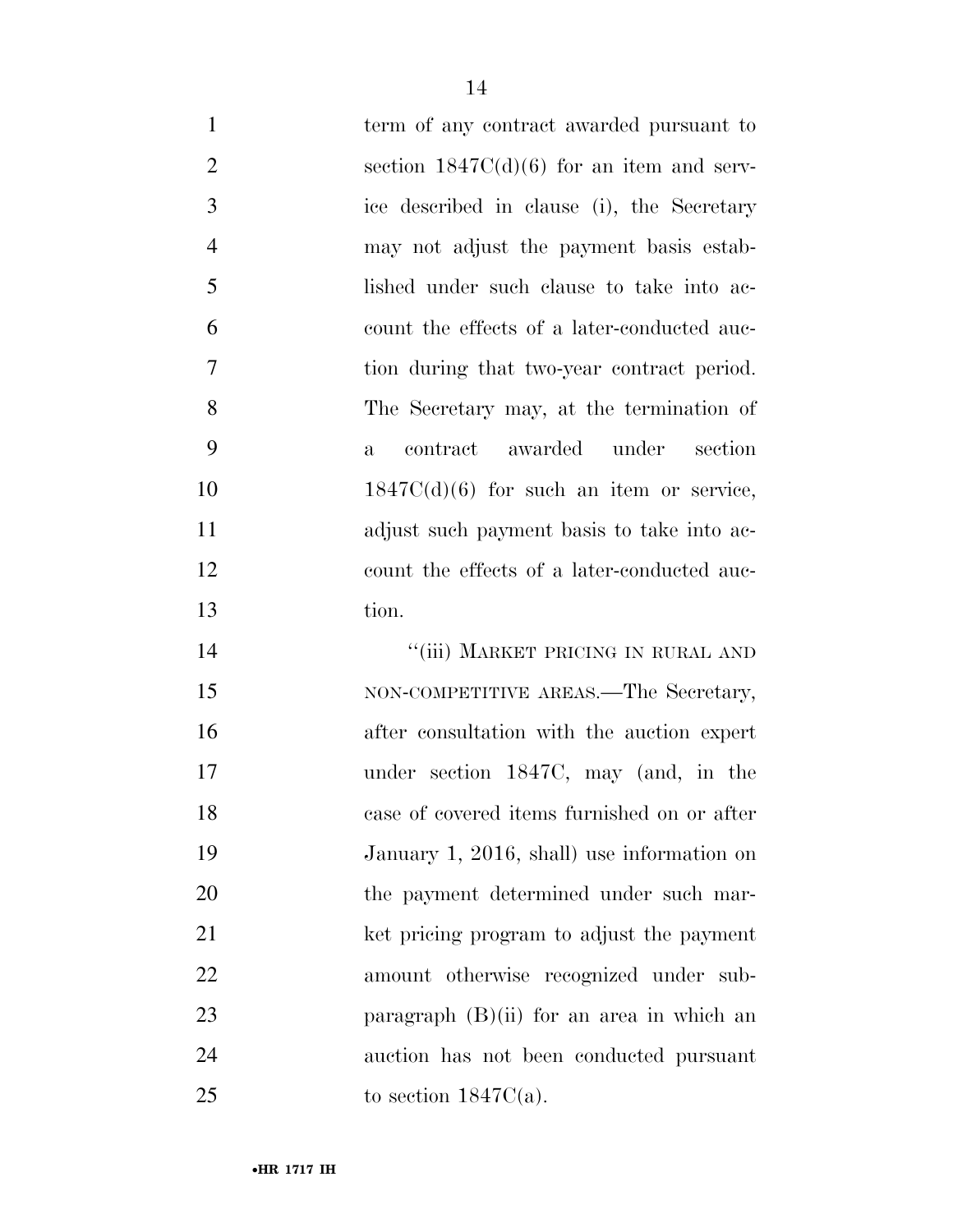| $\mathbf{1}$   | "(iv) CONTINUED USE OF ADDI-                          |
|----------------|-------------------------------------------------------|
| $\overline{2}$ | TIONAL INFORMATION.—In the case of cov-               |
| 3              | ered items furnished on or after January              |
| $\overline{4}$ | 1, 2016, the Secretary shall continue to              |
| 5              | make such adjustments described in clause             |
| 6              | (ii) as, under such market pricing pro-               |
| 7              | gram, additional covered items are phased             |
| 8              | in or information is updated as contracts             |
| 9              | are renewed under such program.".                     |
| 10             | REGULATORY AUTHORITY.-Section<br>(2)                  |
| 11             | $1834(a)(1)(G)$ of the Social Security Act (42 U.S.C. |
| 12             | $1395w-3(a)(1)(G)$ is amended—                        |
| 13             | (A) in the subparagraph heading, by in-               |
| 14             | serting "OR MARKET PRICING" before "RATES";           |
| 15             | (B) by striking "subparagraph $(F)(ii)$ "             |
| 16             | and inserting "subparagraph $(F)(ii)$ , subpara-      |
| 17             | graph $(H)(iii)$ ,"; and                              |
| 18             | (C) by inserting "or eligible auction areas           |
| 19             | in which an auction has been conducted, after         |
| 20             | June 30, 2013," after "competitive acquisition        |
| 21             | areas".                                               |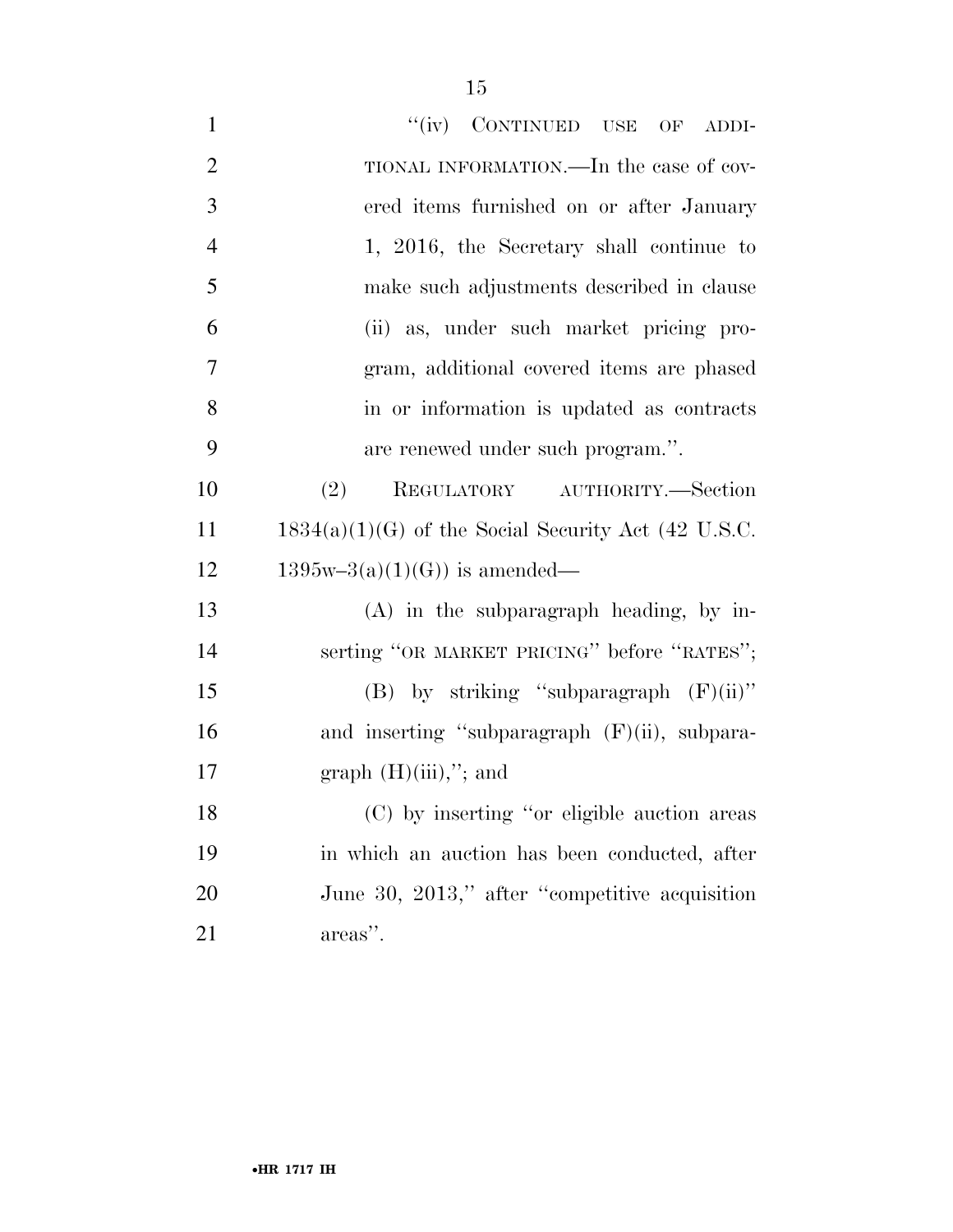**PROGRAM.**  (a) IN GENERAL.—Part B of title XVIII of the Social Security Act is amended by inserting after section 1847B (42 U.S.C. 1395w–3b) the following new section: ''DMEPOS MARKET PRICING PROGRAM ''SEC. 1847C. (a) ESTABLISHMENT.— 8 "(1) IN GENERAL.—The Secretary shall estab- lish and implement a market pricing program (in this section referred to as 'market pricing program') under which auctions are conducted in eligible auc- tion areas (as defined in paragraph (4)) throughout the United States for the furnishing of market priced items and services (as defined in subsection (b)) for which payment is made under this part. 16 "(2) ROLES OF AUCTION EXPERT AND MARKET

 MONITOR.—The elements of the market pricing pro- gram, including eligible auction areas, auction de- sign, establishing of clearing prices, and conduct of auctions, shall be established and operated in con- sultation with, and after input and review by, the auction expert and the market monitor under sub- section (g). In this section, the terms 'auction ex- pert' and 'market monitor' refer to the respective auction expert and market monitor contracted with 26 under subsection  $(g)(1)$ .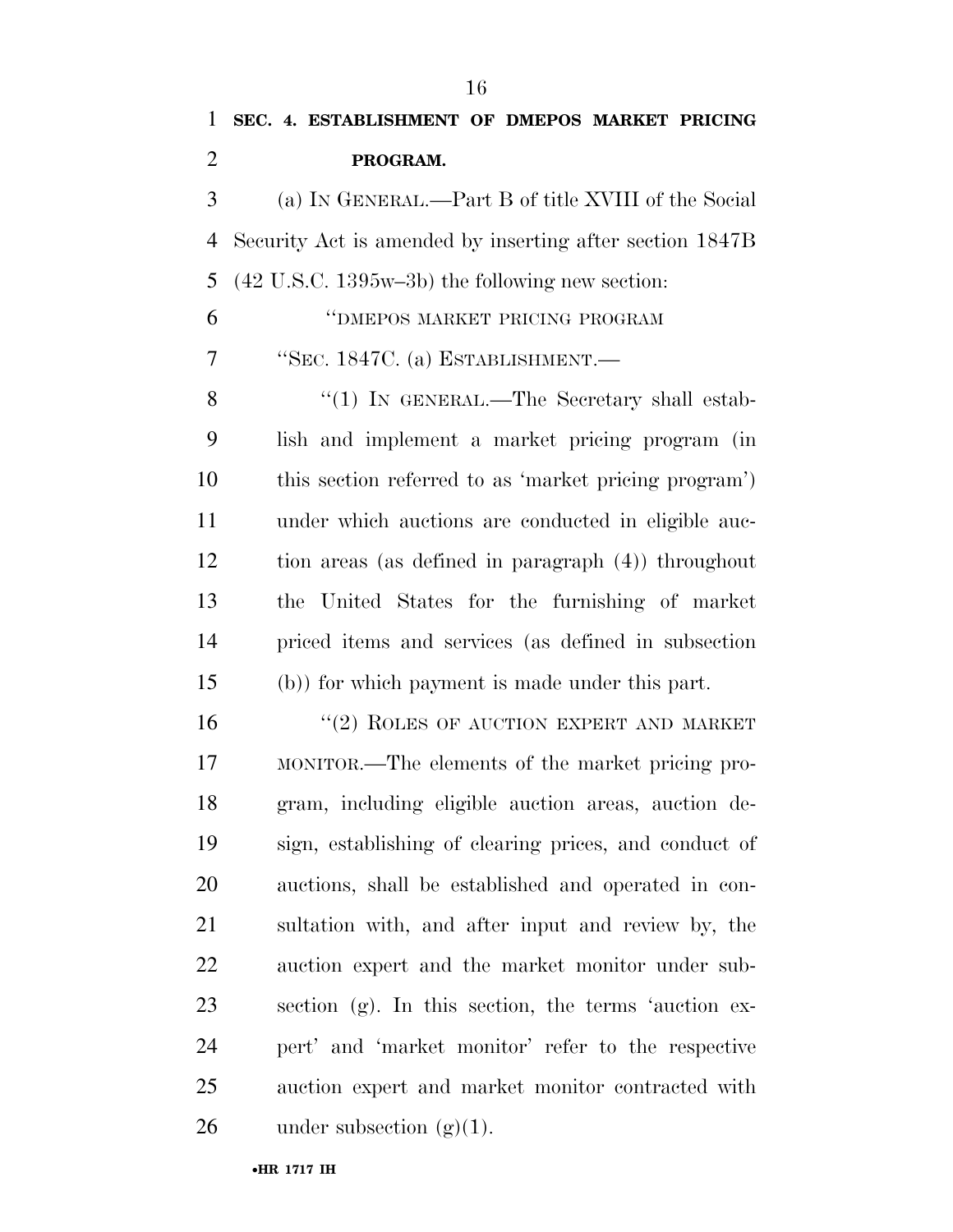| $\mathbf{1}$   | "(3) IMPLEMENTATION.—The market pricing              |
|----------------|------------------------------------------------------|
| $\overline{2}$ | program shall be implemented in all eligible auction |
| 3              | areas so that market pricing occurs nationwide in    |
| $\overline{4}$ | the first year of implementation consistent with the |
| 5              | following:                                           |
| 6              | "(A) FIRST YEAR OF IMPLEMENTATION.-                  |
| $\overline{7}$ | In the first year of implementation—                 |
| 8              | "(i) auctions under the program shall                |
| 9              | be held in at least 20 percent of eligible           |
| 10             | auction areas;                                       |
| 11             | "(ii) prices in these areas will be set              |
| 12             | by such auctions;                                    |
| 13             | "(iii) in each eligible auction area 2               |
| 14             | categories of items shall be selected for            |
| 15             | auction;                                             |
| 16             | "(iv) prices for categories not selected             |
| 17             | for auction in the area shall be set by ref-         |
| 18             | erence to auctions held for those categories         |
| 19             | in econometrically similar areas; and                |
| 20             | $f'(v)$ in those areas in which no auc-              |
| 21             | tions are held, prices for all categories will       |
| 22             | be set by reference to auctions held for             |
| 23             | those categories in econometrically similar          |
| 24             | areas.                                               |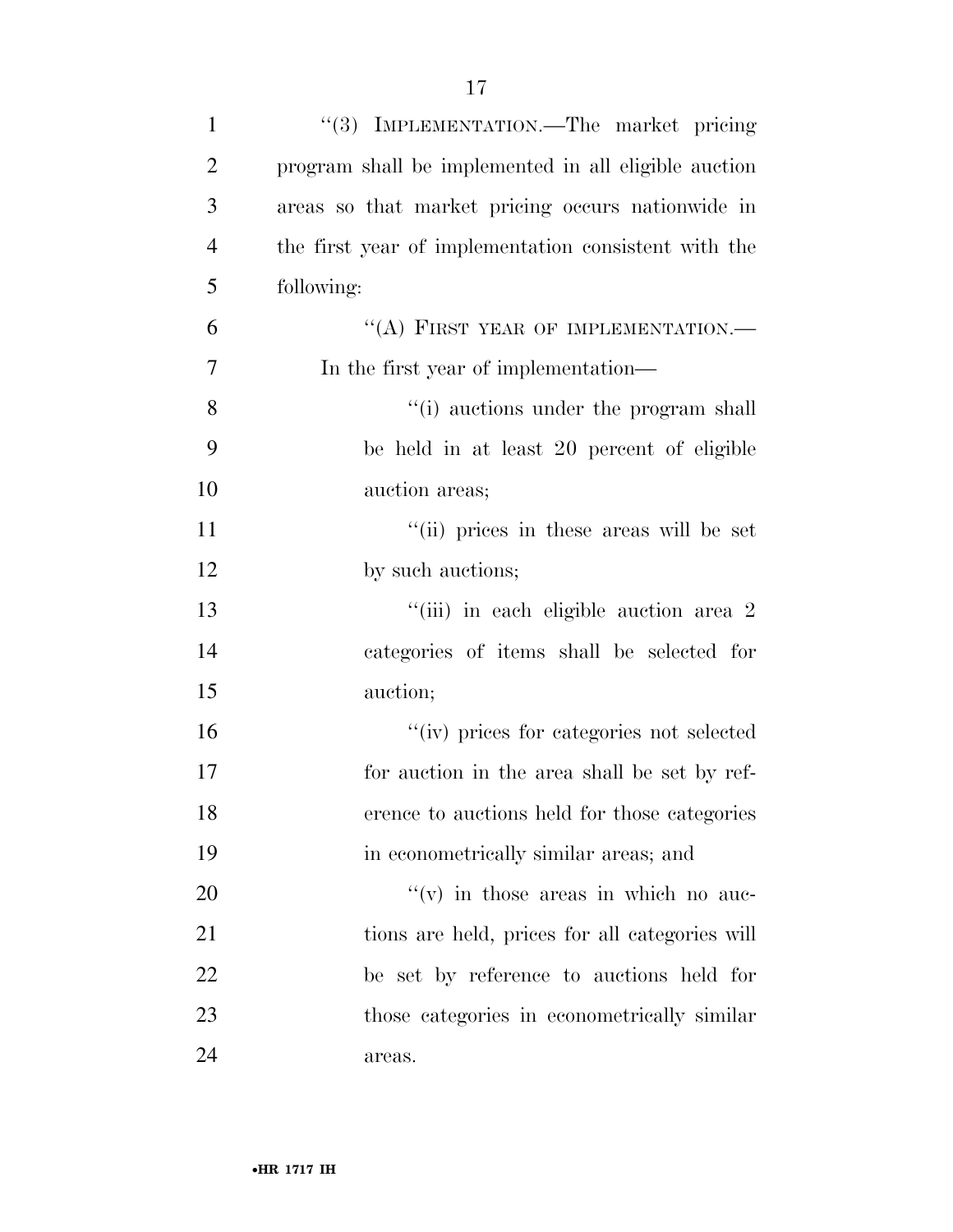| $\mathbf{1}$   | "(B) SECOND YEAR OF IMPLEMENTA-               |
|----------------|-----------------------------------------------|
| $\overline{2}$ | TION.—In the second year of implementation—   |
| 3              | "(i) auctions shall be held in other eli-     |
| $\overline{4}$ | gible auction areas that include 10 percent   |
| 5              | of eligible auction areas; and                |
| 6              | "(ii) prices in those areas in which no       |
| 7              | auctions are held or for categories in which  |
| 8              | an auction is not held, shall be set in the   |
| 9              | same manner as under subparagraph (A).        |
| 10             | "(C) SUBSEQUENT YEARS.—In each subse-         |
| 11             | quent year of implementation—                 |
| 12             | "(i) auctions shall be held in an addi-       |
| 13             | tional 10 percent of eligible auction areas,  |
| 14             | selected by the Secretary annually on an      |
| 15             | ongoing and rotating basis, until all eligi-  |
| 16             | ble auction areas have been covered; and      |
| 17             | "(ii) prices in those areas in which no       |
| 18             | auctions are held or for categories in which  |
| 19             | an auction is not held, shall be set in the   |
| 20             | same manner as under subparagraph (A).        |
| 21             | "(D) Once the market pricing program is       |
| 22             | applied throughout the United States under    |
| 23             | subparagraph (C), the Secretary shall conduct |
| 24             | auctions for different eligible auction areas |
| 25             | throughout the United States on an ongoing    |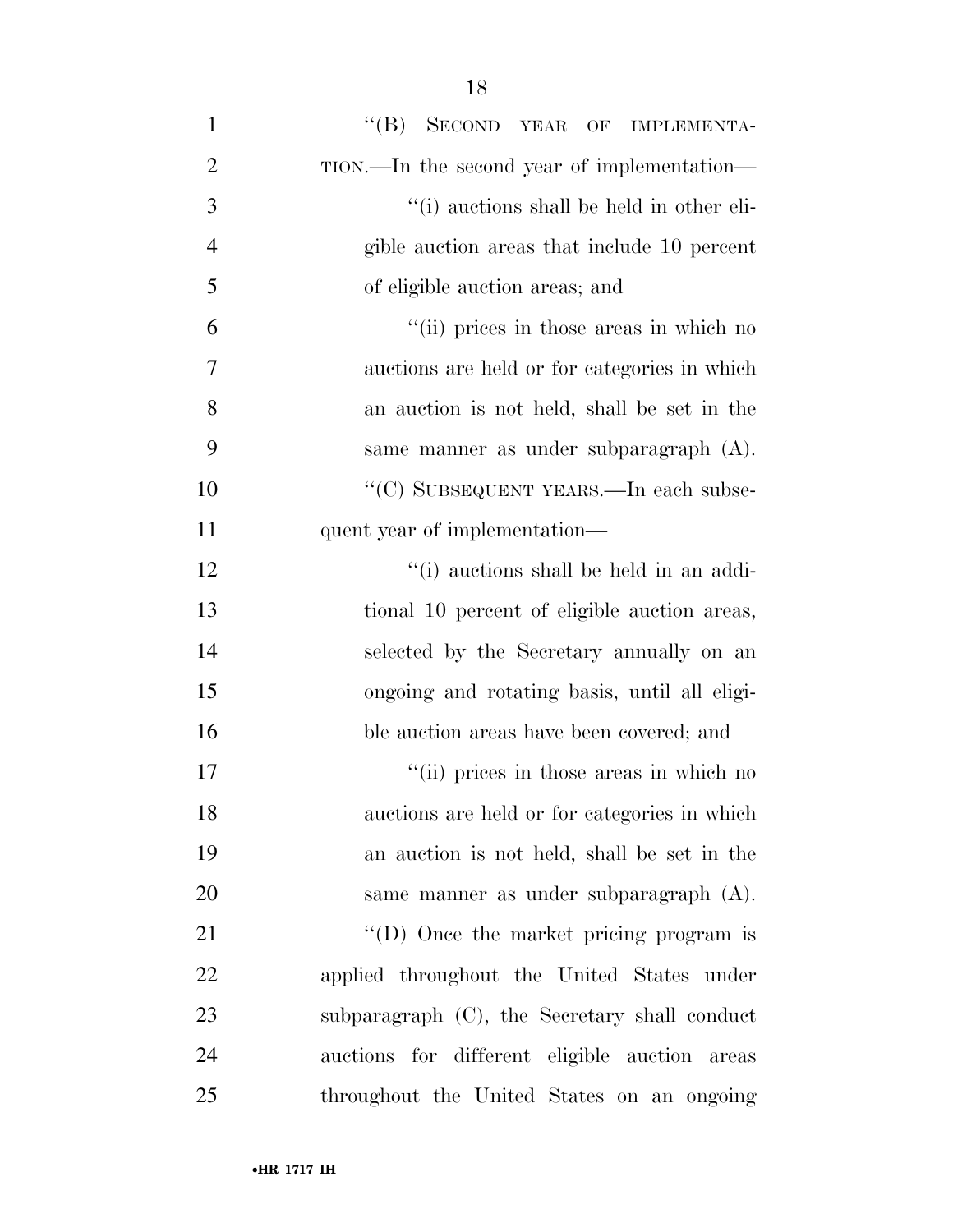| $\mathbf{1}$   | and rotating basis covering 10 percent of eligi-   |
|----------------|----------------------------------------------------|
| $\overline{2}$ | ble auction areas no later than March for each     |
| 3              | subsequent year.                                   |
| $\overline{4}$ | $\lq\lq(E)$ The requirements of this section shall |
| 5              | apply to each subsequent round of market-          |
| 6              | priced auctions in the same manner that such       |
| $\overline{7}$ | requirements apply to the initial market-priced    |
| 8              | auction.                                           |
| 9              | $(4)$ ELIGIBLE AUCTION AREAS.—                     |
| 10             | "(A) IN GENERAL.—In this section and               |
| 11             | section 1834, the term 'eligible auction areas'    |
| 12             | means counties, aggregations of counties, or       |
| 13             | parts of counties, not excluded under subpara-     |
| 14             | graph (D), as established by the Secretary.        |
| 15             | "(B) MARKET AREAS MUST REFLECT ECO-                |
| 16             | NOMIC INTERDEPENDENCY.—In determining              |
| 17             | and selecting eligible auction areas, the Sec-     |
| 18             | retary shall choose, from among counties, ag-      |
| 19             | gregations of counties, or parts of counties,      |
| 20             | auction areas that form an economically inter-     |
| 21             | dependent area reflecting standard econometric     |
| 22             | market models. Nothing in this subparagraph        |
| 23             | shall preclude the Secretary from subdividing a    |
| 24             | large county to take into account population       |
| 25             | and geographic size in establishing auction        |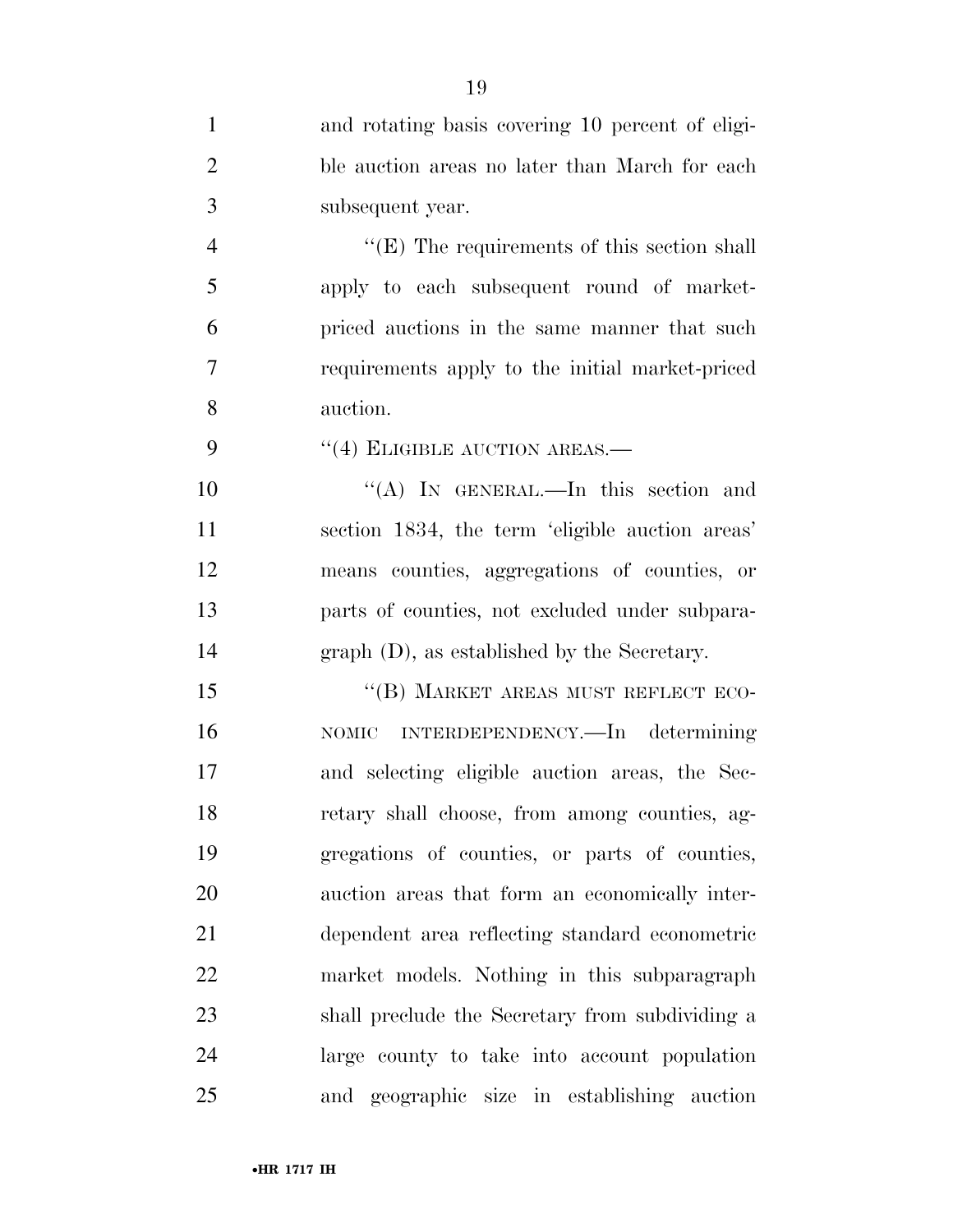| $\mathbf{1}$   | areas in order to comply with this subpara-         |
|----------------|-----------------------------------------------------|
| $\overline{2}$ | graph.                                              |
| 3              | "(C) SELECTION OF AUCTION AREAS.-In                 |
| $\overline{4}$ | selecting auction areas in which an auction will    |
| 5              | be conducted under this section, the Secretary      |
| 6              | shall ensure that several auction areas of each     |
| 7              | econometric model are chosen.                       |
| 8              | "(D) EXCLUSION OF CERTAIN AUCTION                   |
| 9              | AREAS.—The Secretary shall not subject areas        |
| 10             | described in clause (iii) of section                |
| 11             | $1847(a)(1)(D)$ to market program reimburse-        |
| 12             | ment rates before the year specified in such        |
| 13             | clause.                                             |
| 14             | "(5) APPLICATION OF CERTAIN POLICIES AP-            |
| 15             | COMPETITIVE ACQUISITION PRO-<br>PLICABLE TO         |
| 16             | GRAMS.—The following provisions of subsection       |
| 17             | $(a)(1)$ of section 1847 shall apply to the market  |
| 18             | pricing program in the same manner as they apply    |
| 19             | to competitive acquisition programs under such sec- |
| 20             | tion except as otherwise provided:                  |
| 21             | "(A) Subparagraph $(C)$ (relating to waiver         |
| 22             | of certain provisions).                             |
| 23             | "(B) Subparagraph $(E)$ (relating<br>to             |
| 24             | verification by OIG), except that the assessment    |
| 25             | shall be of market pricing and subsequent pric-     |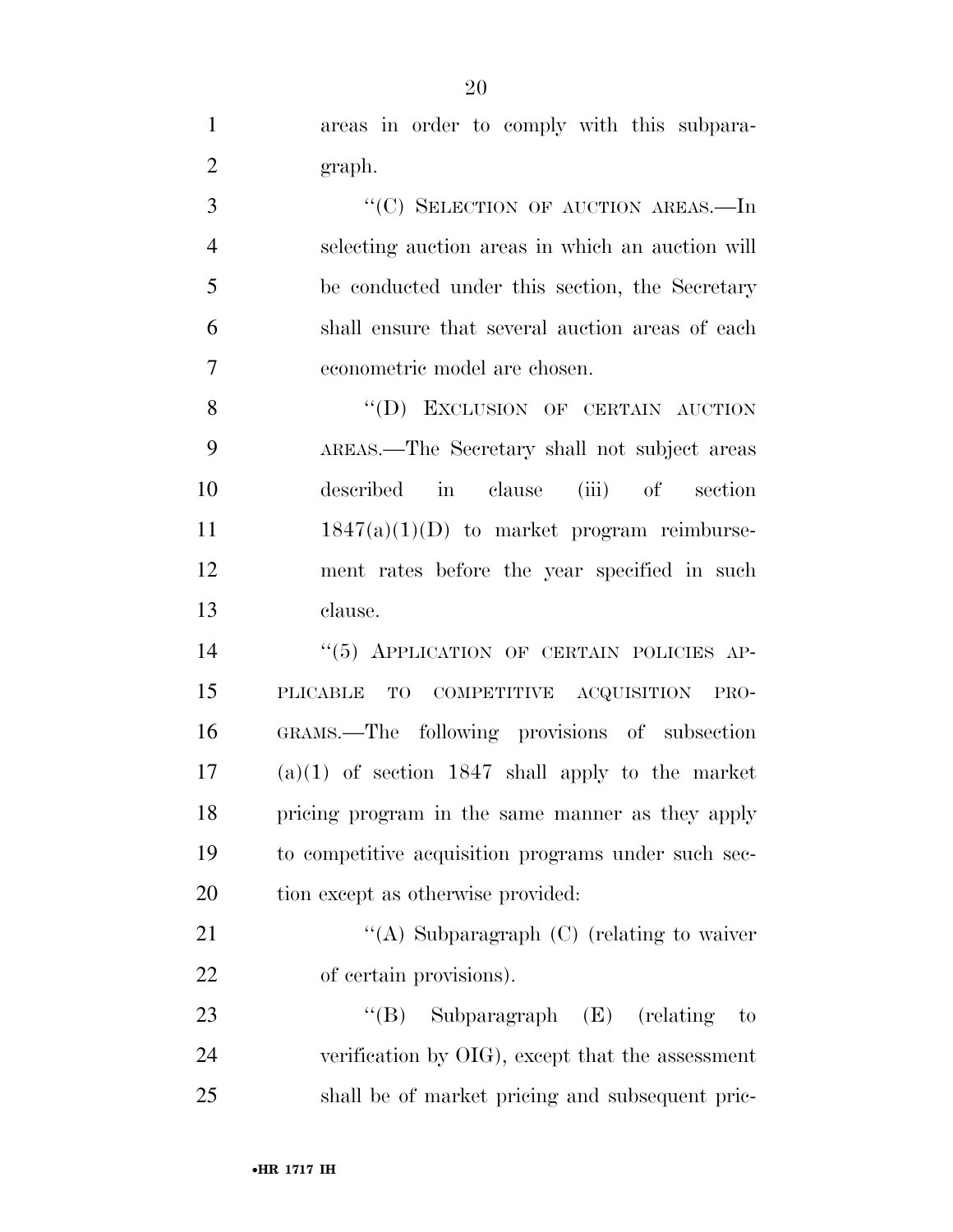| $\mathbf{1}$   | ing determinations that are the basis for auc-   |
|----------------|--------------------------------------------------|
| $\overline{2}$ | tion prices and single payment amounts for       |
| 3              | items and services in eligible auction areas and |
| $\overline{4}$ | shall be conducted in the first two years of the |
| 5              | market pricing program and may continue in       |
| 6              | subsequent years of the program.                 |
| 7              | "(C) Subparagraph $(F)$ (relating to feed-       |
| 8              | back on missing financial documentation), ex-    |
| 9              | cept that any reference to a round of a program  |
| 10             | is deemed a reference to a year of the market    |
| 11             | pricing program.                                 |
| 12             | "(b) MARKET PRICED ITEMS AND SERVICES DE-        |
| 13             | FINED.                                           |
| 14             | "(1) IN GENERAL.—In this section, subject to     |
| 15             | paragraph (2), the term 'market priced items and |
| 16             | services' means the following:                   |
| 17             | "(A) Oxygen supplies and equipment.              |
| 18             | "(B) Standard power wheelchairs, power           |
| 19             | scooters, and related accessories.               |
| 20             | $\lq\lq$ <sup>(C)</sup> Manual wheelchairs.      |
| 21             | "(D) Enteral nutrients, equipment, and           |
| 22             |                                                  |
|                | supplies.                                        |
| 23             | "(E) Continuous positive airway pressure         |
| 24             | devices, respiratory assistive devices, and re-  |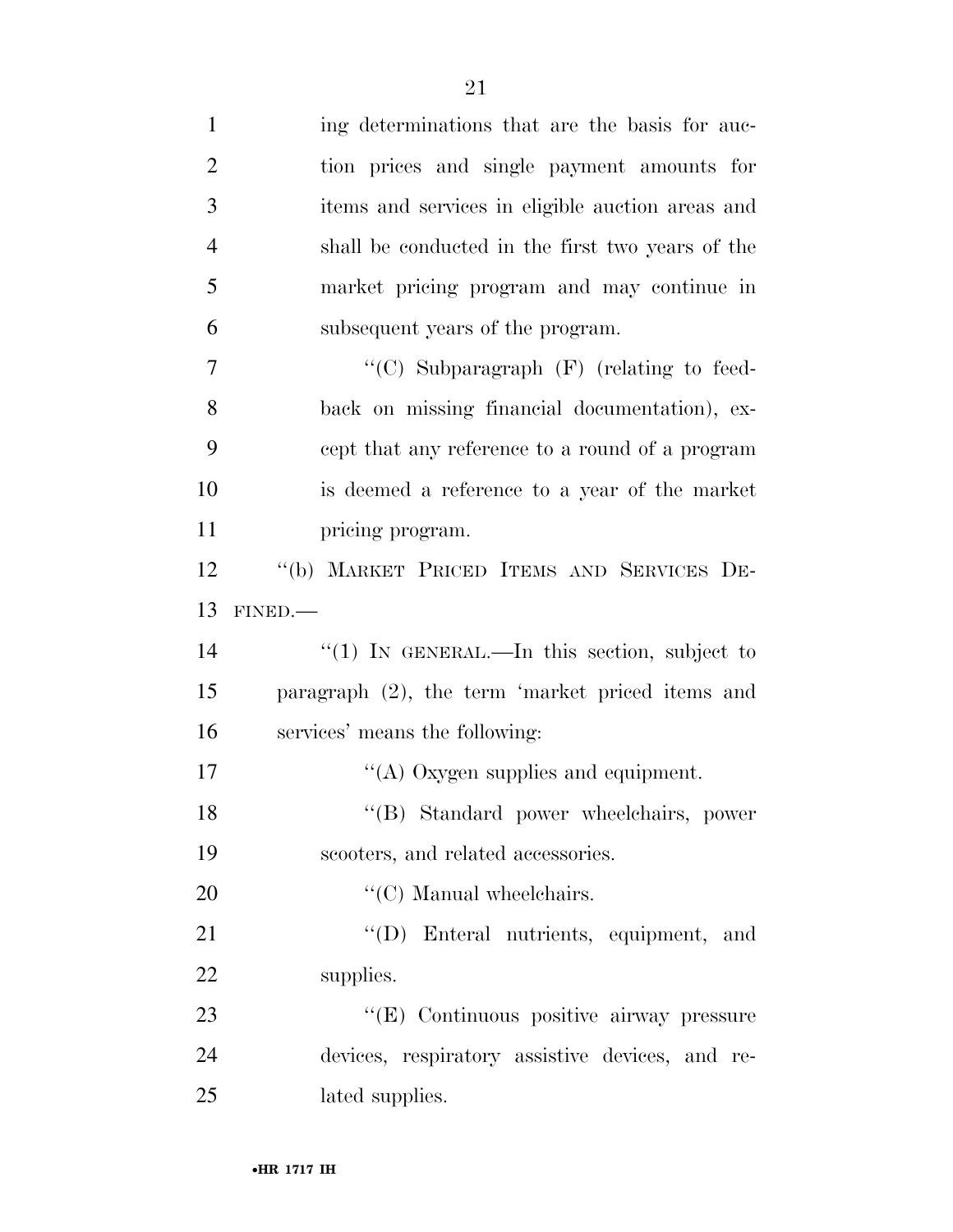| $\mathbf{1}$   | $\lq\lq(F)$ Hospital beds and related accessories. |
|----------------|----------------------------------------------------|
| $\overline{2}$ | $\lq\lq(G)$ Walkers and related accessories.       |
| 3              | "(H) Support services (Group 2 mattresses          |
| $\overline{4}$ | and overlays).                                     |
| 5              | "(I) Negative pressure wound therapy               |
| 6              | pumps and related supplies and accessories.        |
| 7              | $\lq\lq$ (J) Diabetic supplies.                    |
| 8              | $\lq\lq$ (K) Off-the-shelf orthotics described in  |
| 9              | section $1847(a)(2)(C)$ furnished on or after      |
| 10             | July 1, 2013.                                      |
| 11             | "(L) External infusion pumps and sup-              |
| 12             | plies.                                             |
| 13             | $\lq\lq (M)$ Other items and services (other than  |
| 14             | those items and services specified in paragraph    |
| 15             | $(2)$ ) that could have been subject to participa- |
| 16             | tion in competitive acquisition programs under     |
| 17             | section $1847(a)(1)$ .                             |
| 18             | "(2) EXCLUDED ITEMS.—Such term does not            |
| 19             | include the following:                             |
| 20             | "(A) An adjustable skin protection cushion         |
| 21             | used in connection with a wheelchair.              |
| 22             | $\lq\lq (B)$ A complex rehabilitative power wheel- |
| 23             | chair and related accessories.                     |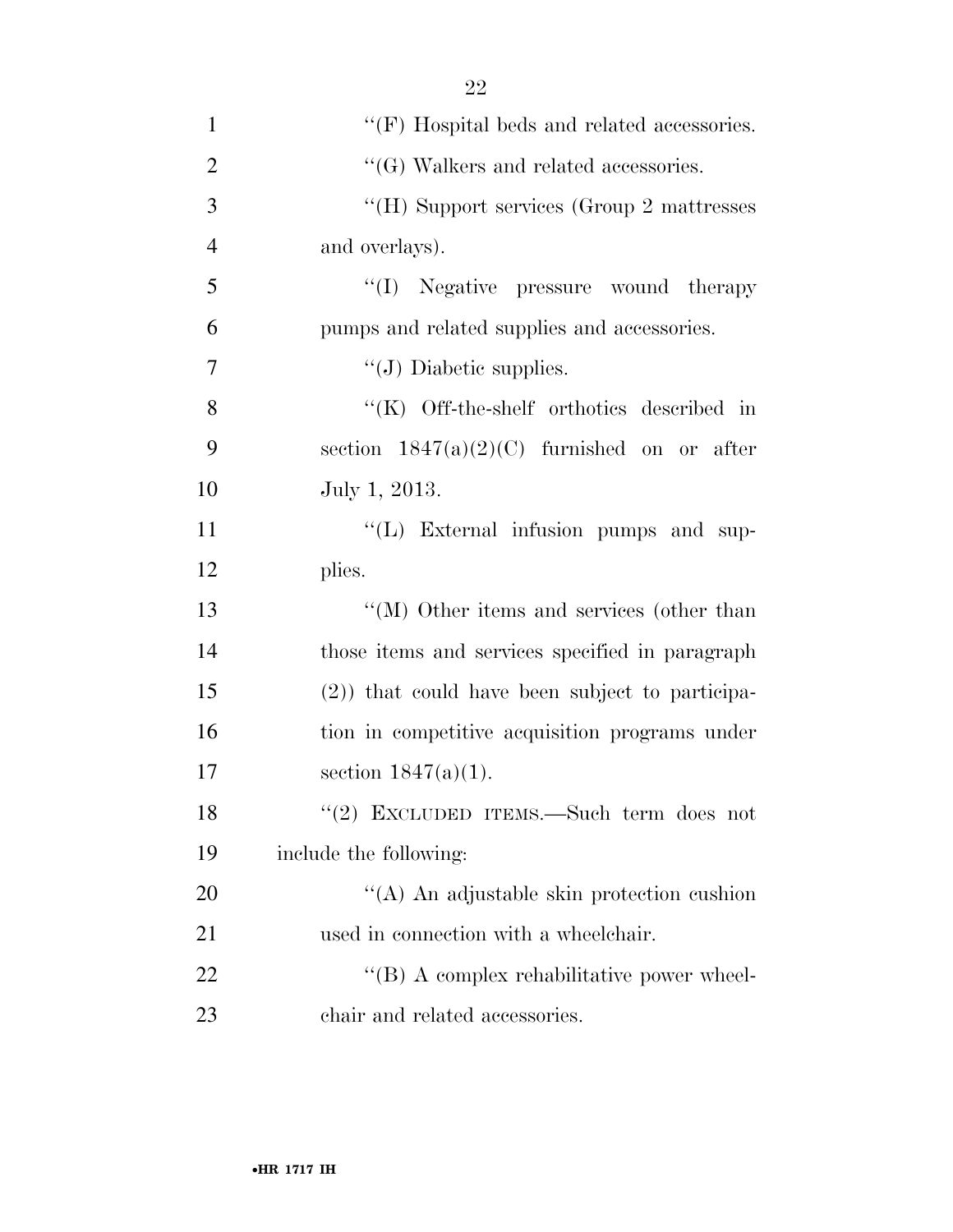| $\mathbf{1}$   | $\lq\lq$ C) A manual wheelchair billed using cur-      |
|----------------|--------------------------------------------------------|
| $\overline{2}$ | rent HCPCS Codes K0005 or E1161, and re-               |
| 3              | lated accessories for such a wheelchair.               |
| $\overline{4}$ | $\lq\lq$ (D) A medical device classified in class      |
| 5              | III under the Federal Food, Drug, and Cos-             |
| 6              | metic Act.                                             |
| $\overline{7}$ | "(c) MARKET PRICING PROGRAM REQUIREMENTS.—             |
| 8              | "(1) IN GENERAL.—The Secretary shall estab-            |
| 9              | lish an auction design through the process described   |
| 10             | in paragraph $(2)$ , that meets the requirements of    |
| 11             | paragraph $(3)$ , and shall ensure that the first auc- |
| 12             | tion will be conducted for all eligible auction areas  |
| 13             | no later than 14 months after the date of entering     |
| 14             | into the contract with the auction expert under sub-   |
| 15             | section $(g)(1)$ .                                     |
| 16             | "(2) AUCTION PROCESS; INPUT OF STAKE-                  |
| 17             | HOLDERS; DESIGN.-                                      |
| 18             | $\lq\lq (A)$ TRANSPARENT PROCESS<br>$RE-$              |
| 19             | QUIRED.                                                |
| 20             | "(i) IN GENERAL.—In establishing                       |
| 21             | such auction design, the Secretary shall               |
| 22             | utilize an open and transparent process                |
| 23             | that involves all relevant stakeholders (as            |
| 24             | defined in clause (ii)) in the market, in-             |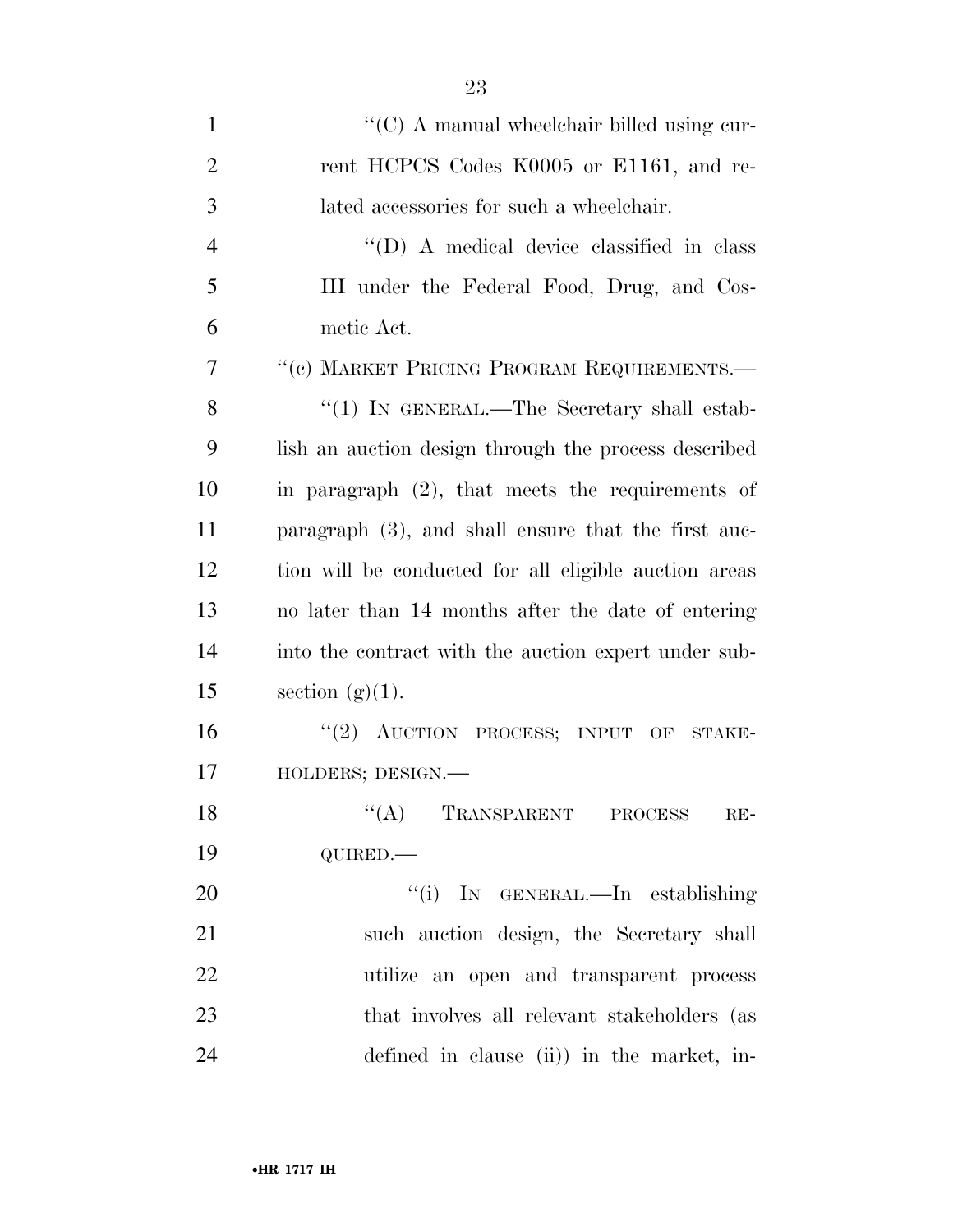cluding through the auction plan con-ference and other outreach efforts.

3 "(ii) RELEVANT STAKEHOLDERS.— For purposes of clause (i), the term 'rel- evant stakeholders' means suppliers and manufacturers of market priced items and services (and trade associations rep- resenting such suppliers and manufactur- ers), physicians, and individuals entitled to benefits under this title (and representa-11 tives of such individuals).

12 "(B) DRAFT AUCTION DESIGN.—Not later 13 than 2 months after the date the auction expert 14 first begins service under subsection  $(g)(1)$ , the auction expert shall develop a draft auction de- sign that shall propose auction areas nation- wide, lead products for each product category, and the price index associated with each lead product, and proposed rules for the conduct of auctions.

21 "'(C) DESIGN CONFERENCE.—

22 ''(i) In GENERAL.—Not later than 4 months after the date the auction expert 24 first begins service under subsection  $(g)(1)$ , the Secretary shall convene a design con-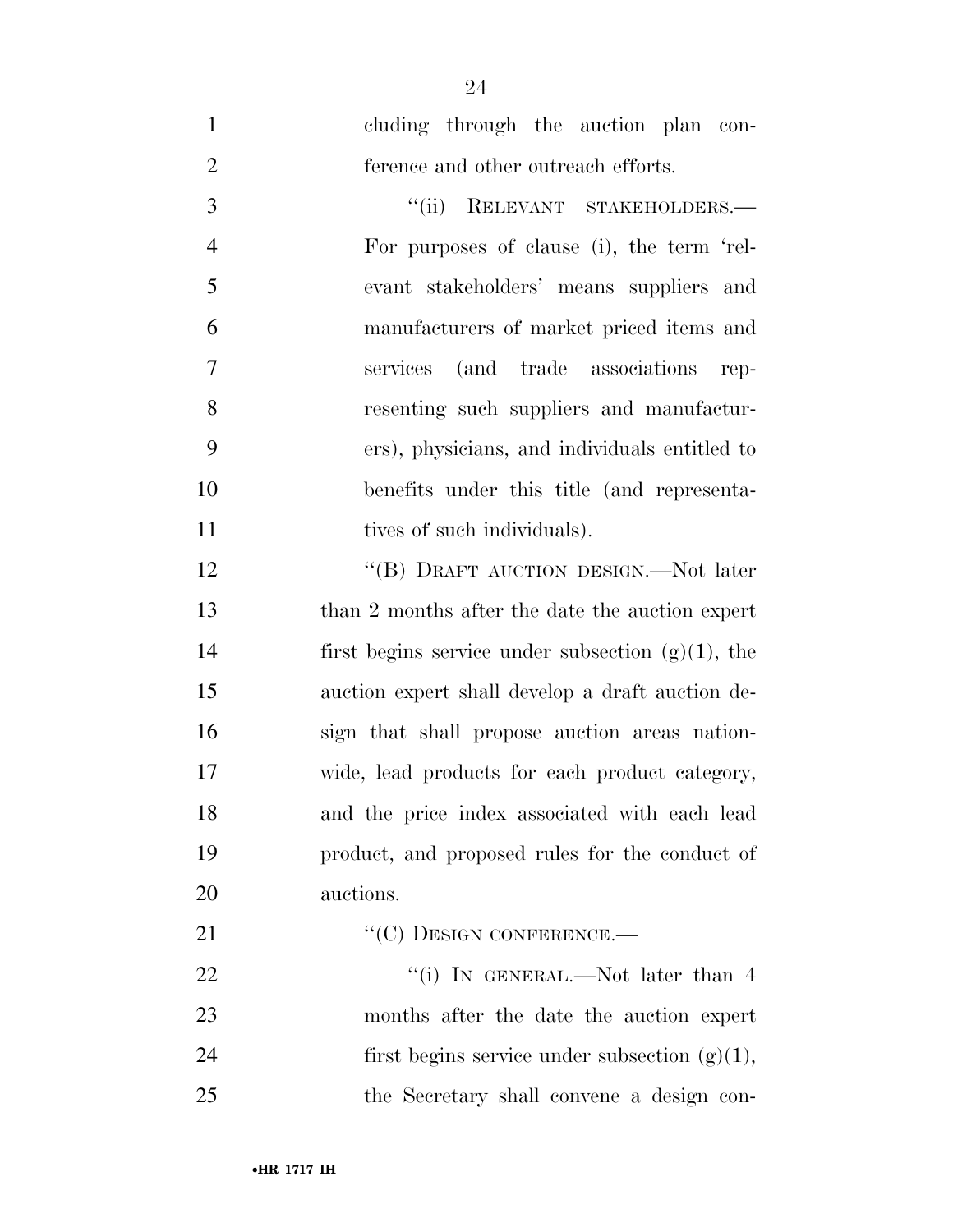| $\mathbf{1}$   | ference (in this paragraph referred to as   |
|----------------|---------------------------------------------|
| $\overline{2}$ | the 'design conference') for the auction    |
| 3              | process under this section. The auction ex- |
| $\overline{4}$ | pert shall chair the conference.            |
| 5              | "(ii) PARTICIPANTS.—The partici-            |
| 6              | pants at the design conference shall in-    |
| 7              | clude at least the following:               |
| 8              | "(I) MANUFACTURERS AND SUP-                 |
| 9              | PLIERS OF DMEPOS.—Representatives           |
| 10             | of market priced items and services.        |
| 11             | "(II) BENEFICIARIES.—Rep-                   |
| 12             | resentatives of individuals entitled to     |
| 13             | benefits under this part.                   |
| 14             | "(III) CMS.—The Administrator               |
| 15             | of the Centers for Medicare & Med-          |
| 16             | icaid Services and other appropriate        |
| 17             | Federal personnel.                          |
| 18             | "(IV) PROGRAM ADVISORY AND                  |
| 19             | OVERSIGHT COMMITTEE.—The mem-               |
| 20             | bers of the committee referred to in        |
| 21             | paragraph $(3)$ .                           |
| 22             | "(iii) PURPOSE OF CONFERENCE.-              |
| 23             | The purpose of the design conference shall  |
| 24             | be to review the auction design developed   |
| 25             | by the auction expert under subparagraph    |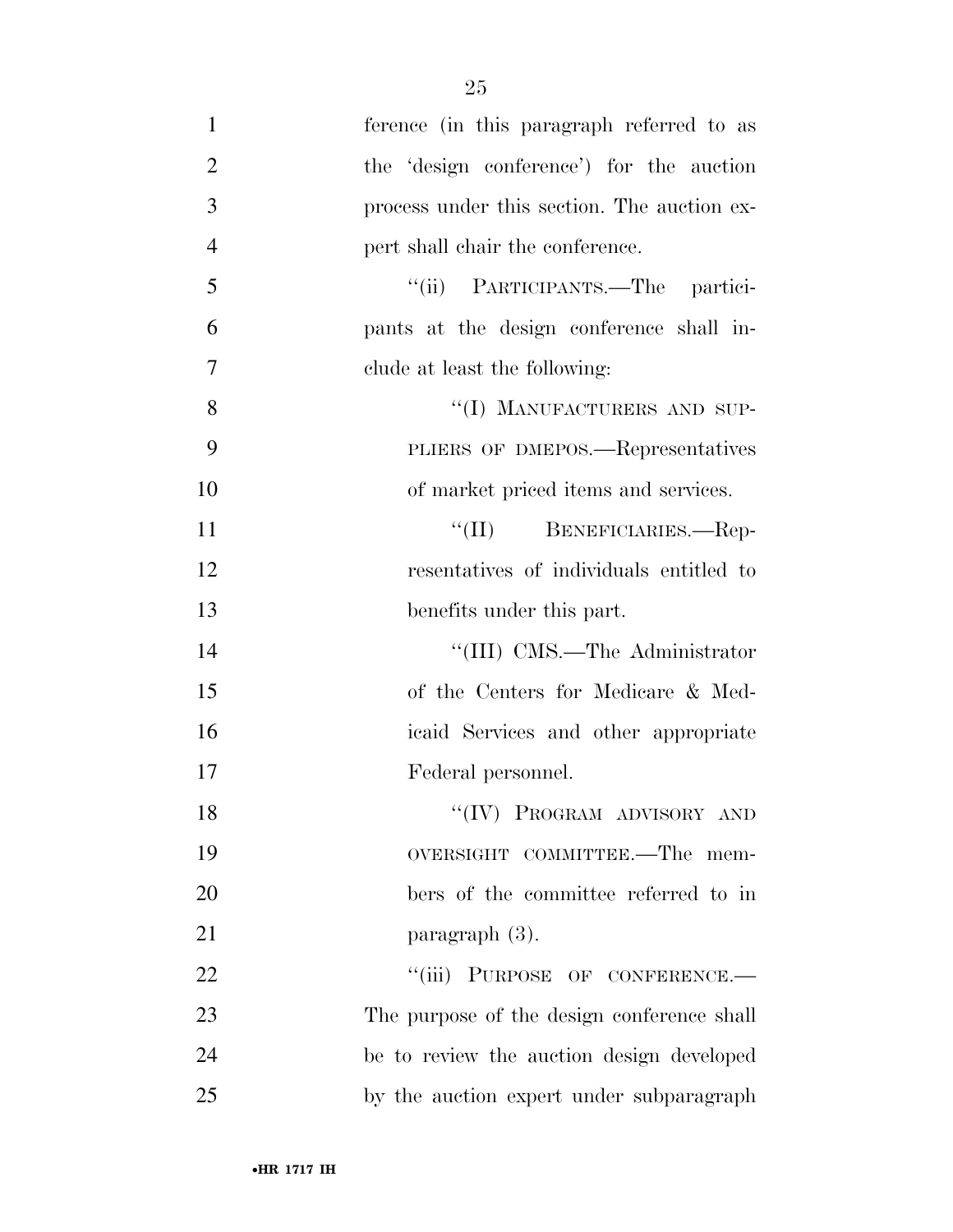(B) for the establishment of an efficient auction consistent with best practices and actuarial science. 4 "(iv) ELEMENTS OF CONFERENCE. With respect to the design conference—  $\mathfrak{g}$   $\mathfrak{g}$  (I) the auction expert shall pro- vide a demonstration of the prelimi- nary auction design;  $\frac{1}{1}$  the auction expert shall lead a mock auction based upon such design in which the attendees will par- ticipate and offer comments and sug- gestions for improvement;  $\text{``(III)}$  the auction expert may es- tablish working committees on major issues; and  $\text{``(IV)}$  the design conference shall be recorded and made available over the Internet through simultaneous Web cast or otherwise. 21 "(D) RECOMMENDATIONS.— 22 "(i) WORKING COMMITTEES.—Not 23 later than 2 months after the last day of the design conference, each working com-mittee established under subparagraph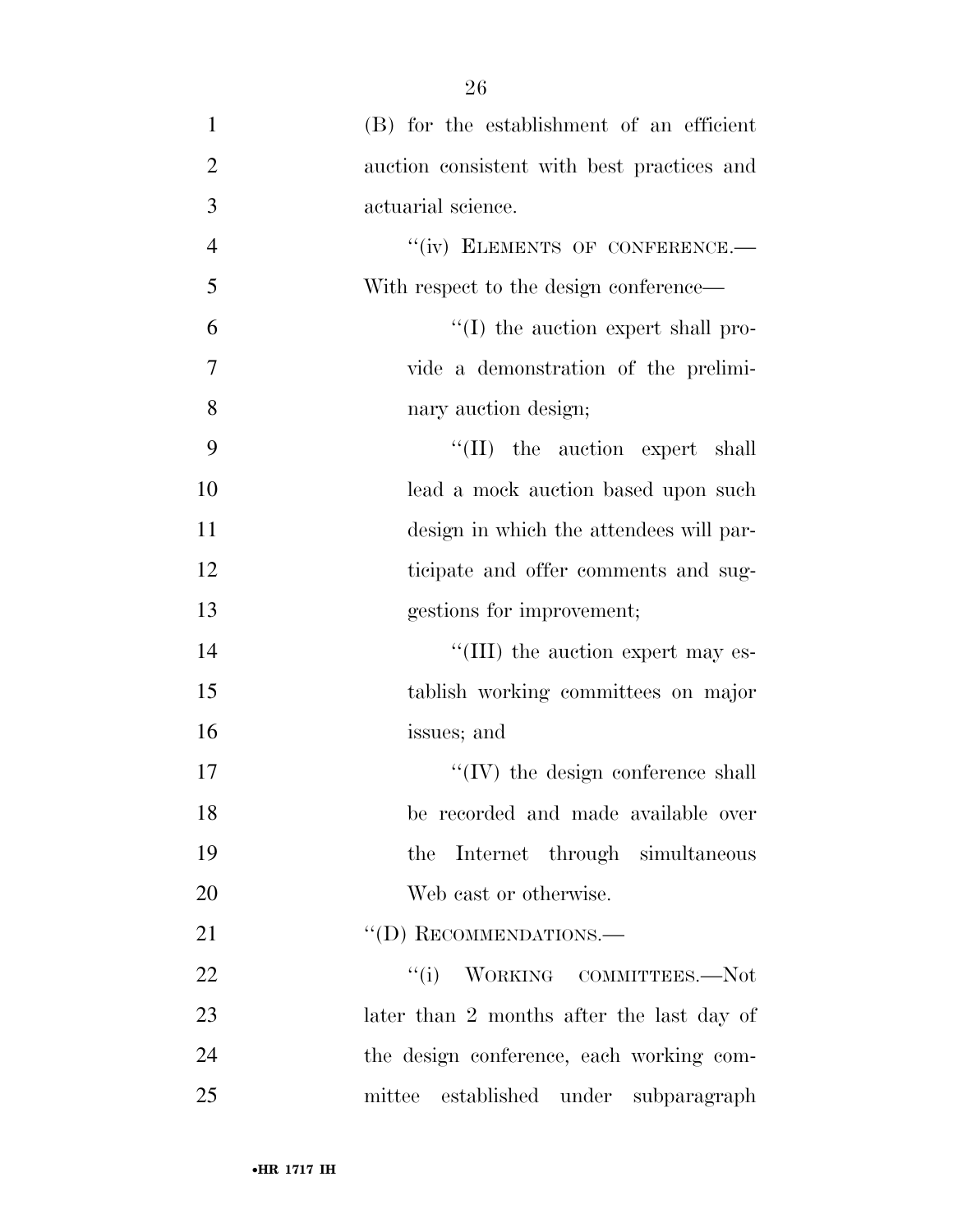$(C)(iv)(III)$  shall submit to the auction ex-**pert** the committee's recommendations on the final design for auctions under this section. 5 "(ii) FINAL DESIGN RECOMMENDA- TION.—Not later than 3 months after the last day of the design conference, the auc- tion expert shall submit to the Secretary final recommendations on the auction de- sign for approval for expedited rulemaking. 11 In this clause, the term 'expedited rule- making process' means a process of publi- cation of the proposed auction design and solicitation of public comments on such de-15 sign. The provisions of section  $1871(b)(1)$ 16 shall not apply to such process. 17 ''(3) REQUIREMENTS.—In establishing the auc- tion design, the Secretary shall ensure that rates of payment developed through the auction process— 20 ''(A) are market-based and based on bind-21 ing bids and clearing prices; and 22 ''(B) do not result in a diminution of ac- cess to or quality of items of market priced items and services in the applicable market areas.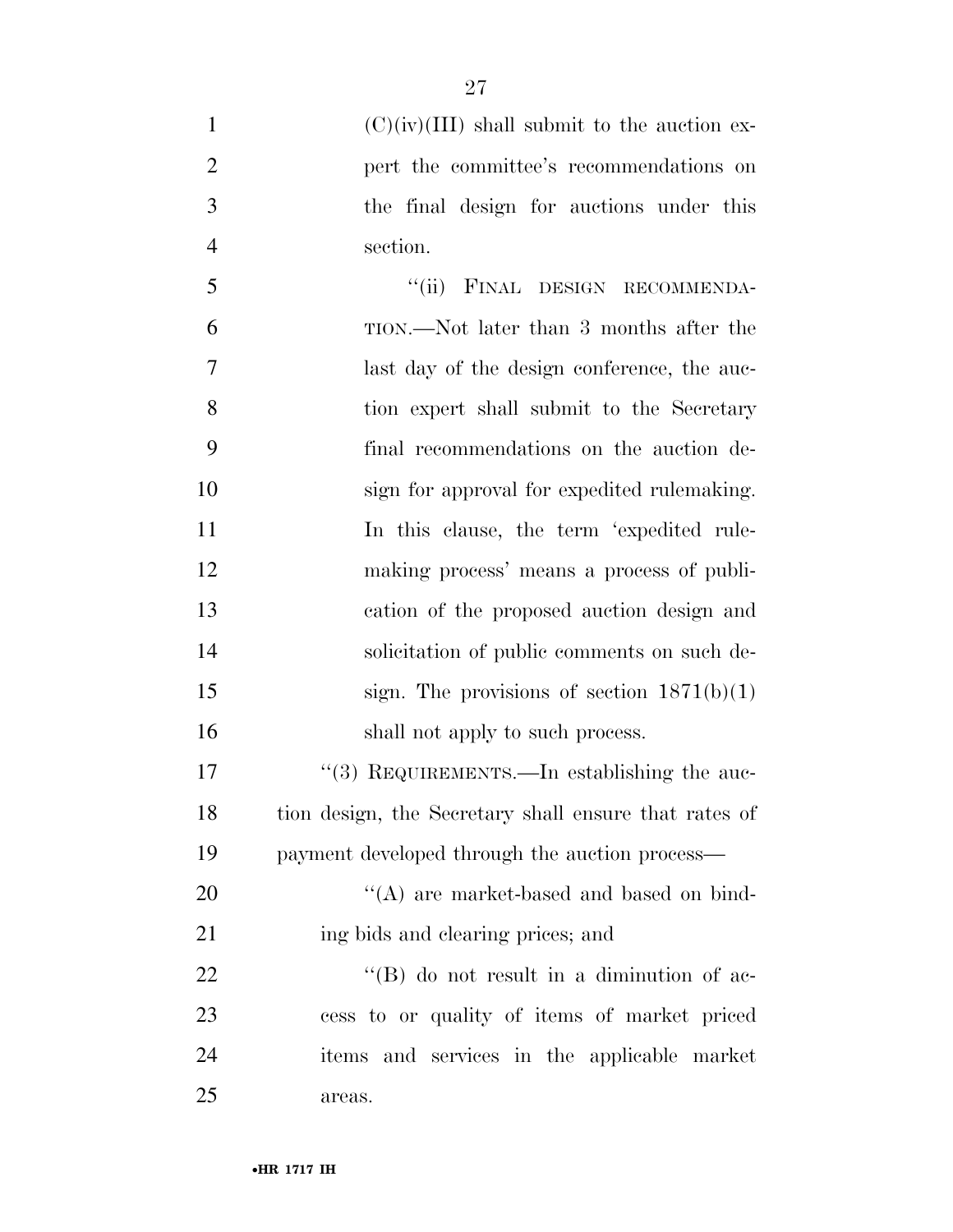### 1 "(d) CONDUCT OF AUCTION.—

2 "(1) INITIAL AUCTION.—No later than 14 months after the date a contract is first entered into with an auction expert under subsection (g), the Secretary shall conduct auctions (each in this section referred to as a 'market-priced auction') among enti- ties supplying market priced items and services in eligible auction areas that are selected in the auction design and consistent with subsection (a)(3). Each auction shall conclude no later than 2 months after its commencement. Market-based auctions shall be conducted in accordance with an auction design de- veloped under subsection (c). 14 "(2) ITEMS AND SERVICES SUBJECT TO AUC- TION.— ''(A) IN GENERAL.—In each eligible auc- tion area in which a market-priced auction is conducted, the Secretary shall select to be sub- ject to auction a combination of 2 categories of items and services from among the market

**priced items and services.** 

22 "(B) ALL LISTED ITEMS AND SERVICES TO BE SUBJECT TO AUCTION.—The Secretary shall ensure in the market-priced auction that each lead product that is identified under paragraph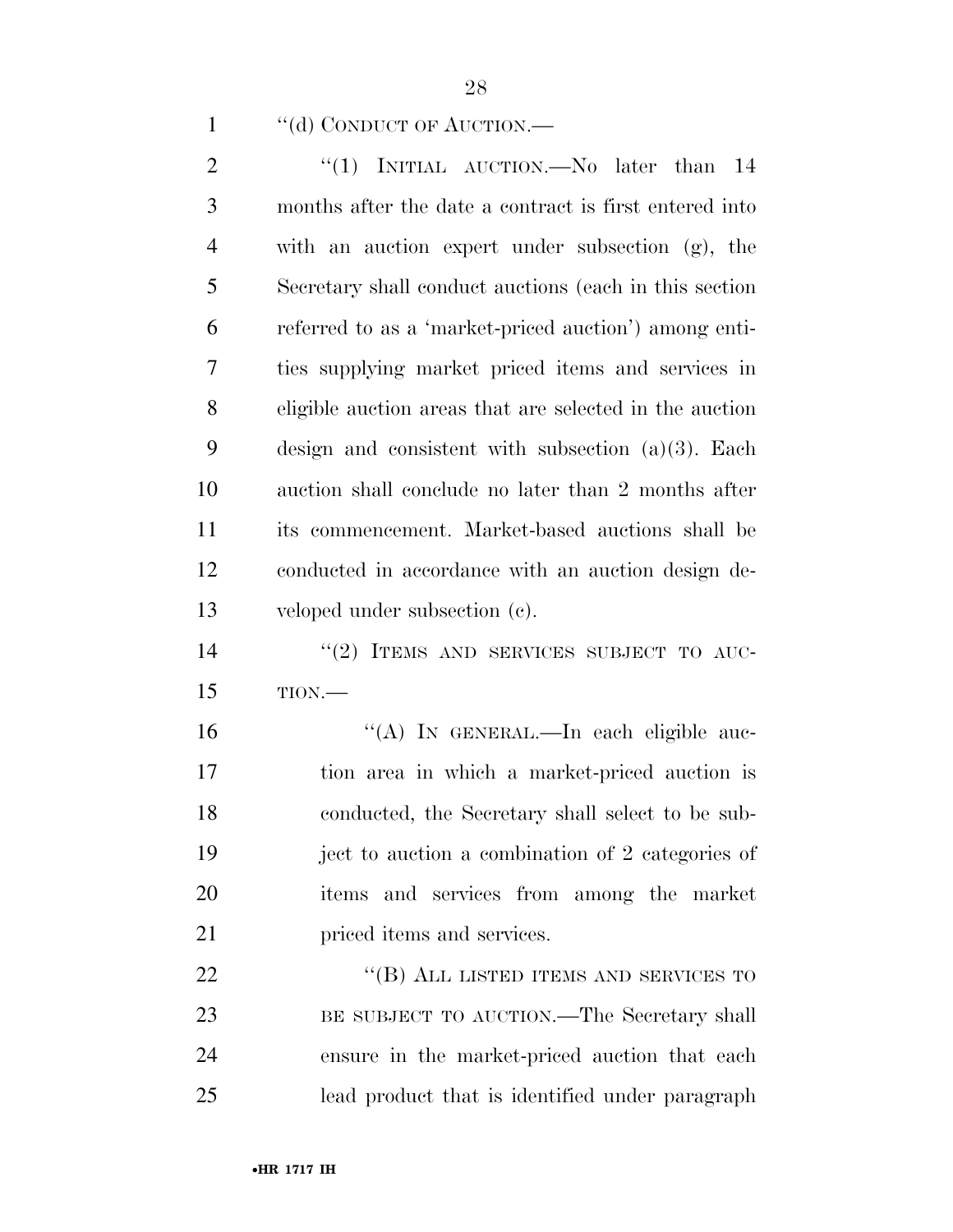| $\mathbf{1}$   | (4) from among each market priced item and        |
|----------------|---------------------------------------------------|
| $\overline{2}$ | service is subject to auction among all eligible  |
| 3              | auction areas. The Secretary shall ensure that    |
| $\overline{4}$ | each product category is auctioned in at least a  |
| 5              | sufficient number of eligible auction areas to    |
| 6              | produce a sample of bids based on the percent-    |
| 7              | ages set forth in subsection $(a)(3)$ .           |
| 8              | "(3) REQUIREMENTS TO SUBMIT BID IN AUC-           |
| 9              | TION.                                             |
| 10             | "(A) SUBMISSION OF BIDS.—Any supplier             |
| 11             | that complies with the requirements of subpara-   |
| 12             | graph (B) and that is identified by the Sec-      |
| 13             | retary pursuant to paragraph $(5)(C)$ as a sup-   |
| 14             | plier of a market priced item or service that is  |
| 15             | the subject of a market-priced auction in an eli- |
| 16             | gible auction area may submit a bid at such       |
| 17             | auction.                                          |
| 18             | $\lq$ <sup>"</sup> (B) FINANCIAL ASSURANCES.—     |
| 19             | "(i) IN GENERAL.—In order to be eli-              |
| 20             | gible to participate in a market-priced auc-      |
| 21             | tion, a supplier must submit a cash deposit       |
| 22             | in an amount determined by the Secretary.         |
| 23             | "(ii) LETTER OF CREDIT IN LIEU OF                 |
| 24             | CASH DEPOSIT.—The Secretary may, in               |
| 25             | the Secretary's sole discretion, accept a let-    |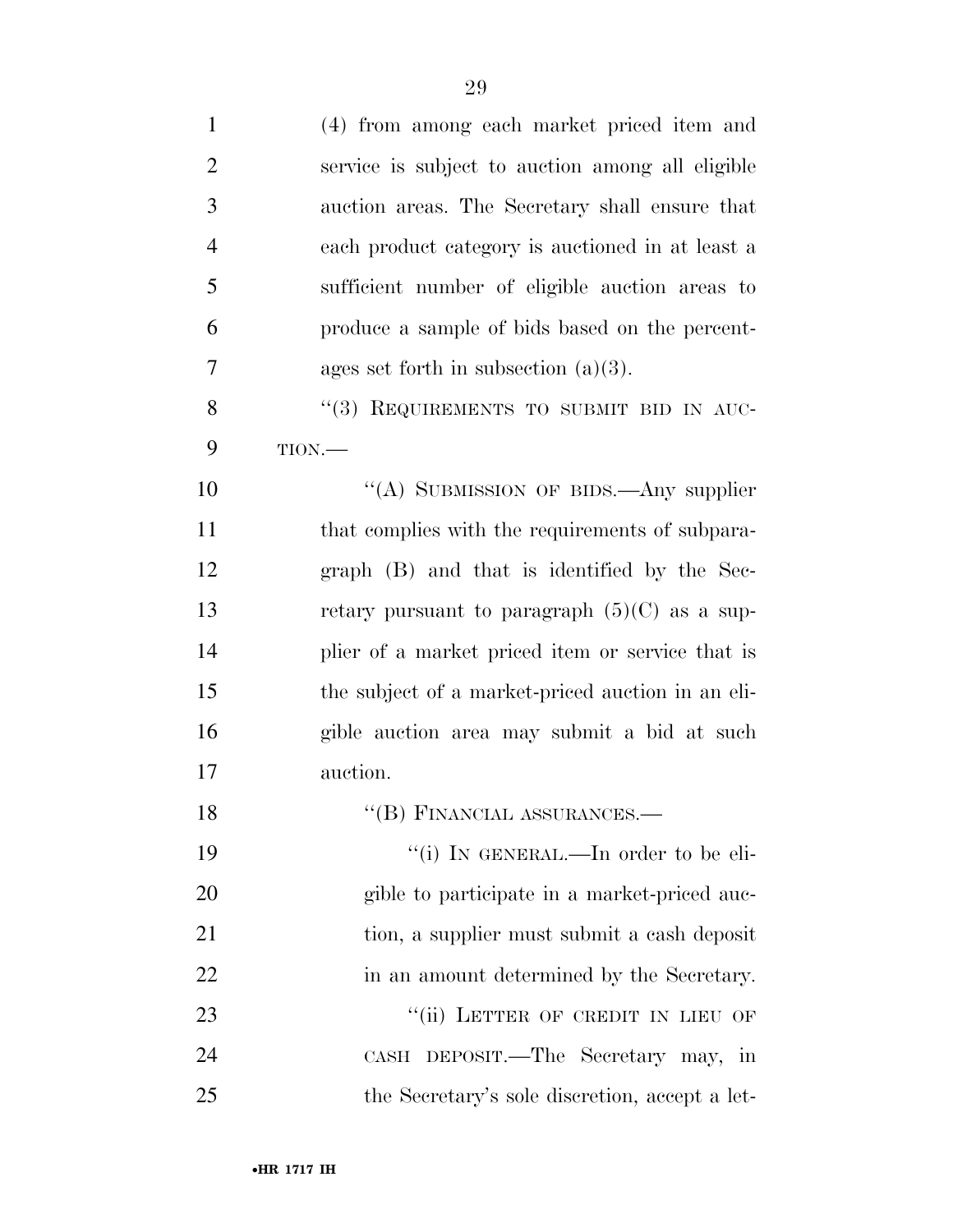| $\mathbf{1}$   | ter of credit from a financial institution ac- |
|----------------|------------------------------------------------|
| $\overline{2}$ | ceptable to the Secretary instead of the       |
| 3              | cash deposit otherwise required under          |
| $\overline{4}$ | clause (i).                                    |
| 5              | "(C) TREATMENT OF DEPOSITS SUB-                |
| 6              | MITTED BY SUPPLIERS.-                          |
| 7              | "(i) SUCCESSFUL BIDDERS.—The                   |
| 8              | Secretary shall retain as a performance        |
| 9              | guarantee the deposit submitted under          |
| 10             | subparagraph $(B)(i)$ of a supplier that has   |
| 11             | submitted a winning bid at a market-           |
| 12             | priced auction.                                |
| 13             | "(ii) UNSUCCESSFUL BIDS.—If a sup-             |
| 14             | plier submits a bid that is not accepted at    |
| 15             | the auction, any such deposit shall be re-     |
| 16             | turned to the supplier.                        |
| 17             | "(iii) DEPOSIT RETURN REQUIRE-                 |
| 18             | MENTS FOR PARTIALLY SUCCESSFUL SUP-            |
| 19             | PLIERS.—If a supplier submits a bid that       |
| 20             | is accepted at the auction, but the supplier   |
| 21             | is not awarded a contract for the full         |
| 22             | amount of the bid, the Secretary shall pro-    |
| 23             | vide for a proportionate return of any such    |
| 24             | deposit.                                       |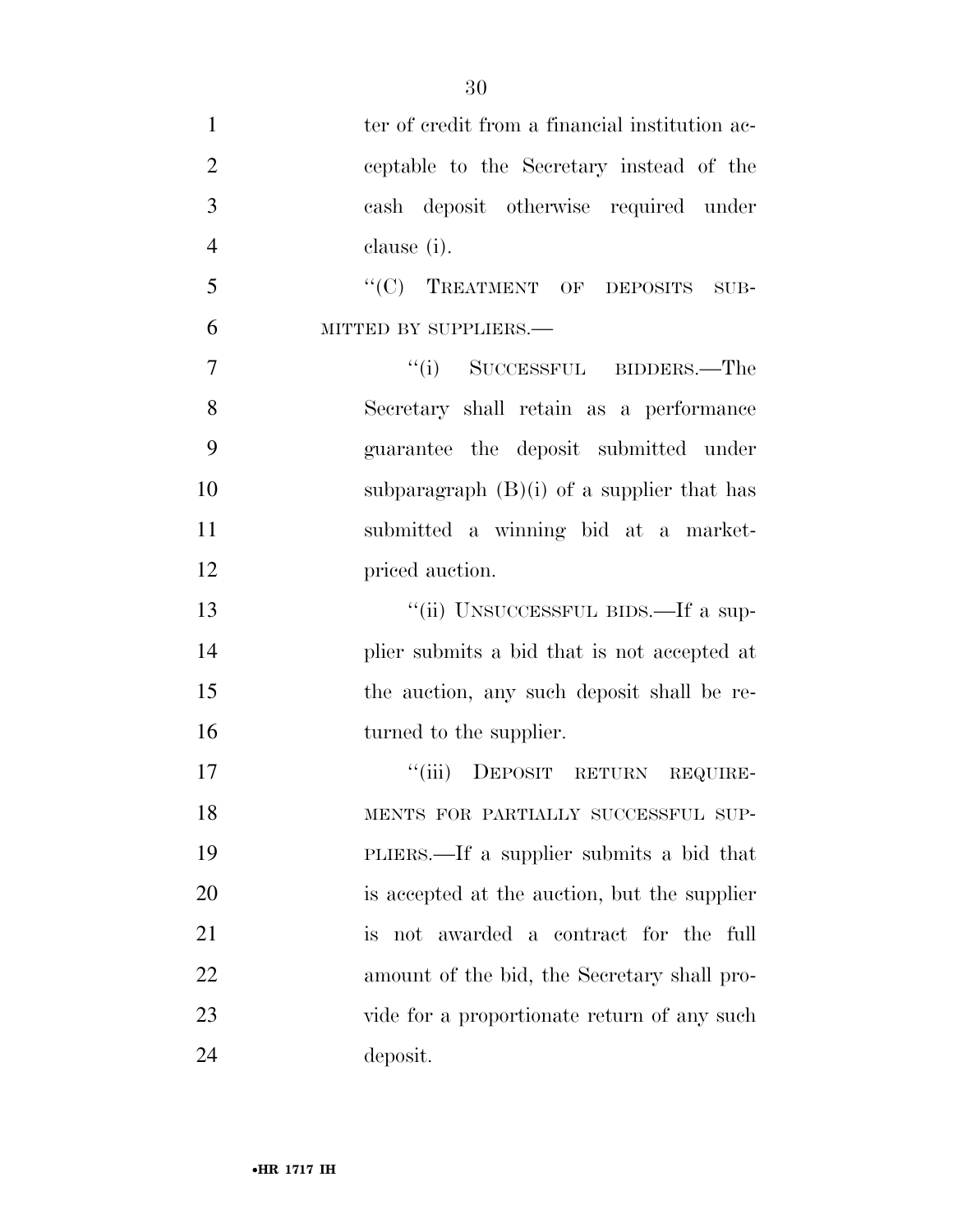| $\mathbf{1}$   | "(4) LEAD PRODUCT SELECTION FOR ESTAB-            |
|----------------|---------------------------------------------------|
| $\overline{2}$ | LISHING CLEARING PRICES.-                         |
| 3              | "(A) IN GENERAL.—For each product cat-            |
| $\overline{4}$ | egory of items and services specified in sub-     |
| 5              | section $(b)(1)$ that is the subject of a market- |
| 6              | priced auction, the Secretary shall establish a   |
| 7              | lead product. Such lead product shall be se-      |
| 8              | lected based upon the price and utilization of    |
| 9              | the product under this part.                      |
| 10             | "(B) LEAD PRODUCT CLEARING PRICE ES-              |
| 11             | TABLISHES CLEARING PRICE FOR OTHER PROD-          |
| 12             | UCTS.                                             |
| 13             | "(i) LEAD PRODUCT AS REFERENCE                    |
| 14             | POINT FOR OTHER PRODUCTS.—The lead                |
| 15             | product selected under subparagraph (A)           |
| 16             | shall be used as a reference point for all        |
| 17             | other products (categorized by the                |
| 18             | healthcare common procedure coding sys-           |
| 19             | tem code) in the same category as the lead        |
| 20             | product. Such lead product shall be as-           |
| 21             | signed a weight of 100 percent.                   |
| 22             | "(ii) ADDITIONAL PRODUCTS IN EACH                 |
| 23             | PRODUCT CATEGORY.—Every other prod-               |
| 24             | uct in the same product category as the           |
| 25             | lead product identified under subparagraph        |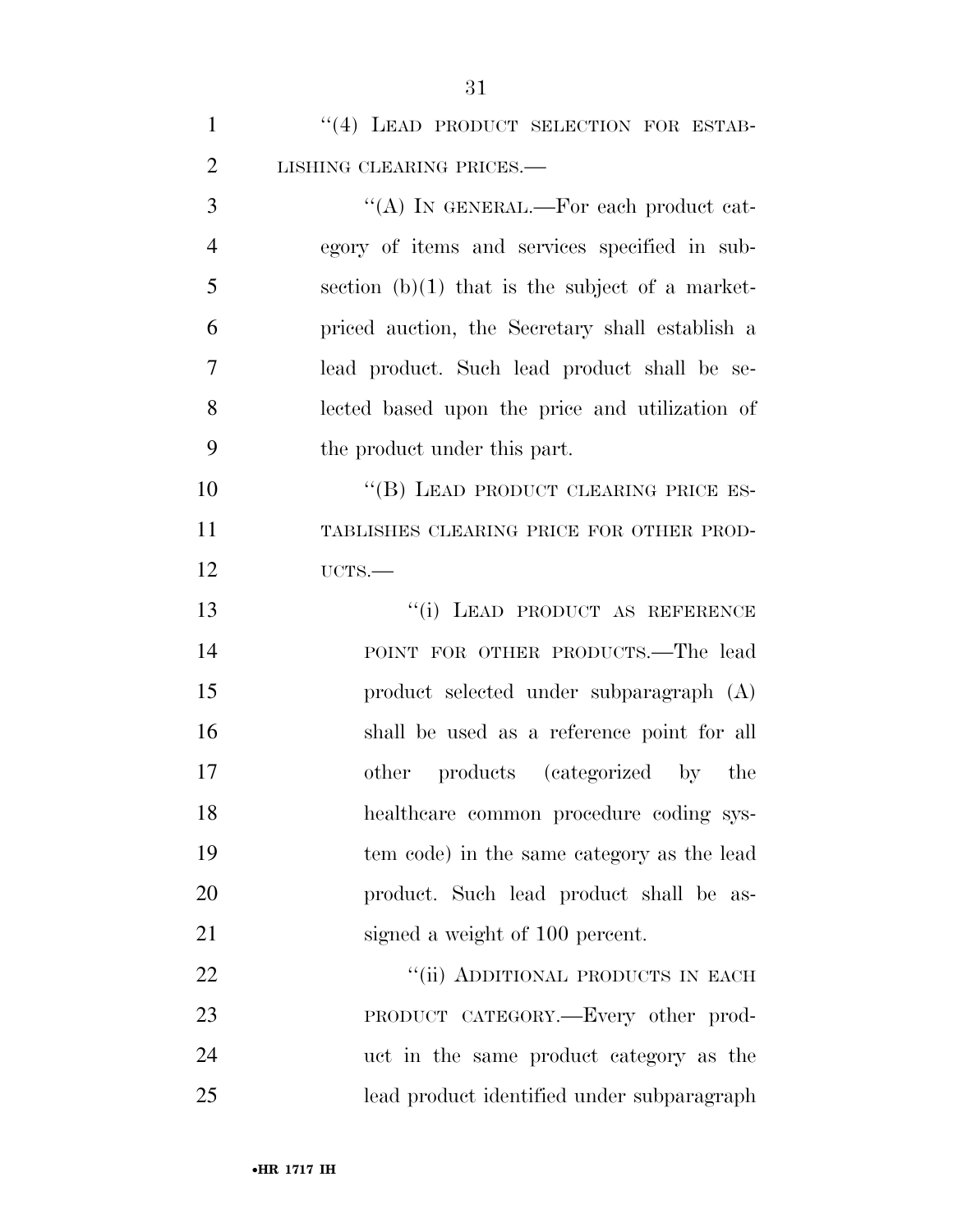- (A) shall be assigned based upon each auc- tion a weight expressed as a percentage of the lead product, which percentage of the clearing price, established by the auction expert in the plan design and adjusted
- after input from providers at the design plan conference, establishes the price of each item and service in the category.

9 "(iii) ESTABLISHING CLEARING PRICE 10 FOR ITEMS AND SERVICES.—The Secretary shall establish the clearing price for each market priced item and service that is sub- ject to the auction based upon the data submitted under this subparagraph. Such clearing price shall be equal to the highest cost bid that will meet capacity targets in the eligible auction area for such item and service.

19 "(5) CONDUCT OF AUCTION.—

20 "(A) In GENERAL.—The Secretary shall conduct the market-priced auctions consistent with the provisions of this paragraph.

23 "(B) 3 MONTHS BEFORE AUCTION DATE. Approximately 3 months before the scheduled auction date, the Secretary shall detail auction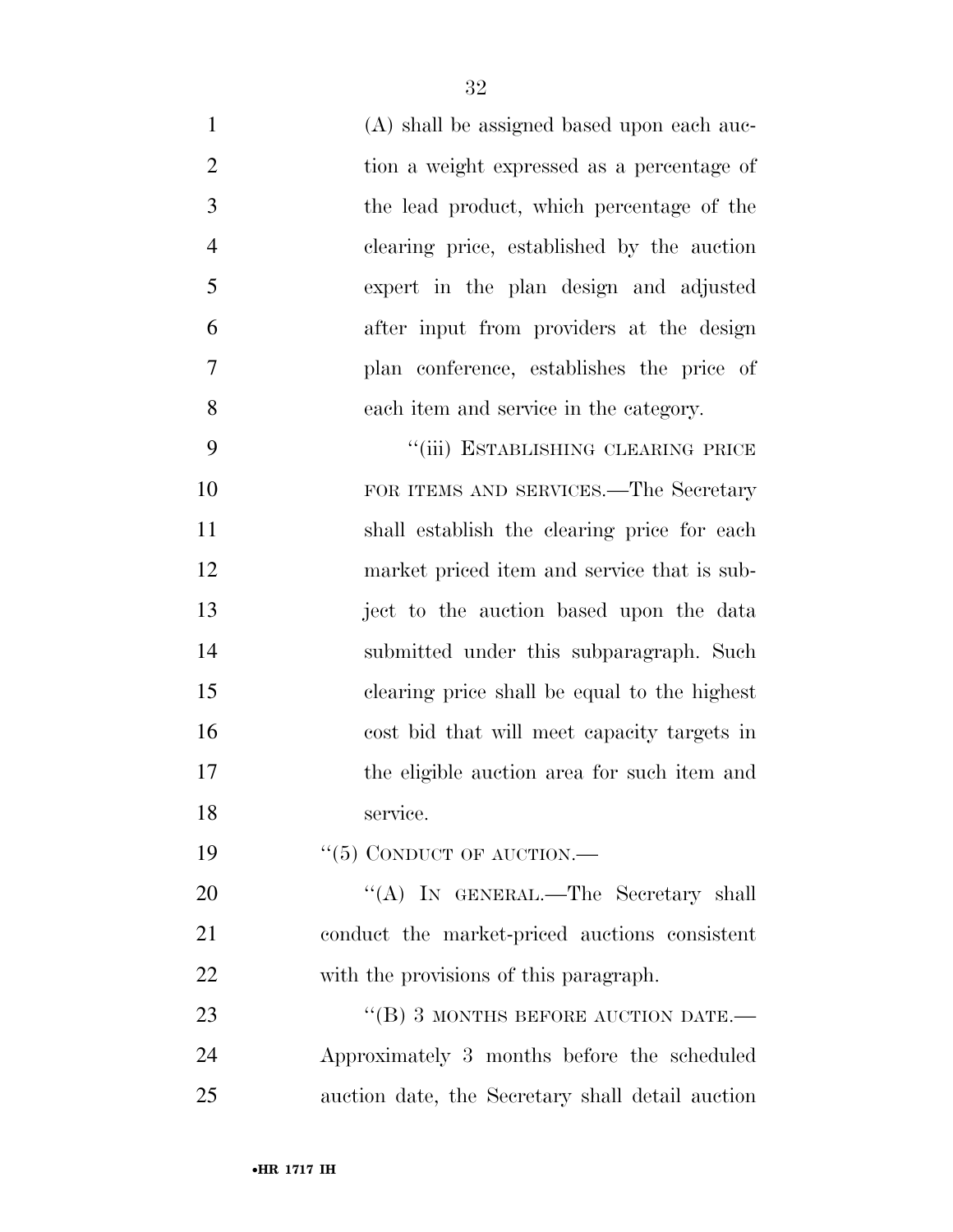| $\mathbf{1}$   | rules that are consistent with the auction plan |
|----------------|-------------------------------------------------|
| $\overline{2}$ | developed under this section. These rules shall |
| 3              | include the following:                          |
| $\overline{4}$ | "(i) Financial and other qualification          |
| 5              | requirements for bidders.                       |
| 6              | "(ii) Algorithms for determining win-           |
| 7              | ners and prices as a function of bids.          |
| 8              | "(iii) Performance obligations of con-          |
| 9              | tract suppliers, guarantees, and penalties      |
| 10             | for non-conformance.                            |
| 11             | "(iv) The product categories to be se-          |
| 12             | lected (and their related healthcare com-       |
| 13             | mon procedure coding system codes) from         |
| 14             | within the market priced items and serv-        |
| 15             | ices.                                           |
| 16             | "(v) The lead product for each prod-            |
| 17             | uct category selected under paragraph           |
| 18             | $(4)(A)$ and the price grid for such cat-       |
| 19             | egory.                                          |
| 20             | "(vi) The eligible auction areas na-            |
| 21             | tionwide (and areas identified as having        |
| 22             | the same econometric model) and those eli-      |
| 23             | gible auction areas in which a market-          |
| 24             | priced auction will be conducted each year.     |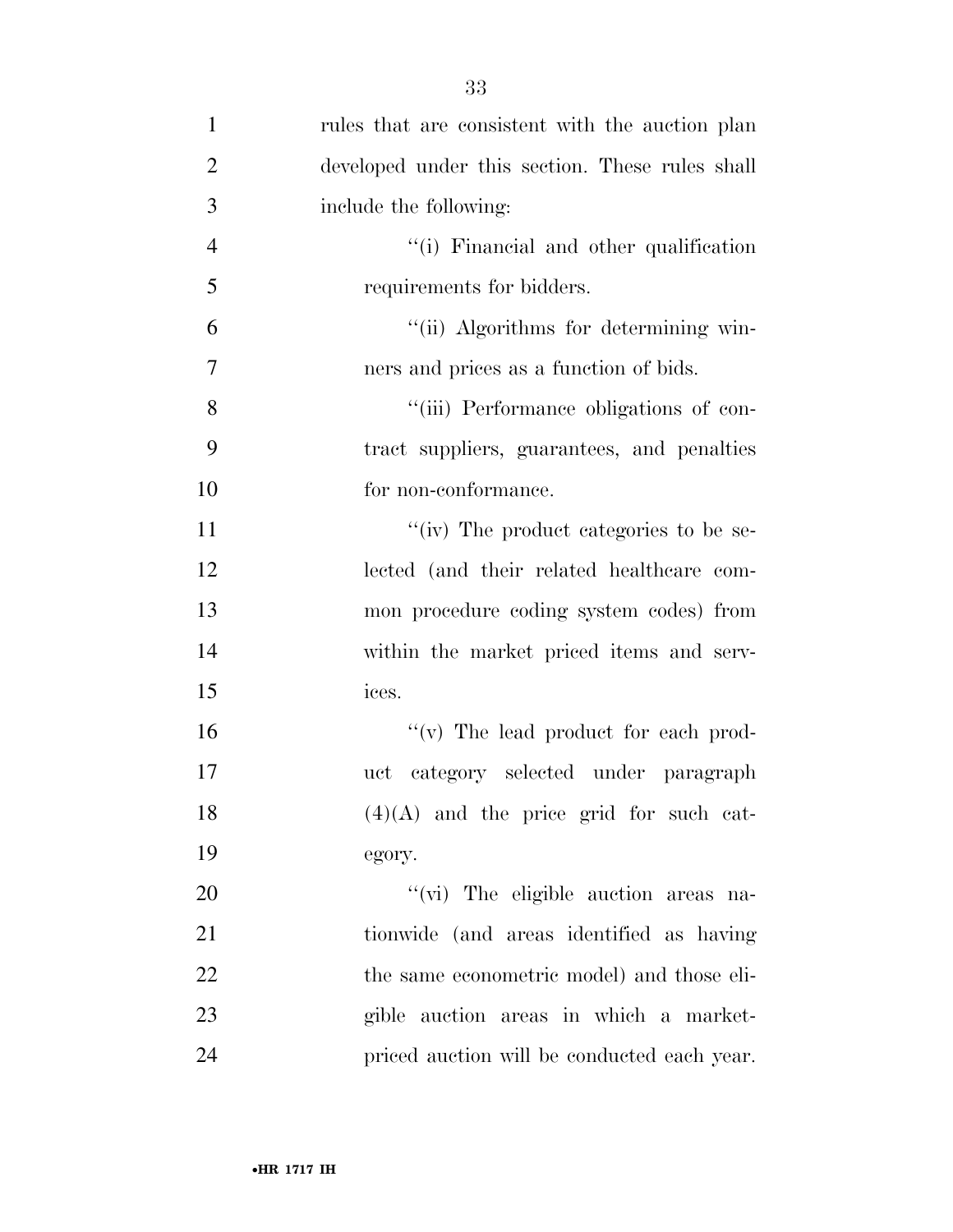| $\mathbf{1}$     | "(C) 30 DAYS BEFORE AUCTION DATE.-                  |
|------------------|-----------------------------------------------------|
| $\overline{2}$   | Thirty days before a scheduled auction date,        |
| 3                | the Secretary shall review all applicants and       |
| $\overline{4}$   | identify the qualified suppliers eligible to submit |
| 5                | bids. In carrying out this subparagraph, the        |
| 6                | Secretary shall specify the following:              |
| $\boldsymbol{7}$ | "(i) The historic capacity for each eli-            |
| 8                | gible bidder for each category that will be         |
| 9                | subject to the auction.                             |
| 10               | "(ii) Bidder eligibility by eligible auc-           |
| 11               | tion area.                                          |
| 12               | "(iii) For each auction area, the lead              |
| 13               | product established under paragraph                 |
| 14               | (4)(A).                                             |
| 15               | "(iv) The price index (described in                 |
| 16               | subsection $(c)(2)(B)$ in each auction area.        |
| 17               | "(D) BIDDERS CONFERENCE.—Prior to                   |
| 18               | conducting each such auction, the auction ex-       |
| 19               | pert shall conduct a conference of prospective      |
| 20               | bidders in eligible auction areas in which an       |
| 21               | auction will be conducted.                          |
| 22               | "(E) DURING AUCTION.—During the con-                |
| 23               | duct of the auction, the Secretary shall an-        |
| 24               | nounce the following:                               |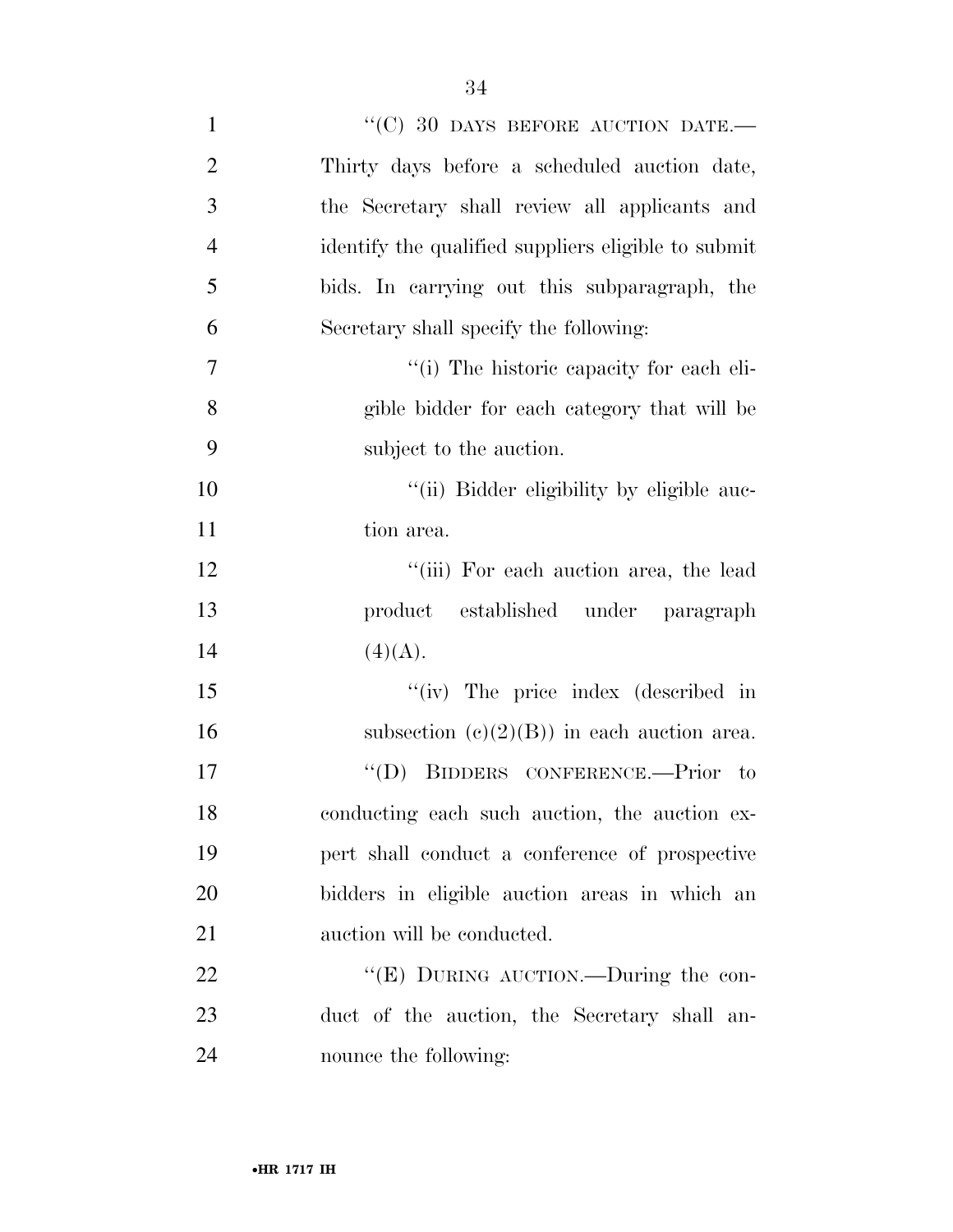| $\mathbf{1}$   | $f'(i)$ The time of the end of the round       |
|----------------|------------------------------------------------|
| $\overline{2}$ | of auctioning.                                 |
| 3              | "(ii) The history of prior rounds in-          |
| $\overline{4}$ | cluding the aggregate supply at the end of     |
| 5              | the round price for each product category      |
| 6              | by round.                                      |
| $\overline{7}$ | $\lq\lq (F)$ IMMEDIATELY AFTER EACH AUCTION    |
| 8              | ROUND.—Not later than 15 minutes after the     |
| 9              | end of each auction, the Secretary shall an-   |
| 10             | nounce the following:                          |
| 11             | "(i) The aggregate supply for each             |
| 12             | item and service that is the subject of the    |
| 13             | auction at the price established during the    |
| 14             | auction.                                       |
| 15             | "(ii) For each supplier that has par-          |
| 16             | ticipated in the auction, its own supply for   |
| 17             | all prices (from the initial starting price to |
| 18             | the end of round price) for each item and      |
| 19             | service that is the subject of the auction.    |
| 20             | "(iii) Revised schedule of rounds for          |
| 21             | the next bidding day.                          |
| 22             | "(G) AT CONCLUSION OF FINAL AUCTION            |
| 23             | ROUND.—Not later than 15 minutes after the     |
| 24             | end of the final auction round, the Secretary  |
| 25             | shall announce the following:                  |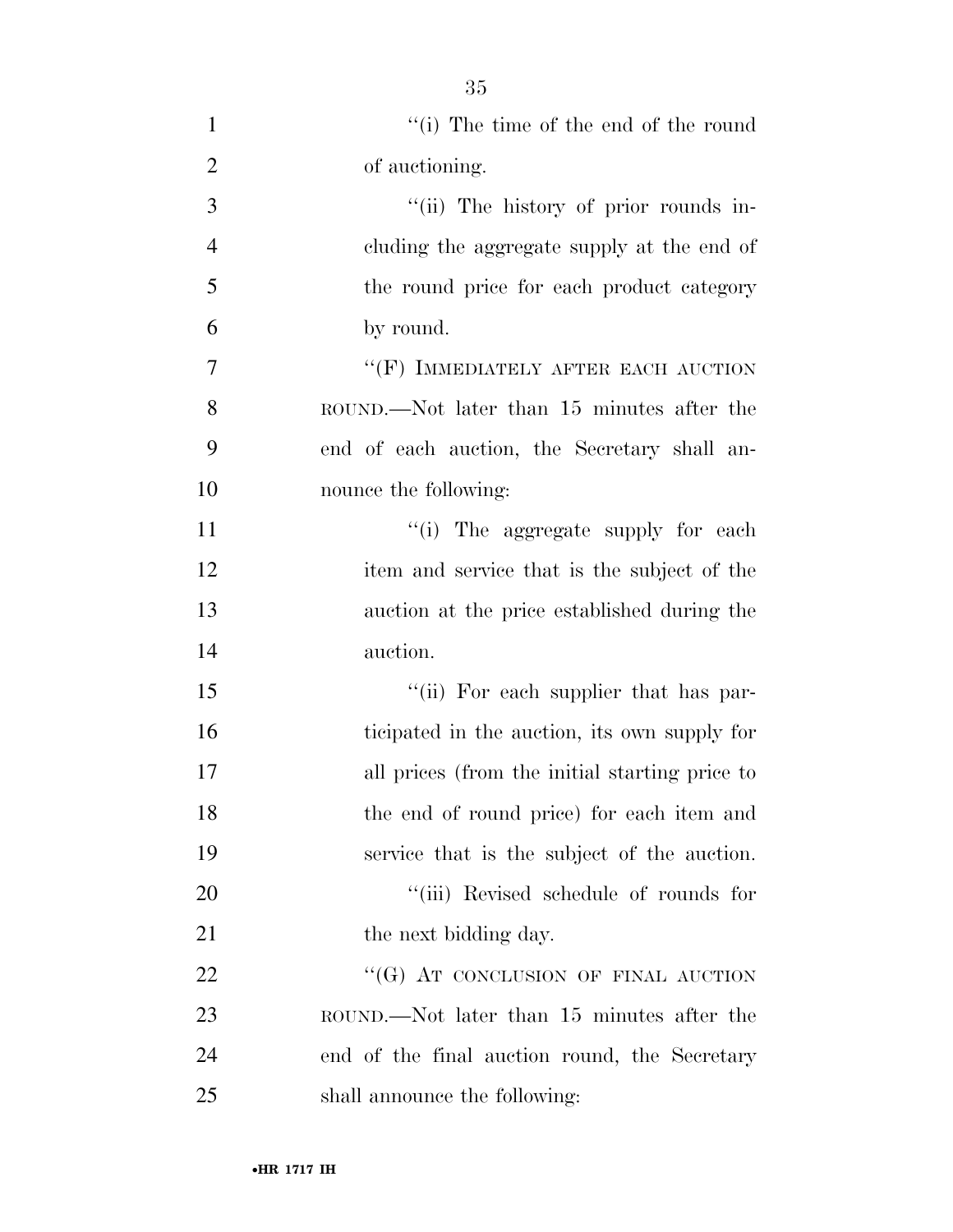| $\mathbf{1}$   | "(i) A list of winning suppliers.                 |
|----------------|---------------------------------------------------|
| $\overline{2}$ | "(ii) The market clearing price for               |
| 3              | each item and service that is the subject of      |
| $\overline{4}$ | the auction.                                      |
| 5              | "(H) FINAL ACTIONS.—Not later than 30             |
| 6              | days after the end of the final auction round,    |
| 7              | the Secretary shall adjust the performance        |
| 8              | guarantees received from each bidder to reflect   |
| 9              | the outcome of the auction in accordance with     |
| 10             | paragraph $(3)(B)$ .                              |
| 11             | $``(6)$ CONDITIONS OF AWARDING CONTRACT.—         |
| 12             | "(A) IN GENERAL.—The Secretary shall              |
| 13             | award a contract to any entity in an eligible     |
| 14             | auction area in which an auction is conducted     |
| 15             | and whose bid submitted pursuant to paragraph     |
| 16             | $(3)(A)$ is at or below the clearing price estab- |
| 17             | lished pursuant to paragraph $(4)(G)(ii)$ .       |
| 18             | "(B) TERMS OF CONTRACT.-                          |
| 19             | MANDATORY ACCEPTANCE<br>``(i)<br>OF               |
| 20             | CONTRACT.—A supplier that submits a bid           |
| 21             | at or below such clearing price shall be          |
| 22             | treated as having agreed to and accept the        |
| 23             | contract awarded pursuant to subpara-             |
|                |                                                   |

graph (A).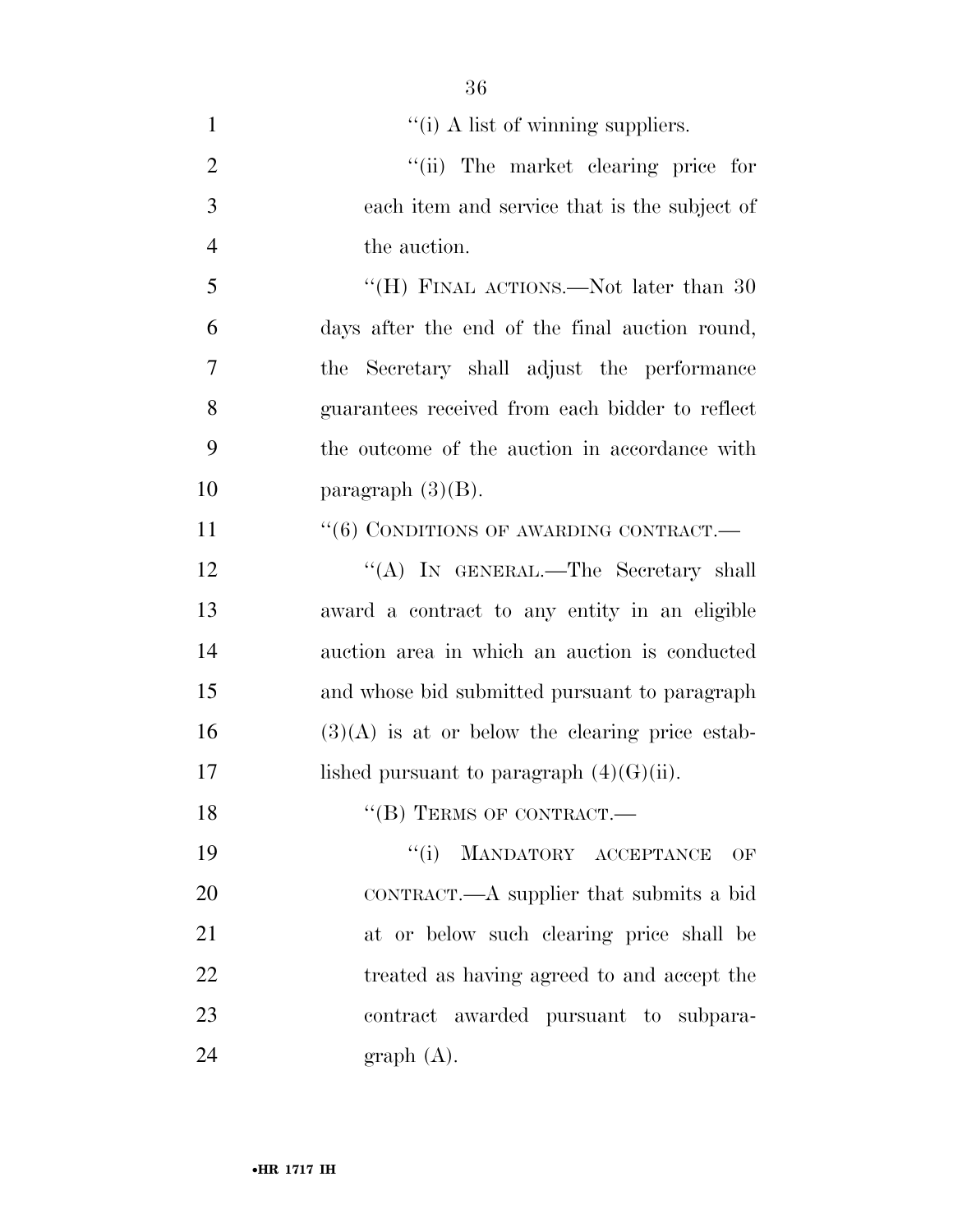1 "(ii) CONTRACT TERMS.—A contract awarded pursuant to subparagraph (A) shall be valid for 2 years.

4 "(iii) NO REQUIREMENT TO SUPPLY UP TO BID AMOUNT.—Nothing in this sub- section shall require a supplier that is awarded a contract pursuant to subpara- graph (A) to supply a marked priced item or service that is the subject of an auction in the eligible auction area beyond the level of demand for such item or service in the eligible auction area, even if such level is below the level that the supplier assumed in its bid.

15 "(C) ENSURING ADEQUATE SELECTION OF CONTRACTORS.—The Secretary may not award a contract to any entity under the auction to furnish such items or services unless the Sec- retary finds that the conditions described in 20 section  $1847(b)(2)(A)$  apply with respect to an entity receiving a contract under this para-graph.

23 "(D) SUFFICIENT CAPACITY.—

24 ''(i) IN GENERAL.—The Secretary shall identify the capacity of each supplier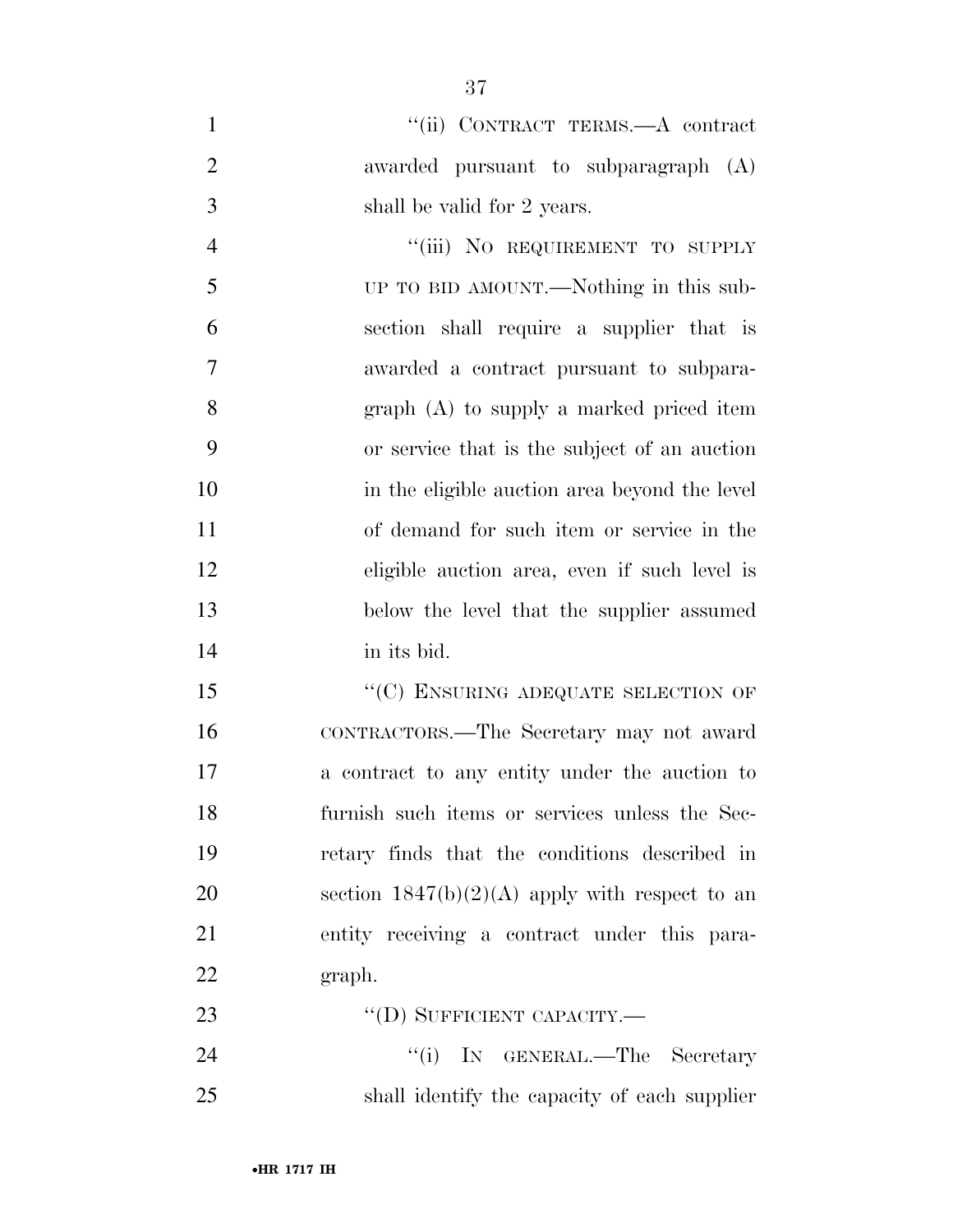| $\mathbf{1}$   | that applies to participate in an auction         |
|----------------|---------------------------------------------------|
| $\overline{2}$ | under this section. A supplier's capacity         |
| 3              | shall be based upon the capacity of the           |
| $\overline{4}$ | supplier in the preceding year in the auc-        |
| 5              | tion area.                                        |
| 6              | "(ii) NEW SUPPLIERS.—Each bidding                 |
| 7              | supplier that has no historic capacity in         |
| 8              | the auction area shall be assigned a base         |
| 9              | capacity for each produce category made           |
| 10             | available under the auction of 1 percent of       |
| 11             | the total dollar value of that item or serv-      |
| 12             | ice made available in the eligible auction        |
| 13             | area.                                             |
| 14             | "(7) PAYMENT AMOUNT SHALL EQUAL AUCTION           |
| 15             | CLEARING PRICE.                                   |
| 16             | "(A) IN GENERAL.—With respect to mar-             |
| 17             | ket priced items or services that are provided in |
| 18             | an eligible auction area in which—                |
| 19             | "(i) a market-priced auction is con-              |
| 20             | ducted, the auction price determined at           |
| 21             | such auction for such item in such eligible       |
| 22             | auction area; or                                  |
| 23             | "(ii) such an auction is not conducted,           |
| 24             | the auction price determined at an auction        |
| 25             | for those items that is conducted in an-          |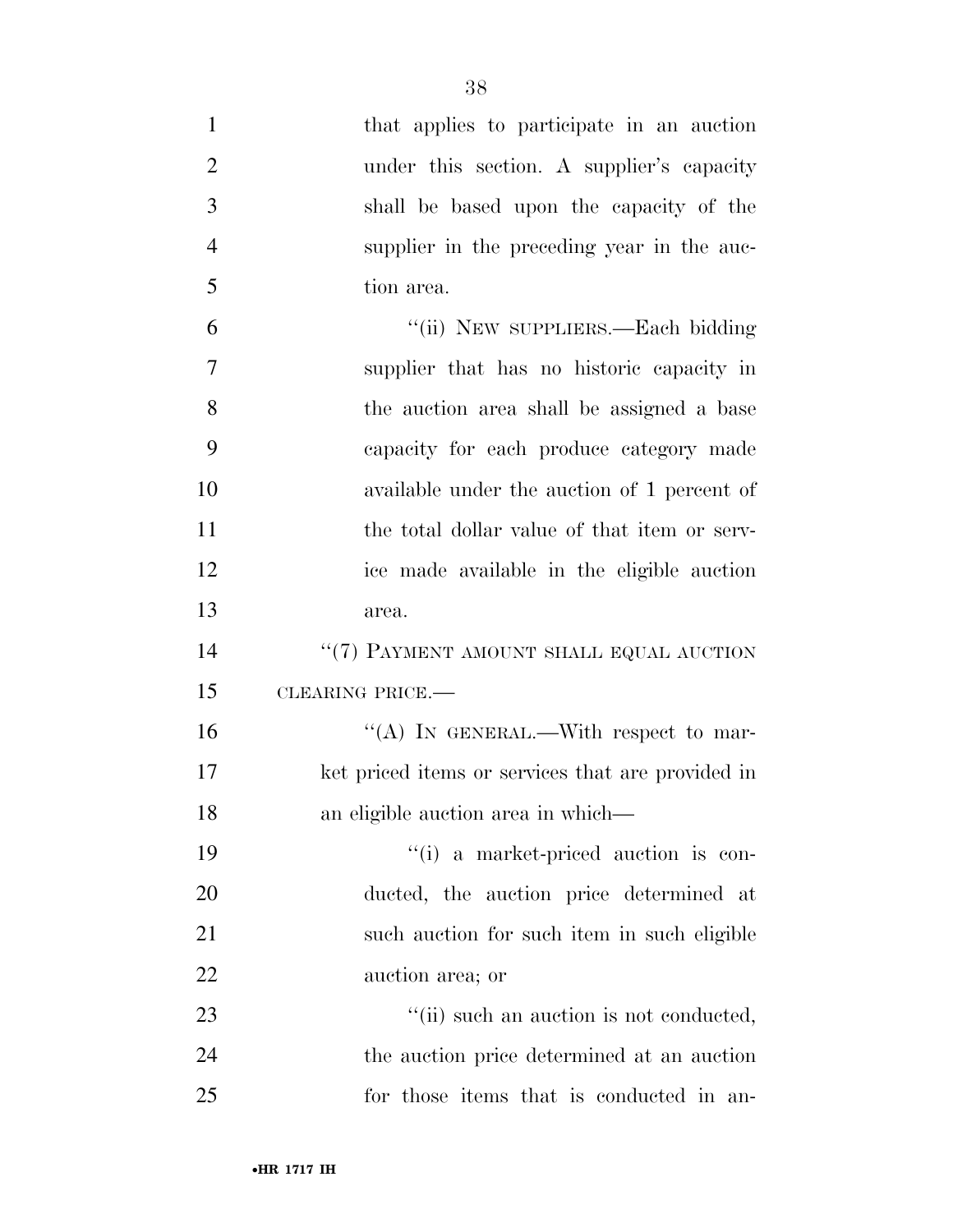| $\mathbf{1}$   | other eligible auction area, as adjusted by          |
|----------------|------------------------------------------------------|
| $\overline{2}$ | factor described in subparagraph<br>the              |
| 3              | $(B)(iv)$ , if appropriate,                          |
| $\overline{4}$ | shall constitute the payment amount under sec-       |
| 5              | tion $1834(a)(1)(H)(i)(I)$ or section $1842(s)$ , as |
| 6              | the case may be.                                     |
| 7              | "(B) SUPPLYING ITEMS OR SERVICES.—                   |
| 8              | "(i) IN GENERAL.—No entity other                     |
| 9              | than a supplier of a market priced item or           |
| 10             | service that is the subject of a market-             |
| 11             | priced auction in an eligible auction area           |
| 12             | and that is a winning bidder in that eligi-          |
| 13             | ble auction area shall be eligible to receive        |
| 14             | a contract under paragraph $(6)(A)$ in such          |
| 15             | auction area.                                        |
| 16             | "(ii) SUPPLYING ITEMS IN ECONOMI-                    |
| 17             | CALLY EQUIVALENT MARKETS.—A supplier                 |
| 18             | of a market priced item or service that is           |
| 19             | not a winning bidder in the eligible auction         |
| 20             | area described in clause (i) shall, subject to       |
| 21             | clauses (iii) and (iv), be eligible to supply        |
| 22             | any other market priced item or service              |
| 23             | that was not the subject of an auction in            |
| 24             | that eligible auction area but that was the          |
| 25             | subject of a market-priced auction in an-            |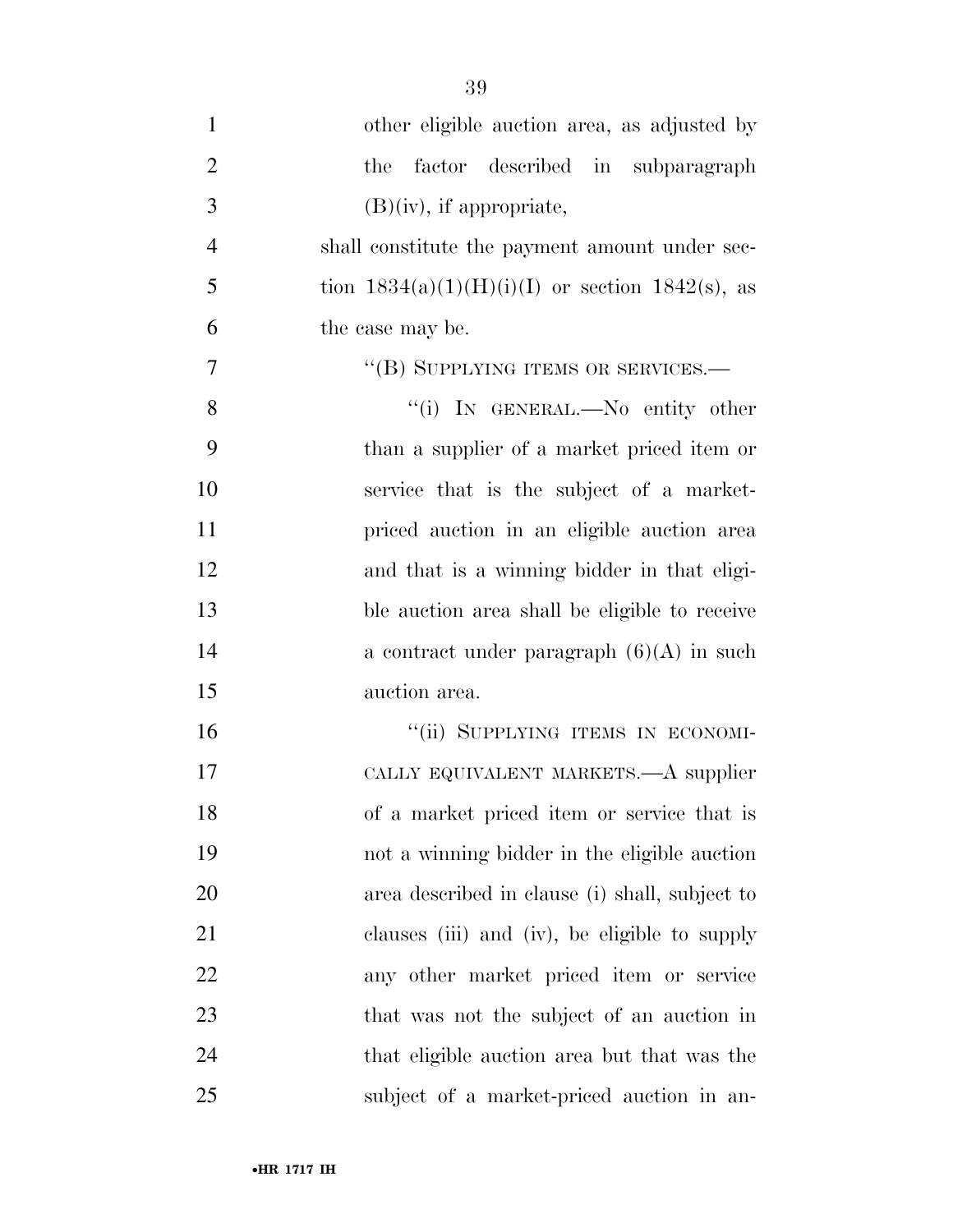| $\mathbf{1}$   | other econometrically similar eligible auc-   |
|----------------|-----------------------------------------------|
| $\overline{2}$ | tion area (as determined by the Secretary).   |
| 3              | "(iii) SUPPLIER MUST ACCEPT AUC-              |
| $\overline{4}$ | TION PRICE.—Clause (ii) shall only apply      |
| 5              | to a supplier that agrees to accept the       |
| 6              | price determined at an auction in another     |
| 7              | eligible auction area for a market priced     |
| 8              | item or service.                              |
| 9              | "(iv) APPROPRIATE ADJUSTMENTS.-               |
| 10             | The Secretary shall develop an adjustment     |
| 11             | factor to reflect economic differences be-    |
| 12             | tween the auction area that was the sub-      |
| 13             | ject of the market-priced auction for the     |
| 14             | item or service and the auction area in       |
| 15             | which the supplier is located. The Sec-       |
| 16             | retary shall use such adjustment factor to    |
| 17             | adjust the payment amount made to a sup-      |
| 18             | plier pursuant to clause (iii). The Sec-      |
| 19             | retary, auction expert, and market monitor    |
| 20             | shall consult with relevant stakeholders in   |
| 21             | developing such factors.                      |
| 22             | "(8) MONITOR ACCESS AND QUALITY.—             |
| 23             | "(A) IN GENERAL.—The Secretary shall          |
| 24             | monitor the performance of suppliers that are |
| 25             | awarded a contract pursuant to paragraph (6)  |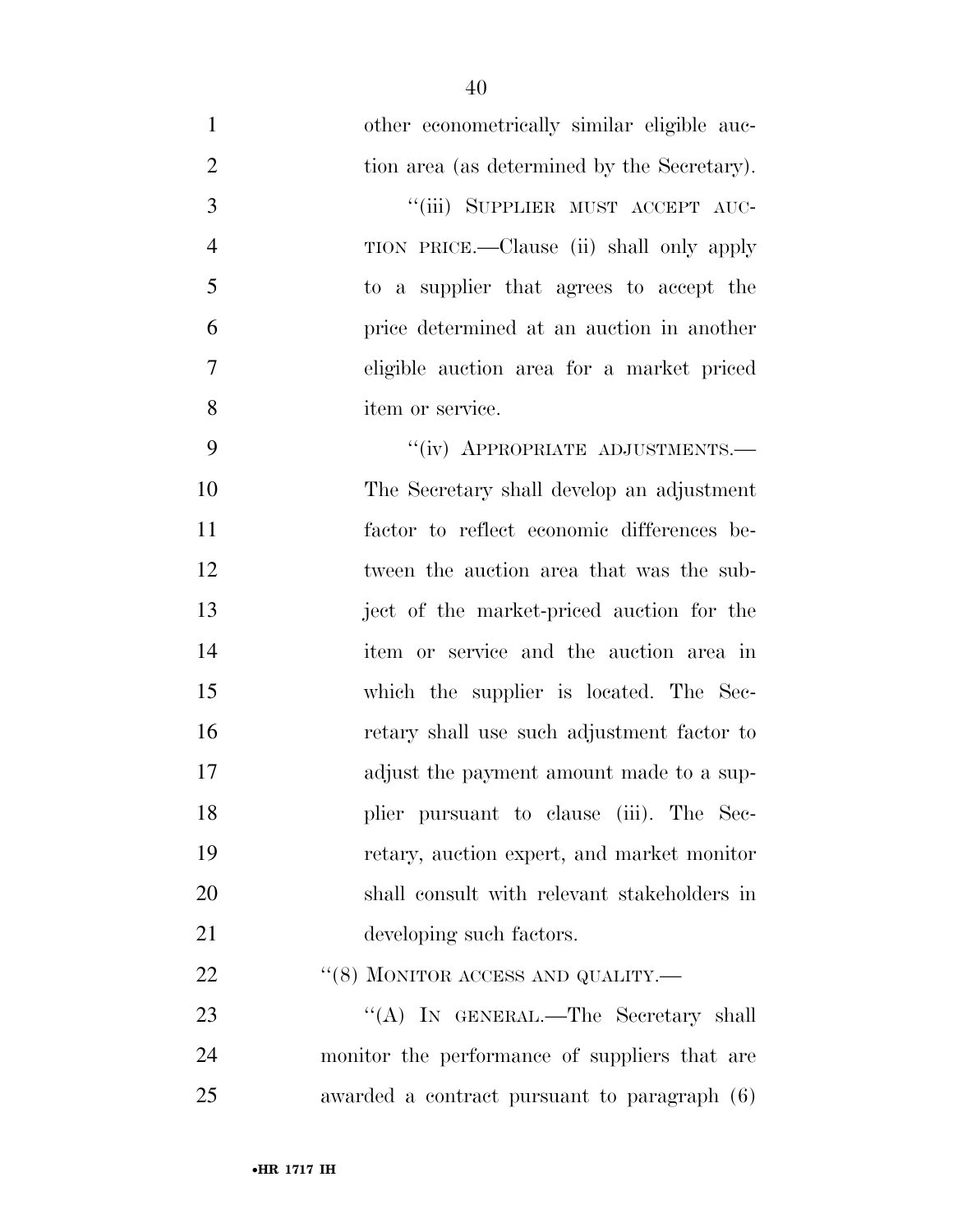| $\mathbf{1}$   | to ensure compliance with the requirements of     |
|----------------|---------------------------------------------------|
| $\overline{2}$ | this subsection, including the requirements and   |
| 3              | obligations established by the auction expert     |
| $\overline{4}$ | under paragraph $(5)(B)$ .                        |
| 5              | "(B) ENFORCEMENT.—If the Secretary,               |
| 6              | after consultation with the market monitor, de-   |
| $\overline{7}$ | termines that there has been a material failure   |
| 8              | of a supplier that has been awarded a contract    |
| 9              | pursuant to paragraph (6) to comply with such     |
| 10             | requirements, the Secretary, after consultation   |
| 11             | with the market monitor, shall implement en-      |
| 12             | forcement measures. Such enforcement meas-        |
|                |                                                   |
| 13             | ures may include the following:                   |
| 14             | "(i) A formal warning letter.                     |
| 15             | $\lq\lq$ (ii) For<br>feiture of amounts submitted |
| 16             | as a performance deposit pursuant to sub-         |
| 17             | section $(d)(3)(B)$ .                             |
| 18             | "(iii) Termination of a contract                  |
| 19             | awarded under paragraph (6).                      |
| 20             | "(iv) Termination of the supplier's               |
| 21             | agreement to participate in the program           |
| 22             | under this title for up to 2 years.               |
| 23             | "(e) APPLICATION OF COMPETITIVE ACQUISITION       |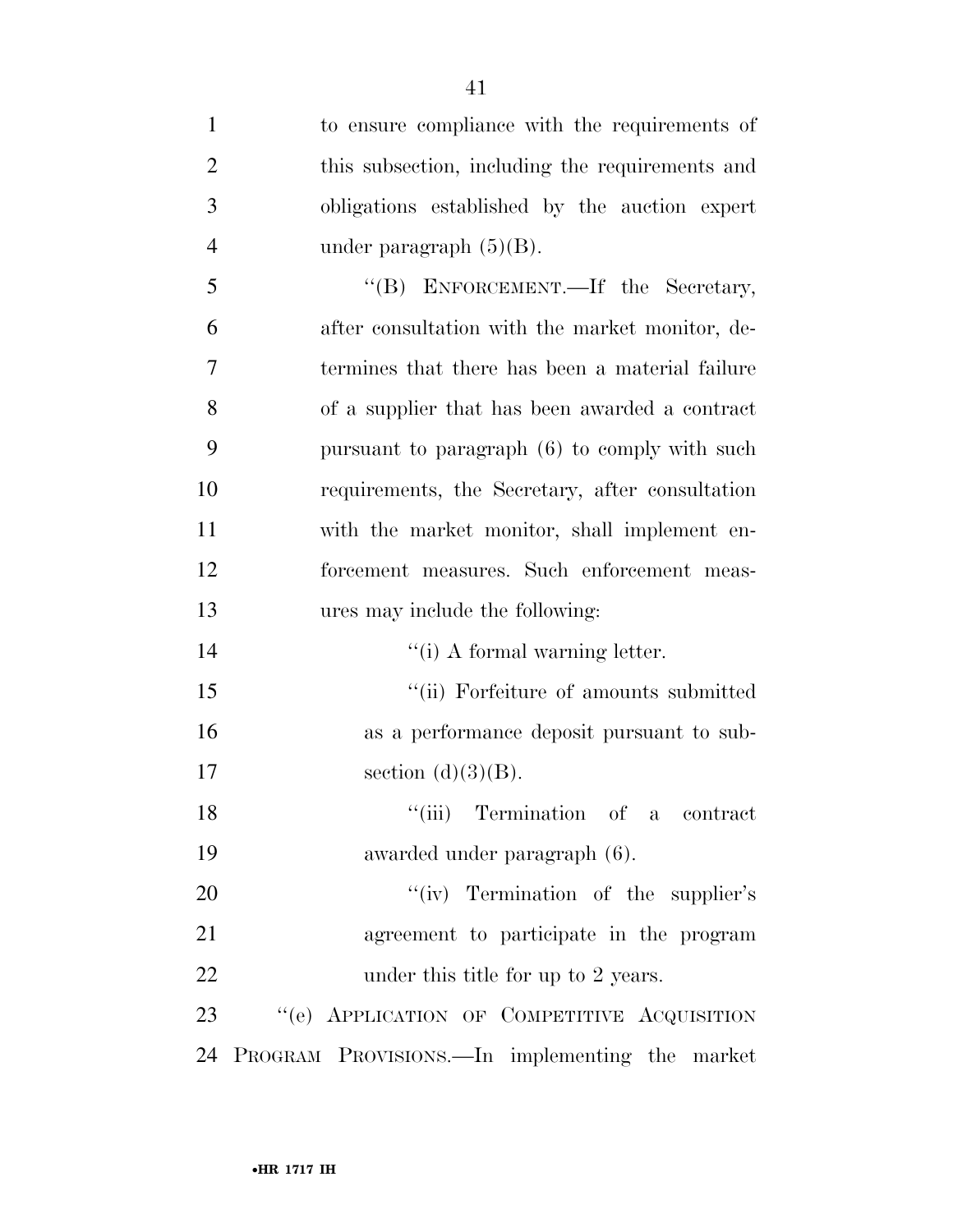| $\mathbf{1}$   | pricing program under this section, the provisions of sec- |
|----------------|------------------------------------------------------------|
| $\overline{2}$ | tion $1847(b)$ shall be applied as follows:                |
| 3              | " $(1)$ Paragraph $(3)$ shall apply, except that, for      |
| $\overline{4}$ | purposes of contracts awarded under the market             |
| 5              | pricing program, subparagraph (B) of such para-            |
| 6              | graph shall be applied by substituting '2 years' for       |
| 7              | '3 years'.                                                 |
| 8              | "(2) Subject to subsection (d) $(7)(B)$ , paragraph        |
| 9              | $(4)$ shall apply.                                         |
| 10             | "(3) Paragraph $(5)$ shall apply, except that—             |
| 11             | "(A) the reference in subparagraph $(A)$ of                |
| 12             | such paragraph to subsection $(a)(2)$ is deemed            |
| 13             | a reference to subsection $(b)(1)$ of this section;        |
| 14             | and                                                        |
| 15             | "(B) the reference in subparagraph $(B)(i)$                |
| 16             | of such paragraph to subparagraph (A) is                   |
| 17             | deemed a reference to subsection $(d)(4)$ of this          |
| 18             | section.                                                   |
| 19             | "(4) Paragraph $(7)$ shall not apply.                      |
| 20             | " $(5)$ Paragraph $(8)$ shall apply.                       |
| 21             | " $(6)$ Paragraph $(9)$ shall apply, except that           |
| 22             | such paragraph shall be applied as if a reference to       |
| 23             | a bidding program includes a reference to the mar-         |
| 24             | ket pricing program.                                       |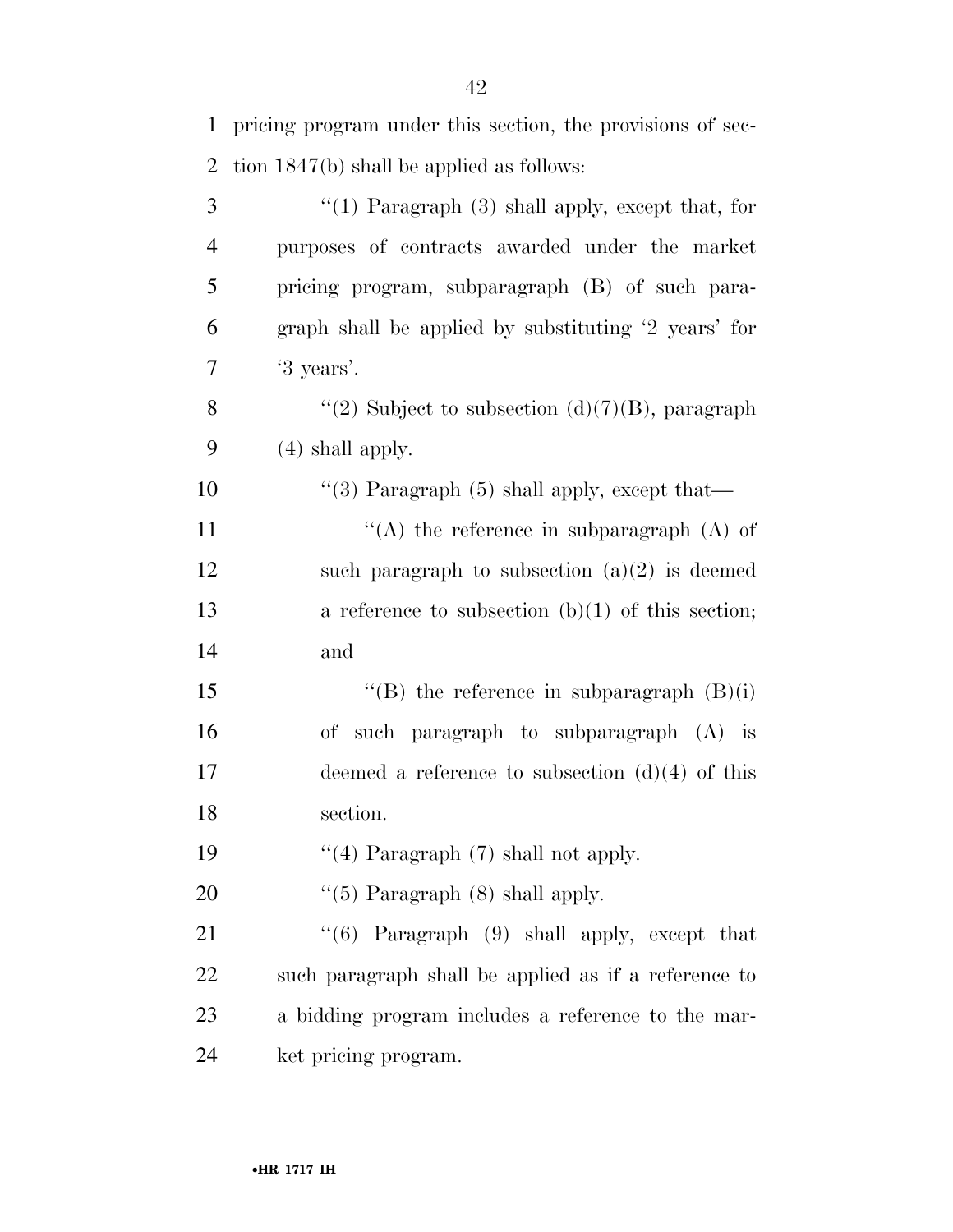| $\mathbf{1}$   | " $(7)$ Paragraph $(10)$ shall apply, except that        |
|----------------|----------------------------------------------------------|
| $\overline{2}$ | such paragraph shall be applied as if a reference to     |
| 3              | a competitive acquisition program includes a ref-        |
| $\overline{4}$ | erence to the market pricing program.                    |
| 5              | " $(8)$ Paragraph $(11)$ shall not apply, except         |
| 6              | that—                                                    |
| 7              | $\lq\lq$ the pendency of any claim for review            |
| 8              | under this section shall not delay any auction           |
| 9              | round conducted pursuant to subsection $(a)(3)$          |
| 10             | or $(d)(1)$ ; and                                        |
| 11             | $\lq\lq$ there shall be no administrative or ju-         |
| 12             | dicial review of any claim to enjoin the oper-           |
| 13             | ation of a market-priced auction conducted.              |
| 14             | "(f) TRANSPARENCY REQUIREMENTS FOR MARKET                |
| 15             | PRICING PROGRAM.—In implementing the market pricing      |
| 16             | program, the Secretary shall provide for publication, on |
| 17             | an Internet Web site operated by the Secretary, of the   |
|                | 18 following information:                                |
| 19             | $\lq(1)$ The qualifications necessary to submit a        |
| 20             | bid pursuant to subsection $(d)(3)$ .                    |
| 21             | $"(2)$ The financial requirements that are appli-        |
| 22             | cable for purposes of subsection $(d)(3)(B)$ .           |
| 23             | "(3) The quality standards and the perform-              |
| 24             | standards developed pursuant to subsection<br>ance       |
| 25             | (c)(3)(B).                                               |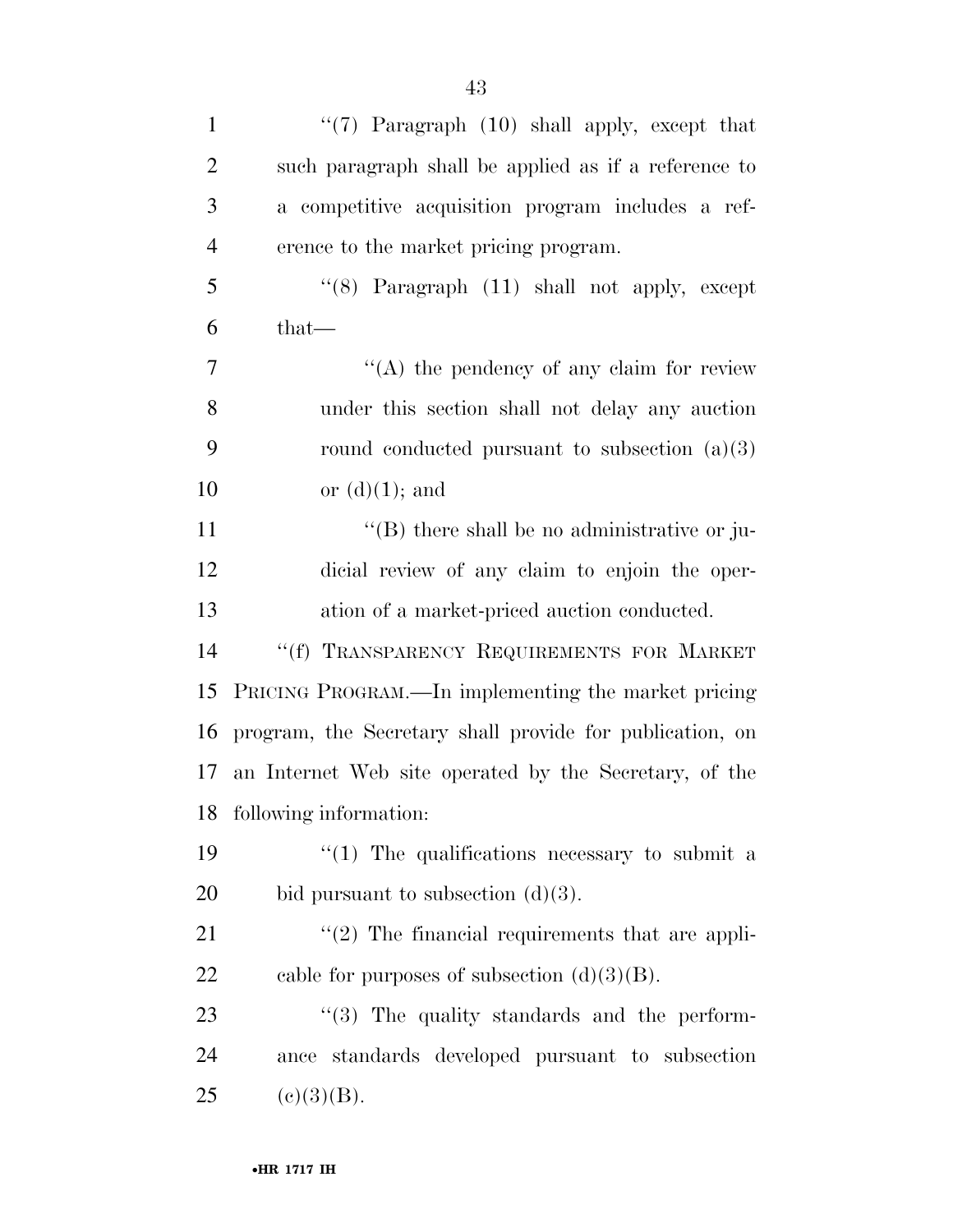| $\mathbf{1}$   | $\lq(4)$ The calculation of the total market capac-       |
|----------------|-----------------------------------------------------------|
| $\overline{2}$ | ity of an eligible auction area for purposes of sub-      |
| 3              | section $(d)(5)(C)(i)$ .                                  |
| $\overline{4}$ | $\lq(5)$ The methodology developed for an adjust-         |
| 5              | factor applied pursuant to subsection<br>ment             |
| 6              | (d)(7)(B)(iv).                                            |
| 7              | $\cdot\cdot$ (6) The process for soliciting and accepting |
| 8              | bids for purposes of paragraphs $(3)$ and $(5)$ of sub-   |
| 9              | section (d).                                              |
| 10             | "(7) For purposes of subsection $(d)(5)$ —                |
| 11             | "(A) the number of bidders at the auction;                |
| 12             | $\lq\lq$ (B) the number of winning and losing             |
| 13             | bidders at the auction; and                               |
| 14             | $\cdot$ (C) with respect to rejected bidders, the         |
| 15             | specific reasons for rejections of any bid, and,          |
| 16             | with respect to any such rejection, a means of            |
| 17             | ensuring the availability of the process of review        |
| 18             | or appeal to a rejected bidder.                           |
| 19             | $\lq(8)$ The calculation of and compliance with the       |
| 20             | requirement of section $1847(b)(6)(D)$ , as made ap-      |
| 21             | plicable to the market pricing program by subsection      |
| 22             | (e).                                                      |
| 23             | "(g) RELIANCE ON AUCTION EXPERT AND MARKET                |
| 24             | MONITOR IN ESTABLISHING AND OPERATING MARKET              |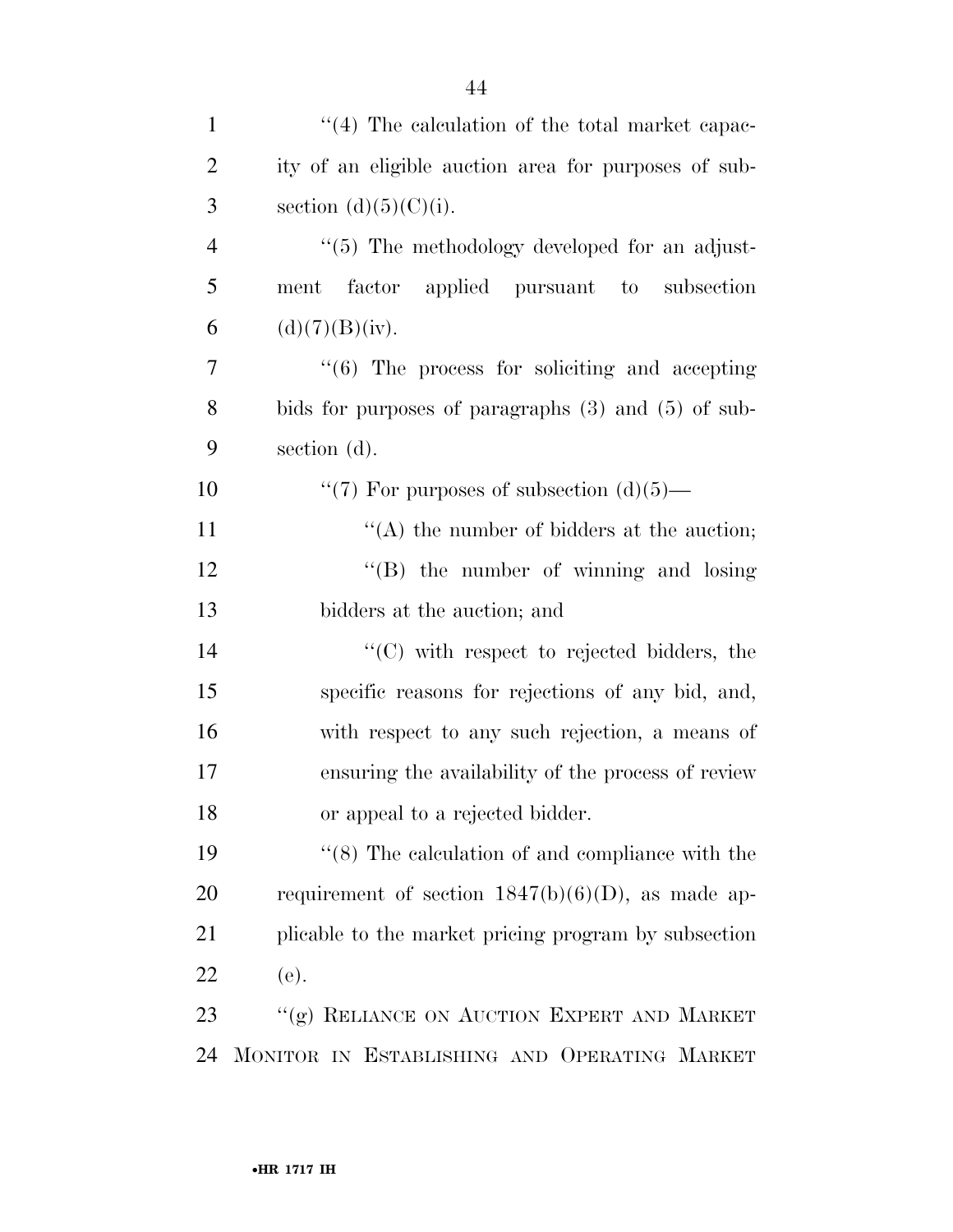PRICING PROGRAM; ADVISORY COMMITTEE REPORT AND MONITORING.—

3 "(1) AUCTION EXPERT AND MARKET MON-ITOR.—

 ''(A) IN GENERAL.—The Secretary shall, not later than 3 months after the date of the enactment of this section, through the Office of the Assistant Secretary for Planning and Eval- uation, enter into a contract with an individual to serve as the auction expert and such a con- tract to serve as a market monitor to assist in the design, development, implementation and functioning of the auction to be conducted pur- suant to subsection (b). The auction expert and market monitor shall report and be accountable 16 to the Secretary.

17 "(B) SELECTION OF AUCTION EXPERT 18 AND MARKET MONITOR; TERM; ACCESS TO IN-FORMATION.—

20 "(i) COMPETITIVE PROCESS.—The se- lection of the individual to serve as the auction expert and as a market monitor under subparagraph (A) shall be under-24 taken through a competitive process.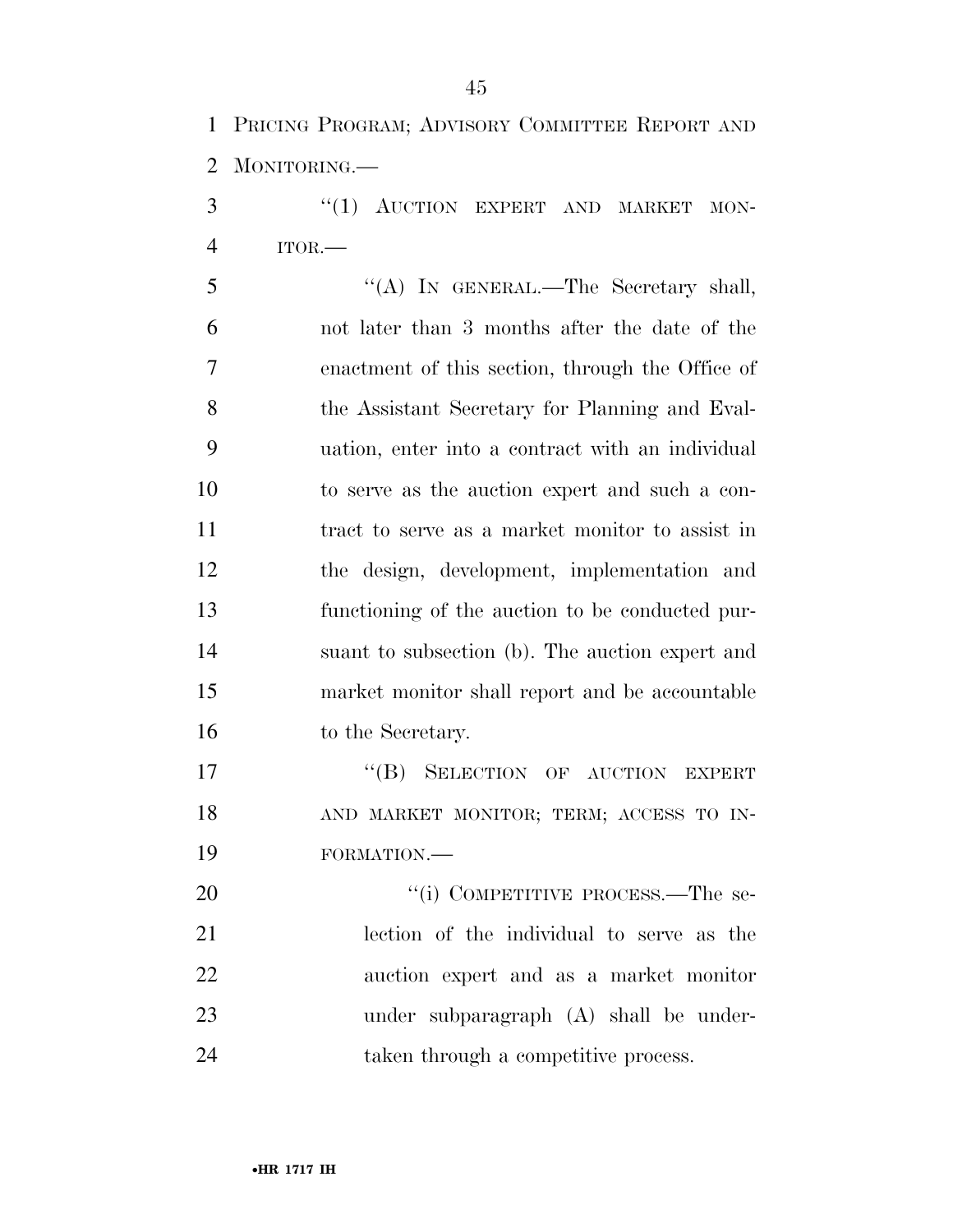1 ''(ii) DISQUALIFICATIONS.—An indi- vidual may not be selected as the auction expert if such individual—  $\text{``(I)}$  is a current or former em- ployee of the Centers for Medicare & Medicaid Services;  $\mathcal{T}$  ''(II) is a current or former con- tractor for the Centers for Medicare & Medicaid Services that participated in the implementation of the competitive acquisition program under section 12  $1847(a);$ 13 ''(III) does not have significant experience in implementing auctions of similar complexity in government programs; and  $\text{``(IV)}$  does not have appropriate educational credentials. 19 ''(iii) ACCESS TO INFORMATION.—The Secretary shall make available to the auc-21 tion expert and the market monitor all ap- plicable information (including confidential information) on the relevant markets throughout the duration of the market 25 pricing program.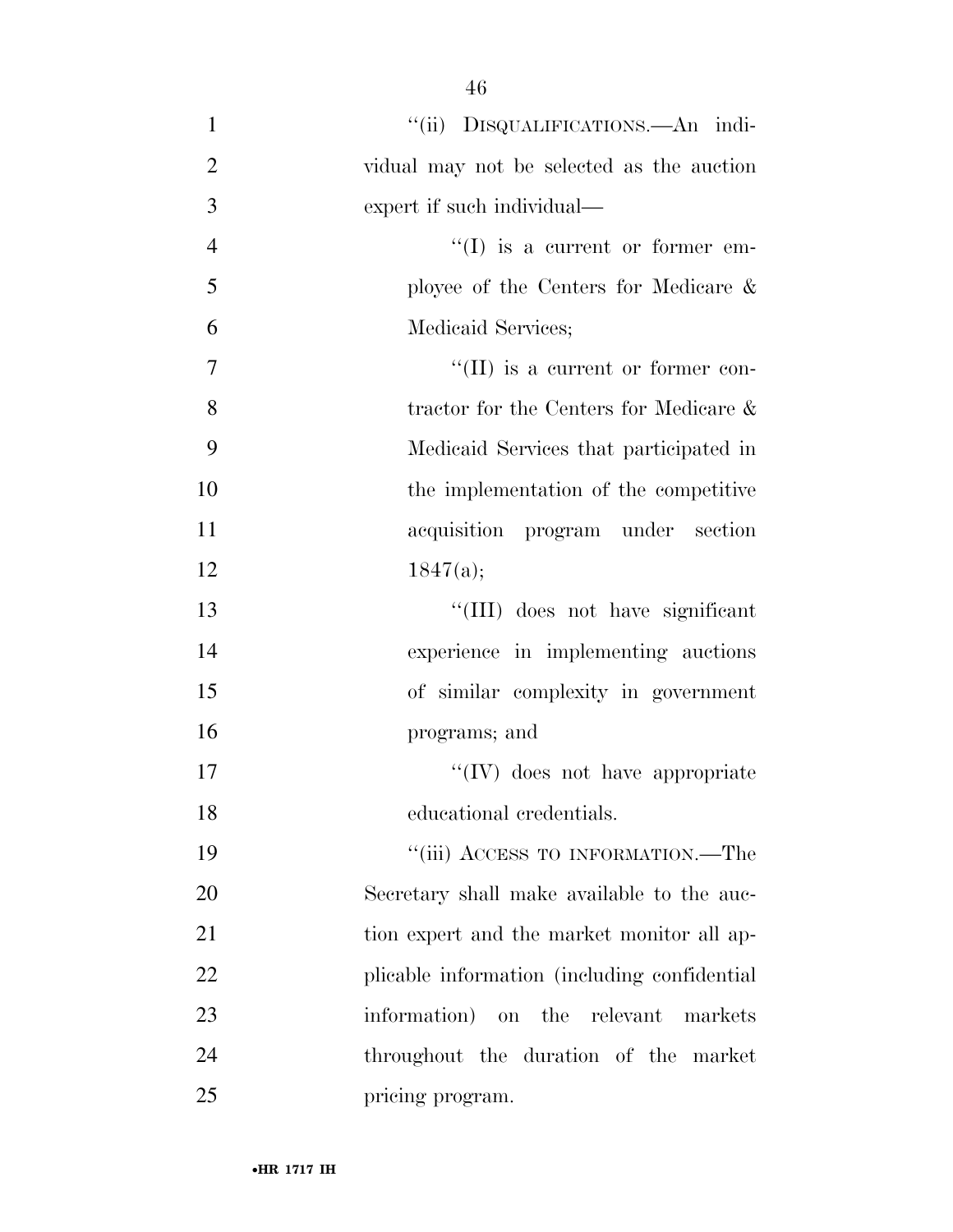| $\mathbf{1}$   | "(iv) TERM OF CONTRACT.—The con-                    |
|----------------|-----------------------------------------------------|
| $\overline{2}$ | tract for the auction expert and for the            |
| 3              | market monitor under this paragraph shall           |
| $\overline{4}$ | be for a period of 4 years.                         |
| 5              | "(2) FUNCTIONS OF AUCTION EXPERT.—The               |
| 6              | auction expert shall conduct the activities as de-  |
| 7              | scribed in this section, including—                 |
| 8              | $\lq\lq$ development of a draft auction design      |
| 9              | and design conference under subparagraphs (B)       |
| 10             | and $(C)$ of subsection $(e)(2)$ ;                  |
| 11             | $\lq\lq (B)$ conducting bidders conferences under   |
| 12             | subsection $(d)(5)(D)$ ; and                        |
| 13             | "(C) lead the auction, contracting, and             |
| 14             | other aspects of implementing the market pric-      |
| 15             | ing program with the advice of the market mon-      |
| 16             | itor.                                               |
| 17             | "(3) FUNCTIONS OF MARKET MONITOR.-                  |
| 18             | $``(A)$ PARTICIPATE IN<br><b>DESIGN</b><br>CON-     |
| 19             | FERENCE.—The market monitor shall partici-          |
| 20             | pate in the design conference under subsection      |
| 21             | $(e)(2)(C)$ and, at the conference, provide a pres- |
| 22             | entation on the responsibilities of the market      |
| 23             | monitor throughout the year and common on           |
| 24             | key aspects of the design and their purpose.        |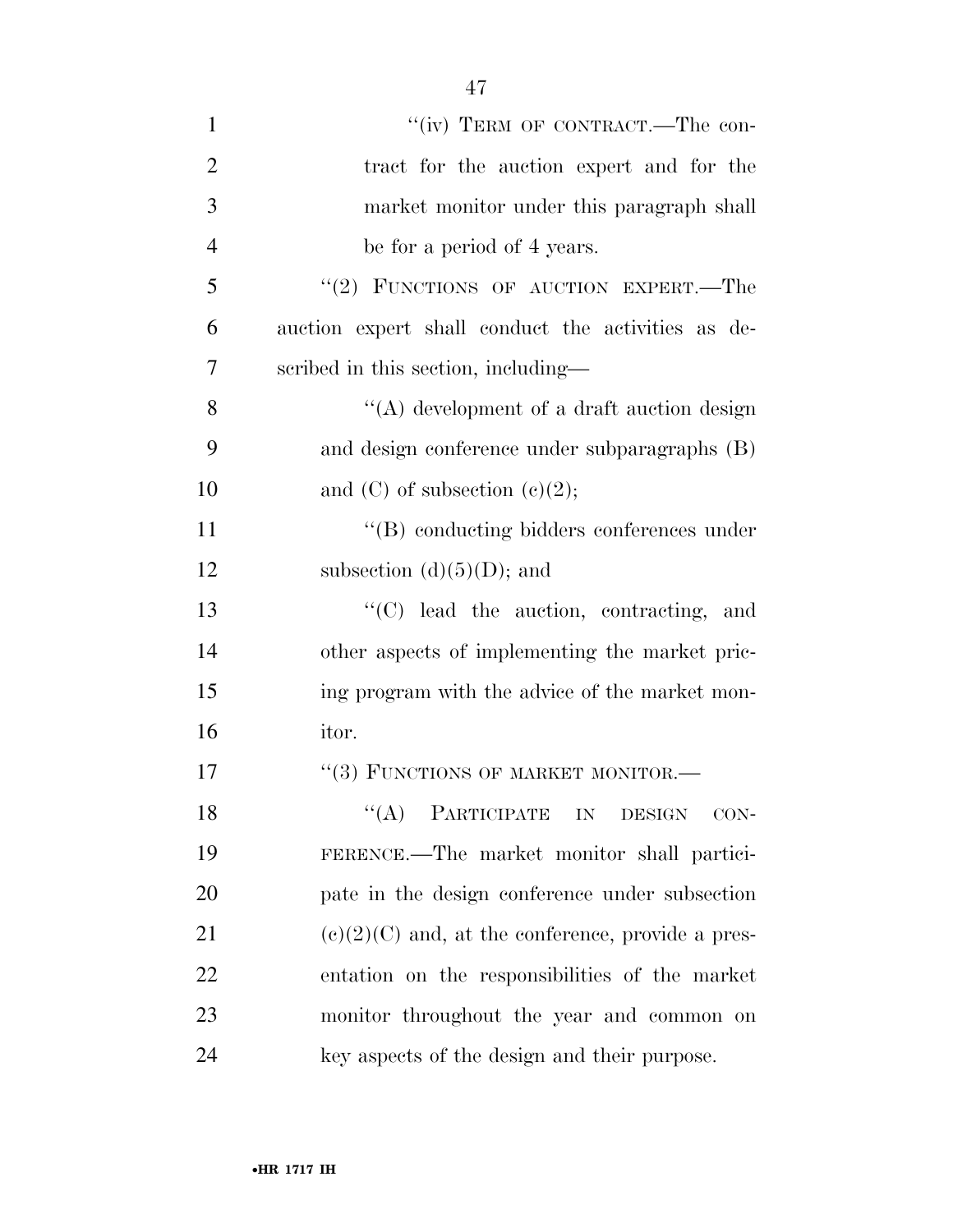| $\mathbf{1}$   | "(B) REVIEW OF FINAL DESIGN.—The                                |
|----------------|-----------------------------------------------------------------|
| $\overline{2}$ | market monitor shall review the final auction                   |
| 3              | design recommendations submitted under sub-                     |
| $\overline{4}$ | section $(c)(2)(D)$ and, within one month of the                |
| 5              | release of such recommendations, provide public                 |
| 6              | comment on them.                                                |
| $\tau$         | "(C) MONITORING.—                                               |
| 8              | "(i) IN GENERAL.—The market mon-                                |
| 9              | itor shall provide ongoing monitoring of                        |
| 10             | the performance of suppliers and the ef-                        |
| 11             | fects of the market pricing program to                          |
| 12             | guard against the occurrence of any nega-                       |
| 13             | tive effects specified in subsection $(d)(8)$ .                 |
| 14             | "(ii) PROVIDE TRANSPARENCY OF IN-                               |
| 15             | monitoring under<br>FORMATION.—The                              |
| 16             | clause (i) shall include public availability of                 |
| 17             | the number of suppliers providing market                        |
| 18             | priced items and services in an eligible                        |
| 19             | auction area during each year of the oper-                      |
| 20             | ation of the market pricing program.                            |
| 21             | $\lq\lq (D)$<br><b>BIANNUAL</b><br><b>REPORTS</b><br>TO<br>SEC- |
| 22             | RETARY.—The market monitor shall provide bi-                    |
| 23             | annual reports to the Secretary in the initial                  |
| 24             | two years and annually thereafter on the devel-                 |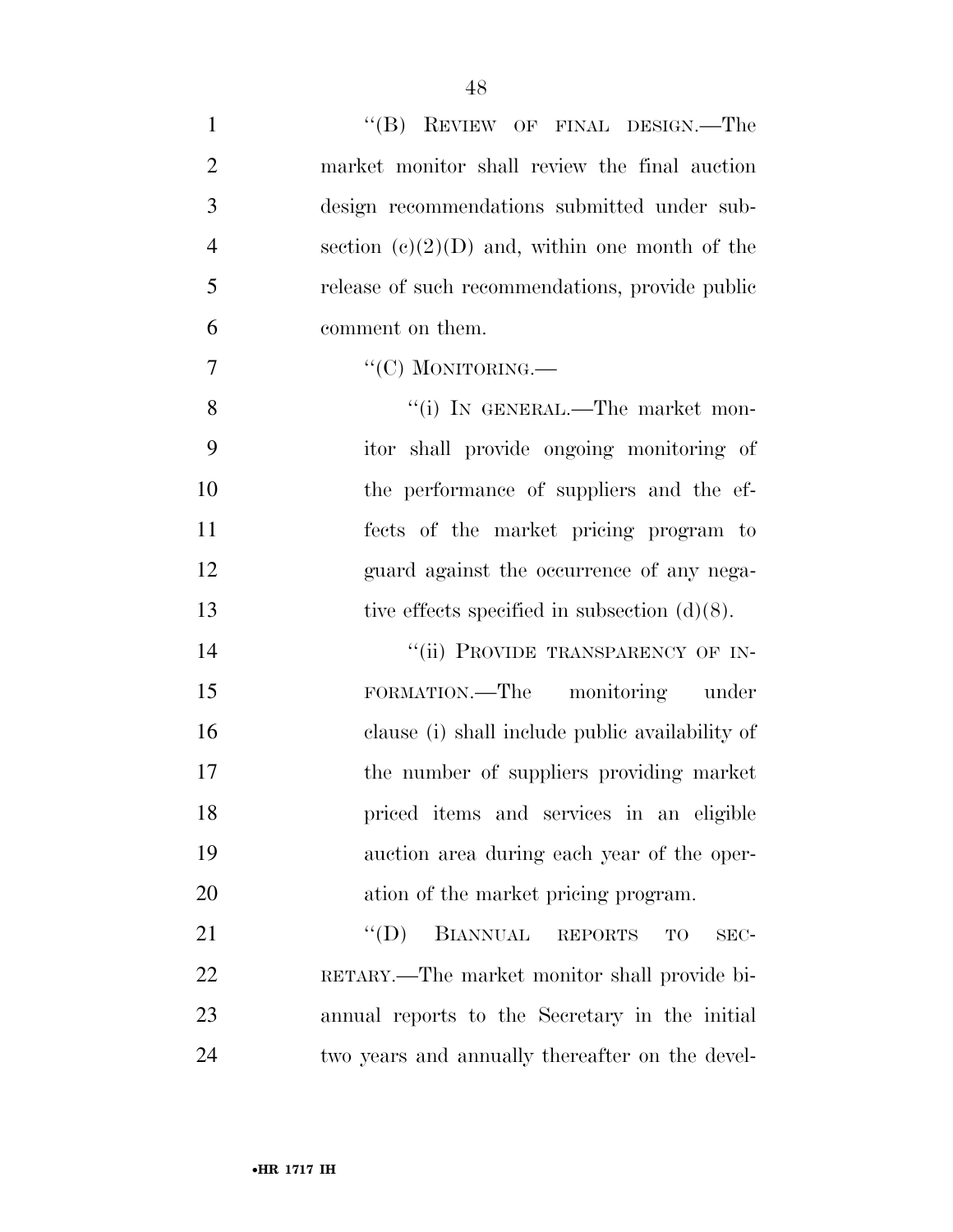| $\mathbf{1}$   | opment and operations of the market pricing     |
|----------------|-------------------------------------------------|
| $\overline{2}$ | program. In each report, the monitor shall—     |
| 3              | "(i) identify potential problems with           |
| $\overline{4}$ | the program; and                                |
| 5              | "(ii) recommend solutions to problems           |
| 6              | so identified.                                  |
| 7              | "(E) ANNUAL REPORT.—The market mon-             |
| 8              | itor shall provide an annual report to Congress |
| 9              | on the operation and functioning of the market  |
| 10             | pricing program. Each such report shall include |
| 11             | information on-                                 |
| 12             | "(i) potential problems with the pro-           |
| 13             | gram;                                           |
| 14             | "(ii) recommended solutions to prob-            |
| 15             | lems identified pursuant to subclause $(I);$    |
| 16             | "(iii) the appropriateness of HCPCS             |
| 17             | codes selected for auctions;                    |
| 18             | "(iv) an evaluation on the ability of           |
| 19             | individuals eligible for benefits under this    |
| 20             | part to obtain items and services subject to    |
| 21             | the market pricing program;                     |
| 22             | $f'(v)$ any adverse health effects result-      |
| 23             | ing from implementation of the program;         |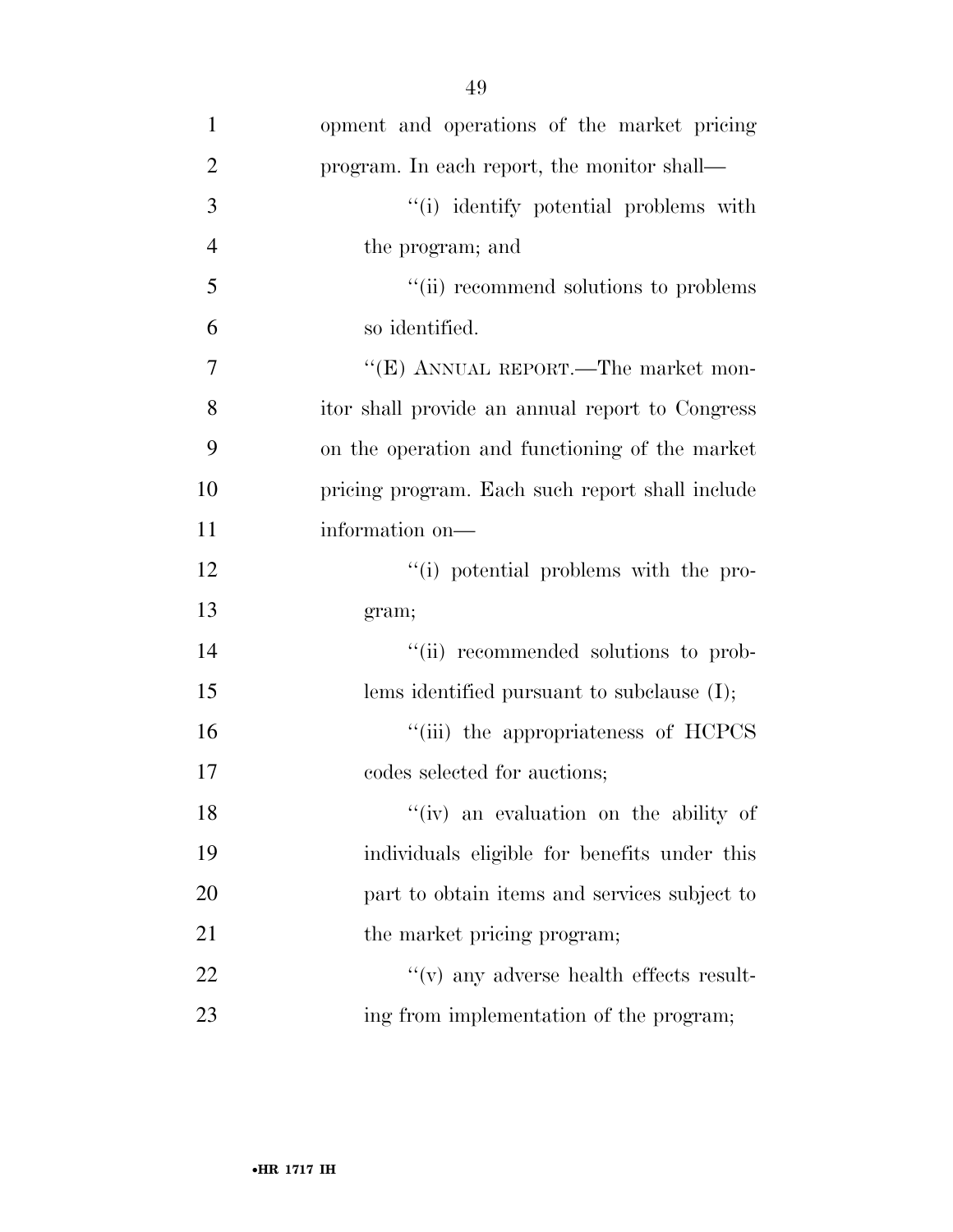| $\mathbf{1}$   | $\lq\lq$ (vi) any material deterioration in the                 |
|----------------|-----------------------------------------------------------------|
| $\overline{2}$ | quality of items and services provided                          |
| 3              | under the program;                                              |
| $\overline{4}$ | "(vii) the costs of any preventable or                          |
| 5              | prolonged hospitalizations due to lack of                       |
| 6              | timely access to market priced items and                        |
| 7              | services; and                                                   |
| 8              | "(viii) any negative business<br>con-                           |
| 9              | sequences to the supplier of any market                         |
| 10             | priced items and services occurring as a re-                    |
| 11             | sult of errors made in the conduct of the                       |
| 12             | program.".                                                      |
| 13             | SEC. 5. APPLICATION OF EXISTING PROVISIONS.                     |
| 14             | (a) REVISIONS TO PROGRAM ADVISORY AND OVER-                     |
| 15             | SIGHT COMMITTEE.—Section $1847(c)$ of the Social Secu-          |
| 16             | rity Act $(42 \text{ U.S.C. } 1395\text{w} - 3(c))$ is amended— |
| 17             | $(1)$ in paragraph $(1)$ , by adding at the end the             |
| 18             | following: "The Secretary shall reconstitute the                |
| 19             | Committee and extend the terms of its members.";                |
| 20             | $(2)$ in paragraph $(3)$ , by adding at the end the             |
| 21             | following new subparagraph.                                     |
| 22             | "(C) ADDITIONAL REPORT<br>TO<br>$CON-$                          |
| 23             | GRESS.—Not later than 1 year after the date of                  |
| 24             | the appointment of the auction expert under                     |
| 25             | section $1847C(g)(1)$ , the Committee shall sub-                |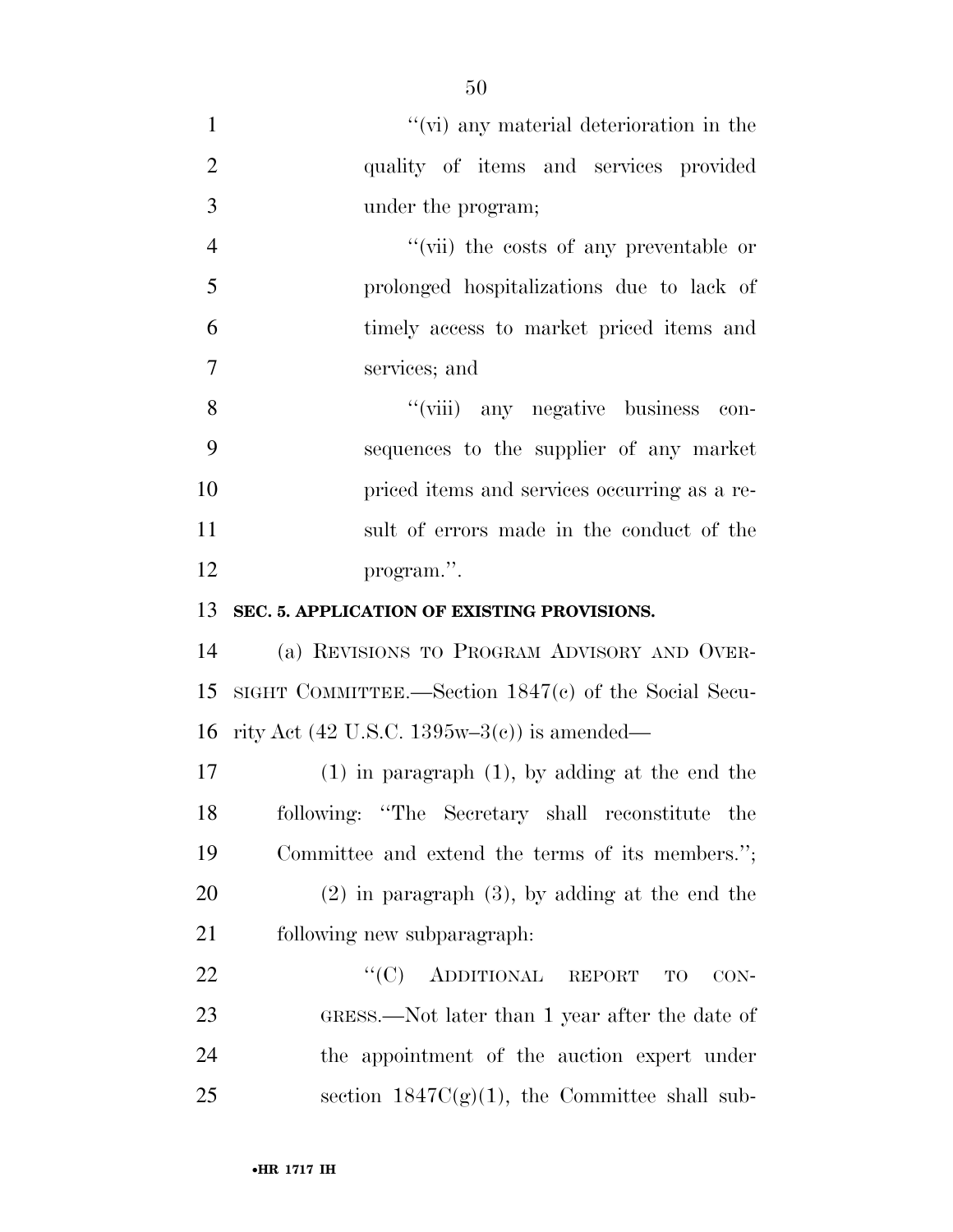| $\mathbf{1}$   | mit to the Congress a report on the market                  |
|----------------|-------------------------------------------------------------|
| $\overline{2}$ | pricing program established under<br>section                |
| 3              | 1847C. The report shall include information on              |
| $\overline{4}$ | the design of the market pricing program, ac-               |
| 5              | cess to and quality of market priced items and              |
| 6              | services by beneficiaries under the program.";              |
| 7              | $(3)$ by striking paragraph $(4)$ (relating to              |
| 8              | FACA); and                                                  |
| 9              | $(4)$ in paragraph $(5)$ , by inserting before the pe-      |
| 10             | riod at the end the following: ", except that the re-       |
| 11             | constituted Committee shall terminate 2 years after         |
| 12             | the date of the appointment of the auction expert           |
| 13             | market monitor under<br>the<br>section<br>and               |
| 14             | $1847C(g)(1)$ ".                                            |
| 15             | (b) NEGATIVE PRESSURE WOUND THERAPY STAND-                  |
| 16             | ARDS.—The Secretary of Health and Human Services, in        |
| 17             | consultation with relevant stakeholders (as defined in sec- |
|                | 18 tion $1847C(c)(2)(A)(ii)$ of the Social Security Act, as |
| 19             | added by section 4), shall develop standards for coverage   |
| 20             | and quality of negative pressure wound therapy items and    |
| 21             | (within the meaning of<br>services<br>section               |
| 22             | $1847(a)(1)(D)(i)(IV)$ of such Act, 42 U.S.C. 1395w-        |
| 23             | 3(a)(1)(D)(i)(IV)).                                         |